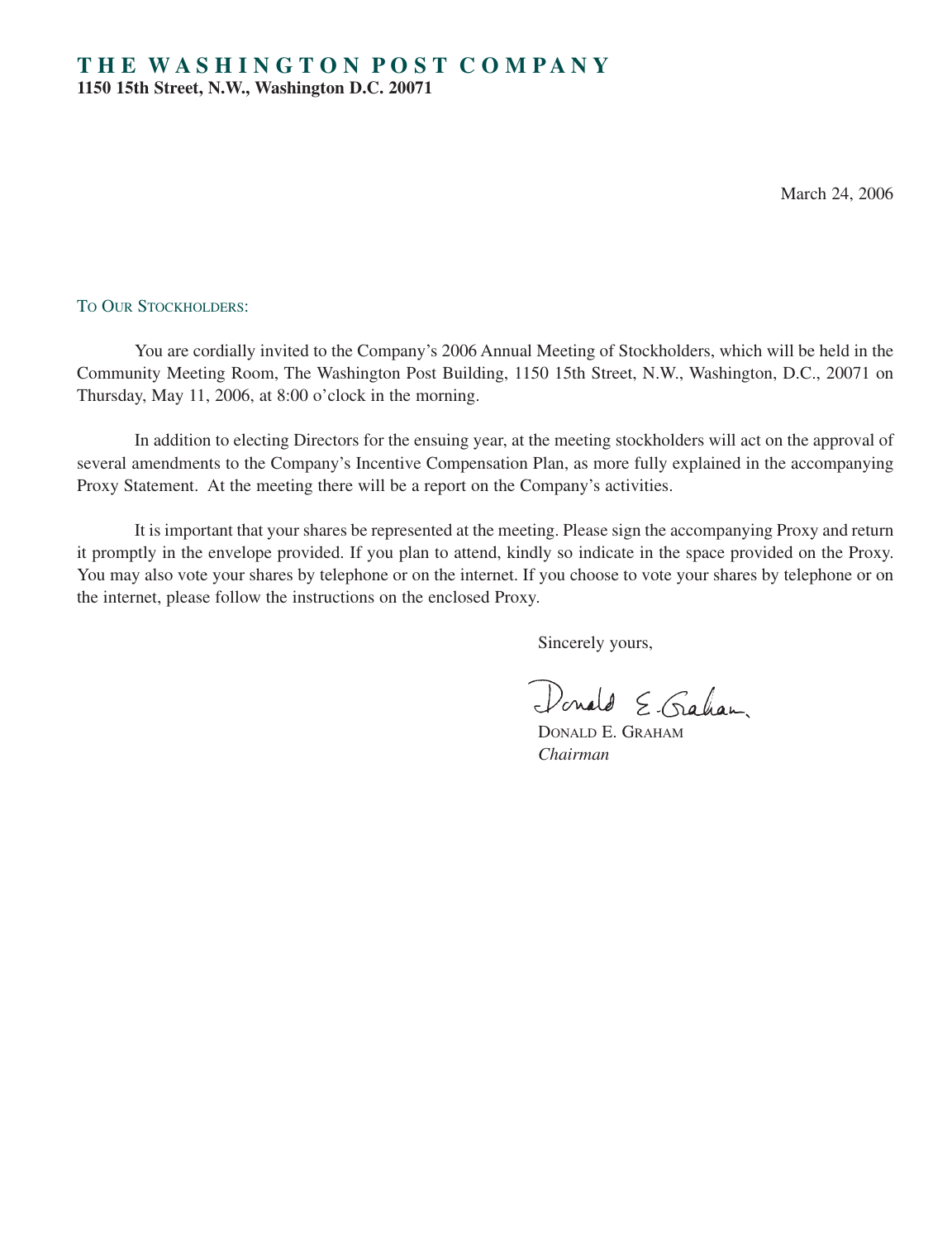# **T H E W A S H I N G T O N P O S T C O M P A N Y**

# **Notice of Annual Meeting of Stockholders/May 11, 2006**

The Annual Meeting of Stockholders of The Washington Post Company will be held in the Community Meeting Room, The Washington Post Building, 1150 15th Street, N.W., Washington, D.C., 20071 on Thursday, May 11, 2006, at 8:00 a.m., Eastern Daylight Saving Time, for the following purposes:

- 1. To elect Directors for the ensuing year, as more fully described in the accompanying Proxy Statement.
- 2. To consider and act upon several amendments to the Company's Incentive Compensation Plan.
- 3. To transact such other business as may properly come before the meeting or any adjournment thereof.

The Board of Directors has fixed the close of business on March 13, 2006, as the record date for the determination of stockholders entitled to notice of and to vote at the Annual Meeting.

It is important that your shares be represented and voted at the meeting, and you should therefore sign and return your Proxy at your earliest convenience. You may also vote your shares by telephone or on the internet. If you choose to vote your shares by telephone or on the internet, please follow the instructions on the enclosed Proxy. You may revoke your Proxy at any time before it has been voted at the Annual Meeting. You may vote in person at the Annual Meeting even if you returned a Proxy, provided that you first revoke your Proxy.

By Order of the Board of Directors,

DIANA M. DANIELS, Secretary

Washington, D.C., March 24, 2006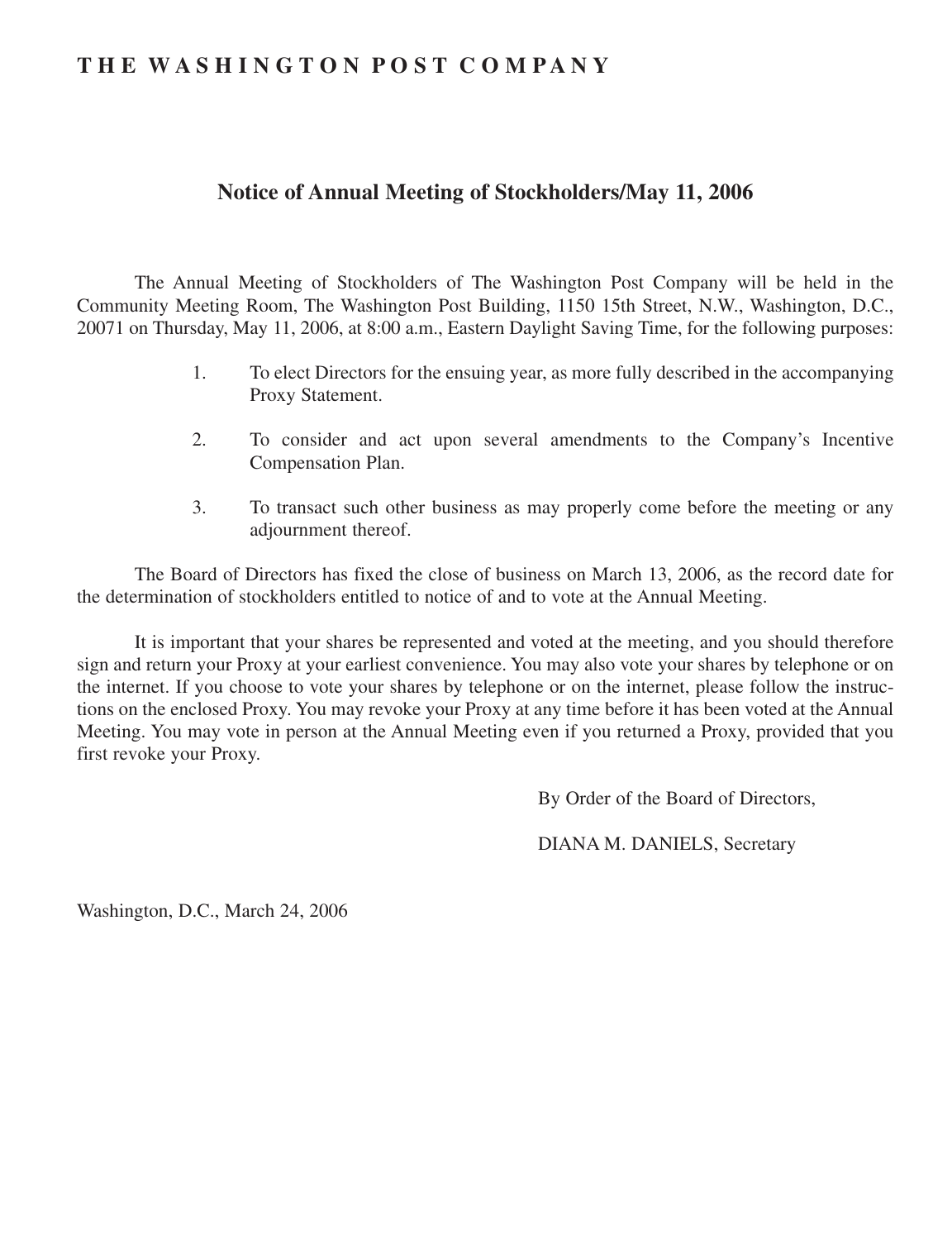# **T H E W A S H I N G T O N P O S T C O M P A N Y**

**1150 15th Street, N.W., Washington D.C. 20071**

March 24, 2006

This proxy statement contains information relating to the 2006 Annual Meeting of Shareholders of The Washington Post Company (the "Company") to be held at the Company's headquarters, 1150 15th Street, N.W., Washington, D.C. on Thursday, May 11, 2006 at 8:00 a.m., Eastern Daylight Saving time, or any adjournments thereof, for the purposes set forth in the accompanying Notice of the 2006 Annual Meeting of Shareholders. This proxy statement and the accompanying forms of proxy and voting instructions are being delivered to shareholders on or about March 24, 2006. The Board of Directors of the Company is making this proxy solicitation.

## **QUESTIONS AND ANSWERS**

## **Q: What am I voting on?**

A: You are voting on the election of Directors for a term of one year. A Board of nine Directors is to be elected, six by the holders of Class A Stock voting separately as a class and three by the holders of Class B Stock voting separately as a class. All Directors will hold office until the next Annual Meeting and until their respective successors shall have been elected and shall have qualified or as otherwise provided in the By-laws of the Company.

In the event any nominee withdraws or for any reason is not able to serve as a director, Donald E. Graham, John B. Morse, Jr., Diana M. Daniels and Gerald M. Rosberg, acting as your proxies, will either vote for such other person as the Board of Directors may nominate or will not vote for anyone to replace such nominee.

Mr. George J. Gillespie, III and Dr. Alice Rivlin will not be standing for re-election this year, having reached the mandatory retirement age for Directors who do not also hold Class A Stock or have dispositive power over at least fifteen (15) percent of Class B Common Stock of the Company (as adjusted, including the shares of Class B Stock issuable upon conversion of all shares of Class A Common Stock outstanding).

In addition, you are voting on whether to approve certain amendments (as more fully described in this proxy statement) to the Company's Incentive Compensation Plan (a copy of which Plan has been filed with the Securities and Exchange Commission as Exhibit 10.1 to Form 8K filed January 23, 2006).

## **Q: What are the voting recommendations of the Board?**

A: The Board recommends voting for each of the nominated Directors listed on the proxy card. The Board knows of no reason which would cause any nominee to be unable to act or to refuse to accept nomination or election.

The Board recommends voting for the approval of the amendments to the Company's Incentive Compensation Plan (as more fully described in this proxy statement).

## **Q: Will any other matters be voted on?**

A: We are not aware of any matters other than the election of directors and the approval of certain amendments to the Company's Incentive Compensation Plan that you will be asked to vote on at the Meeting. If any other matter is properly brought before the Meeting, Donald E. Graham, John B. Morse, Jr., Diana M. Daniels and Gerald M. Rosberg, acting as your proxies, will vote for you in their discretion.

## **Q: How do I vote?**

A: There are four ways to vote: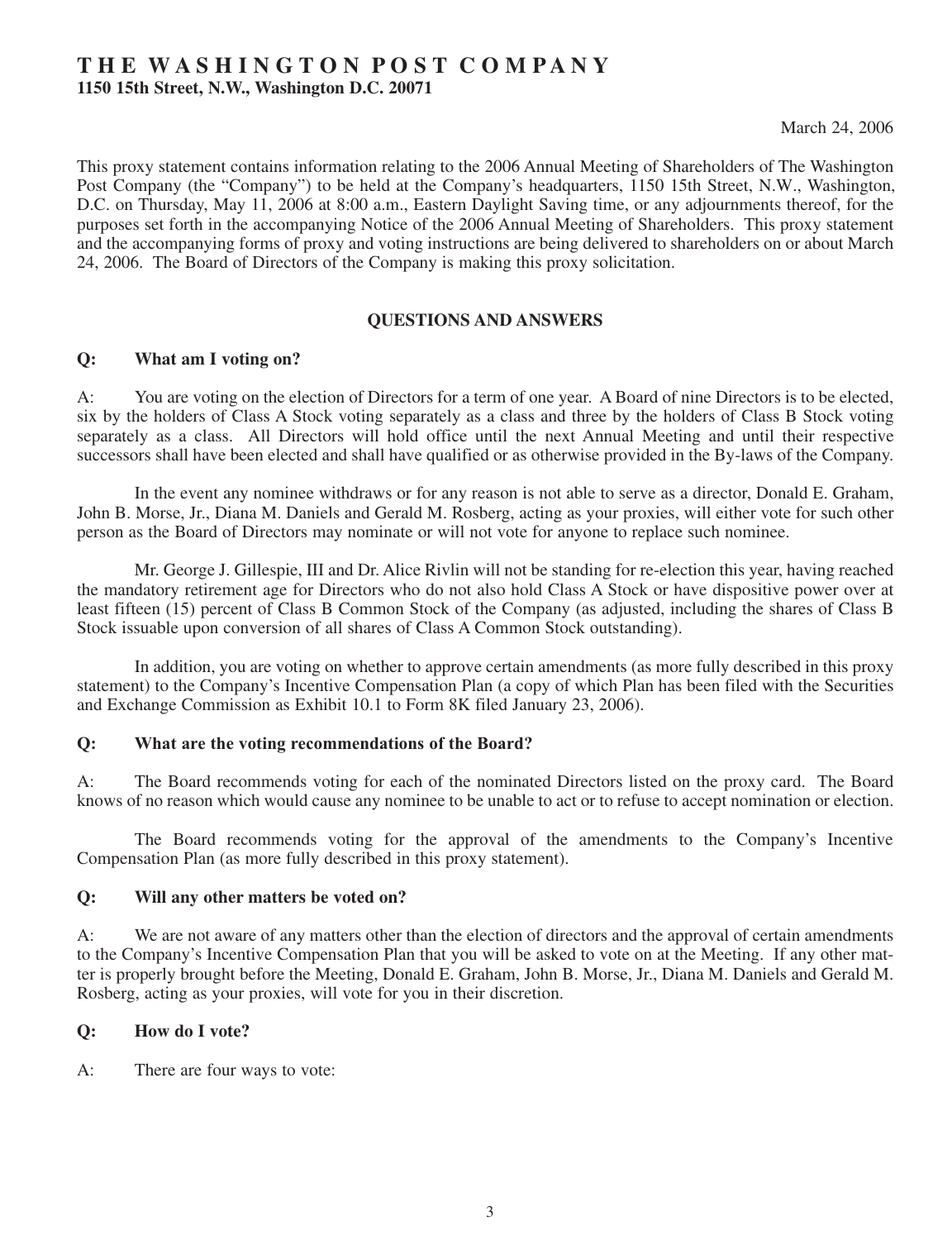- By internet at http://www.computershare.com/expressvote. We encourage you to vote this way.
- By toll-free telephone at 1-800-652-8683.
- By completing and mailing your proxy card.
- By written ballot at the Meeting.

If you vote by internet or telephone, your vote must be received by 5 p.m., Eastern Daylight Saving time, of the day before the Meeting. Your shares will be voted as you indicate. If you do not indicate your voting preferences, Donald E. Graham, John B. Morse, Jr., Diana M. Daniels and Gerald M. Rosberg, as your proxies, will vote your shares in favor of the applicable nominated Directors and in favor of the approval of the amendments to the Company's Incentive Compensation Plan.

## **Q: Who can vote?**

A: You can vote at the Meeting if you were a shareholder of record as of the close of business on March 13, 2006 (the "Record Date"). Each share of Class A and Class B Common Stock is entitled to one vote on all matters on which such class of stock is entitled to vote. If you hold shares in street name, your broker, bank or other nominee will instruct you as to how your shares may be voted by proxy, including whether telephonic or internet voting options are available. You may not vote shares held in street name in person at the Meeting unless you have a proxy executed in your favor by your broker, bank or other nominee.

## **Q: Can I change my vote?**

A: Yes. You can change your vote or revoke your proxy any time before the Meeting by:

- entering a new vote by internet or telephone
- returning a later dated proxy card
- voting in person at the Meeting provided you first revoke your previously voted proxy.

## **Q: What vote is required to approve a proposal?**

A: Directors will be elected by a plurality of the votes cast at the Meeting. This means that the six Class A Shareholder nominees receiving the highest number of votes and the three Class B Shareholder nominees receiving the highest number of votes cast shall be elected. You do not have the right to cumulate votes in the election of directors. A properly executed proxy marked "WITHHELD" with respect to the election of one or more directors will not be voted with respect to the director or directors indicated, although it will be counted for purposes of determining whether a quorum is present at the Meeting. Any shares not voted (whether by abstention, broker non-vote or otherwise) will have no impact on the vote, but these shares will be counted for purposes of determining whether a quorum is present.

Approval of the amendments to the Company's Incentive Compensation Plan is subject to the favorable vote of a majority of the holders of Class A Common Stock outstanding, voting as a class, and a majority of the holders of Class B Common Stock outstanding, voting as a class. Each Class A Stock Proxy and each Class B Stock Proxy executed and returned by a shareholder will be voted for this proposal, unless otherwise indicated on such Proxy. Any shares not voted (whether by abstention, broker non-vote or otherwise) will have the effect of a negative vote.

## **Q: Who will count the vote?**

A: Computershare, the Company's transfer agent and registrar, will count the vote. One of its representatives will be included among the inspectors of votes.

## **Q: Who can attend the Annual Meeting?**

A: All shareholders of record as of the close of business on March 13, 2006, can attend.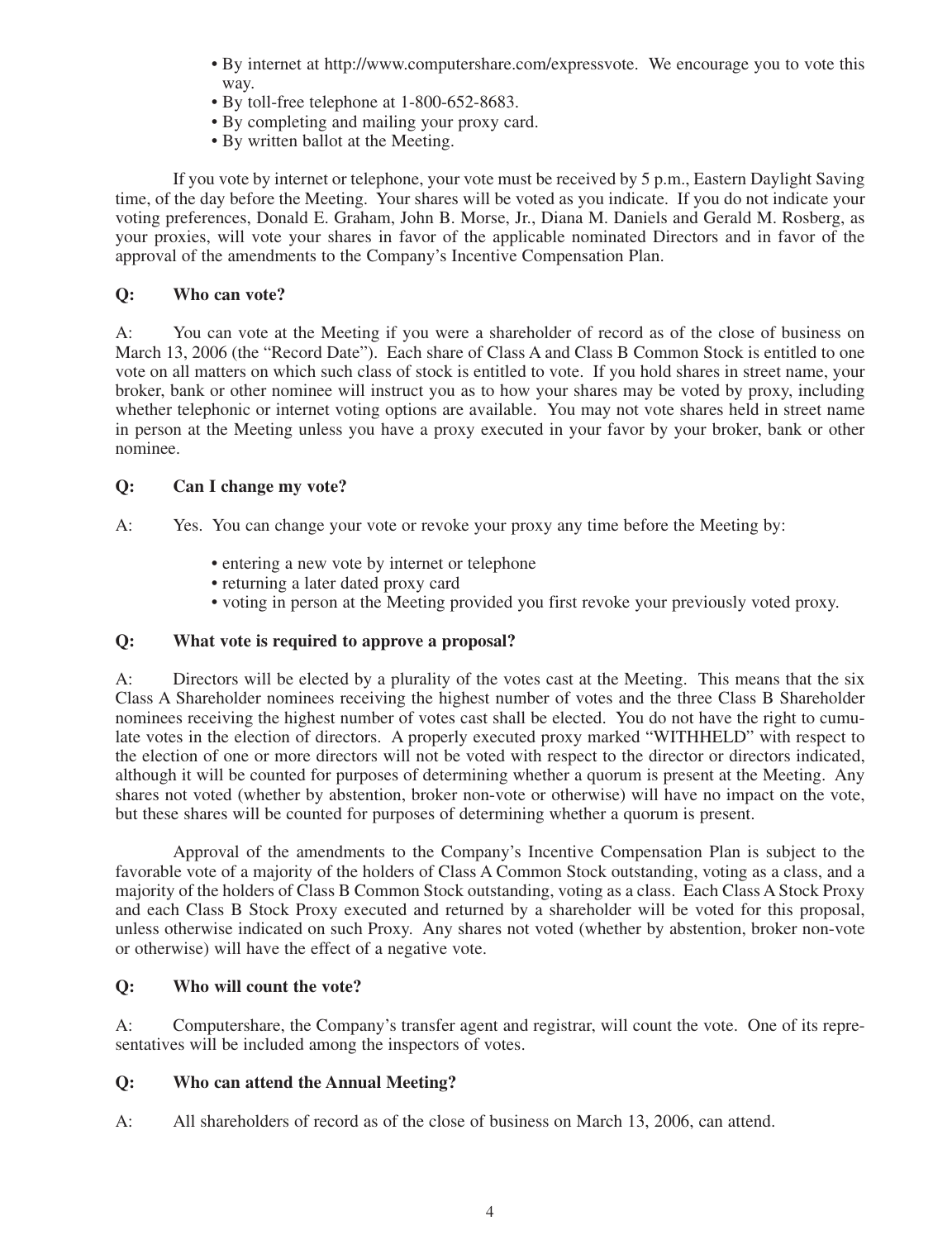## **Q: What do I need to do to attend the Annual Meeting?**

- A: To attend the Meeting, please follow these instructions:
	- If you vote by using the enclosed proxy card, check the appropriate box on the card.
	- If you vote by internet or telephone, follow the instructions provided for attendance.
	- If a broker or other nominee holds your shares, bring proof of your ownership with you to the meeting.

Seating at the Meeting will be on a first-come, first-serve basis, upon arrival at the Meeting.

## **Q: Can I bring a guest?**

A: No. The Meeting is for shareholders only.

## **Q: What is the quorum requirement of the Meeting?**

A: A majority of the outstanding shares on March 13, 2006, constitutes a quorum for voting at the Annual Meeting. If you vote, your shares will be part of the quorum. Abstentions and broker non-votes will be counted in determining the quorum, but neither will be counted as votes cast for purpose of electing directors. Abstentions and broker-non votes will have the effect of a negative vote in the case of the approval of the amendments to the Company's Incentive Compensation Plan. On March 13, 2006, there were 1,722,250 shares of Class A Common Stock and 7,879,981 shares of Class B Common Stock outstanding and entitled to vote.

## **Q: Who is soliciting proxies?**

A: Solicitation of proxies will be made by the Company's management through the mail, in person or by facsimile or telephone, without any additional compensation being paid to such members of the Company's management. The cost of such solicitation will be borne by the Company. In addition, the Company has requested brokers and other custodians, nominees and fiduciaries to forward proxy cards and proxy soliciting material to shareholders and the Company will reimburse them for their expenses in so doing.

## **Q: When are the shareholder proposals due for the 2007 Annual Meeting?**

A: Shareholder proposals submitted by shareholders entitled to vote on such matters, meeting the requirements of the Securities and Exchange Commission's proxy rules, must be in writing, received by November 26, 2006, and addressed to the Secretary of the Company, 1150 15th Street, N.W., Washington, D.C. 20071.

Holders of Class B Stock are entitled to vote only for the election of 30% of the members of the Board of Directors (and, if required by the rules of the New York Stock Exchange, on management proposals to reserve shares for stock options, on equity-compensation plans and any material revisions to the terms of such plans or to acquire the stock or assets of other companies under certain circumstances). In accordance with the rules of the Securities and Exchange Commission, proposals submitted on other matters by holders of Class B Stock have not been and will not be included in the Company's proxy materials for annual meetings.

## **Q: What other information about The Washington Post Company is available?**

- A: The following information is available:
	- The Company maintains on its internet website, www.washpostco.com, copies of the Annual Report on Form 10-K, the Annual Report to Shareholders, the Company's Corporate Governance Guidelines and the Code of Business Conduct adopted by the Company and other information about the Company.
	- In addition, printed copies of the Company's Corporate Governance Guidelines, the Code of Business Conduct adopted by the Company and the Annual Report on Form 10-K, which will be furnished without charge (except exhibits) to any stockholder upon written request addressed to the Treasurer of the Company at 1150 15th Street, N.W., Washington, D.C. 20071.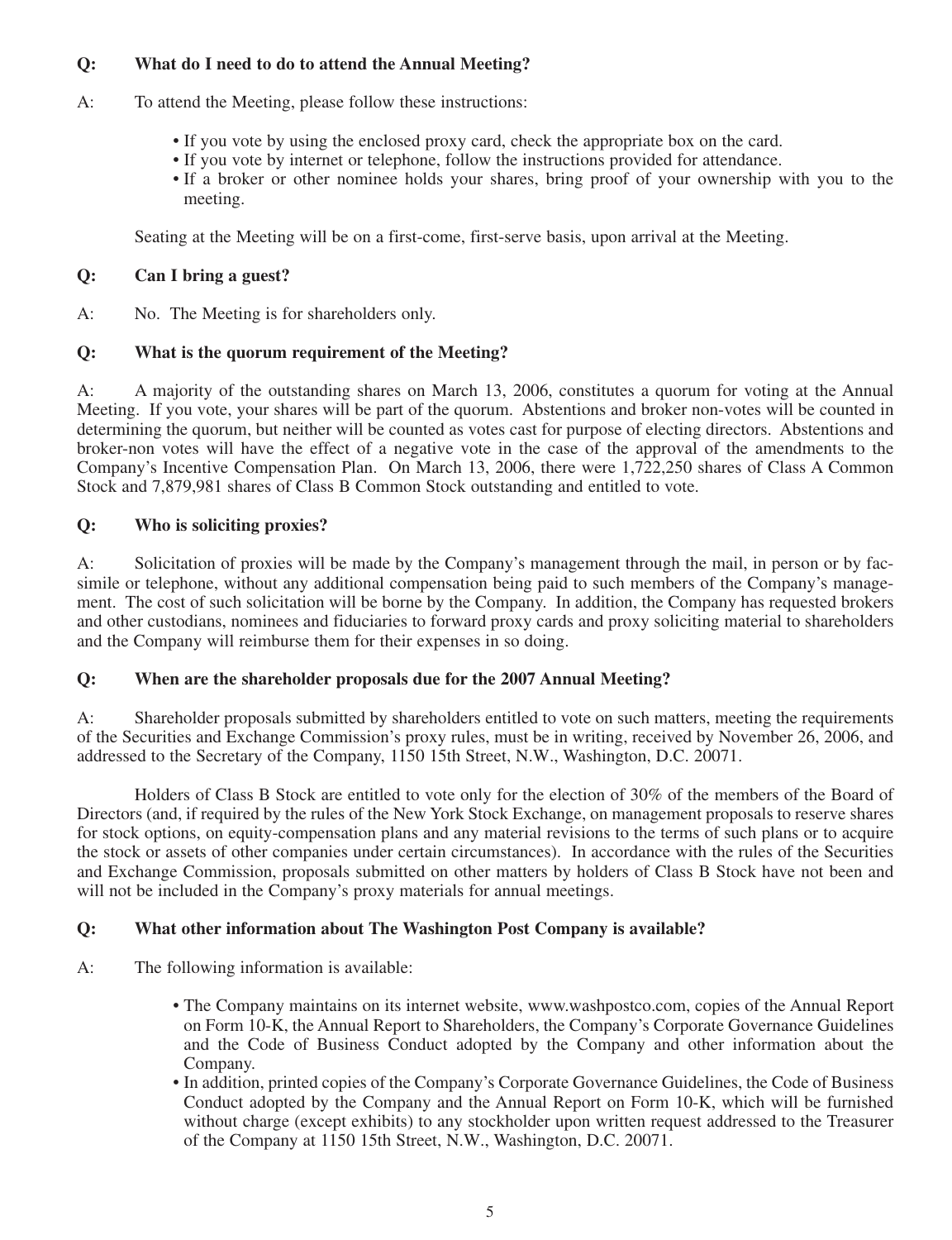#### **Q: Can I receive materials relating to annual shareholder meetings electronically?**

A: To assist the Company in reducing costs related to the annual meeting, shareholders who vote via the internet may consent to electronic delivery of mailings related to future annual shareholder meetings. The Company also makes its proxy statements and annual reports available online and may eliminate mailing hard copies of these documents to those shareholders who consent in advance to electronic distribution. If you hold shares in your own name and you are voting via the internet, you may consent online when you vote. If you hold shares through an intermediary such as a bank or broker, please refer to the information provided by your bank or broker for instructions on how to consent to electronic distribution.

### P**ROPOSAL 1: ELECTION OF DIRECTORS**

#### **NOMINEES FOR ELECTION BY CLASS A STOCKHOLDERS**

### **Warren E. Buffett**

Mr. Buffett, age 75, has for more than thirty-five years been Chairman of the Board and Chief Executive Officer of Berkshire Hathaway Inc. (a diversified holding company). He was elected a Director of the Company in May 1996. Mr. Buffett is a member of the Executive Committee of the Board and serves as Chairman of the Finance Committee and as lead director of the Board. Mr. Buffett also served as a Director of the Company between 1974 and 1986. He is a director of Berkshire Hathaway Inc. and he has served and will continue to serve until April 2006 as a director of The Coca-Cola Company and is a member of its Audit, Executive and Finance Committees. Mr. Buffett is also a Life Trustee of Grinnell College and The Urban Institute.

### **Barry Diller**

Mr. Diller, age 64, has been Chairman of the Board and Chief Executive Officer of IAC/InterActiveCorp, formerly USA Interactive (an information, entertainment and direct selling company), since August 1995, and Chairman and Senior Executive of Expedia, Inc., since August 2005. He was elected a Director of the Company in September 2000 and is a member of the Finance and Compensation Committees of the Board. Since December 1992, beginning with QVC, Mr. Diller has served as chief executive for a number of predecessor companies engaged in media and interactivity prior to the formation of InterActiveCorp. From October 1984 to April 1992, Mr. Diller served as Chairman and Chief Executive Officer of Fox, Inc. and was responsible for the creation of Fox Broadcasting Company, in addition to Fox's motion picture operations. Prior to joining Fox, Inc., he served for ten years as Chairman of the Board of Directors of Paramount Pictures Corporation. Before joining Paramount, Mr. Diller served as Vice President of Prime Time Television for ABC Entertainment. Mr. Diller is a director of The Coca-Cola Company and he serves on the boards of Conservation International and Channel 13/WNET. He also is a member of the Board of Trustees of New York University and serves on the boards of a number of other educational and not-for-profit organizations.

#### **Melinda F. Gates**

Melinda F. Gates, age 41, is Co-chairman of the Bill & Melinda Gates Foundation. She was elected a Director of the Company in September 2004. After serving in a number of different positions since joining Microsoft Corporation in 1987, Mrs. Gates retired from her position as Microsoft's General Manager of Information Products in 1996. Following her retirement, she has directed her activities toward the non-profit world, having served as a member of the Board of Trustees of Duke University and co-chair of the Washington State Governor's Commission on Early Learning. She also serves as a director of drugstore.com, inc.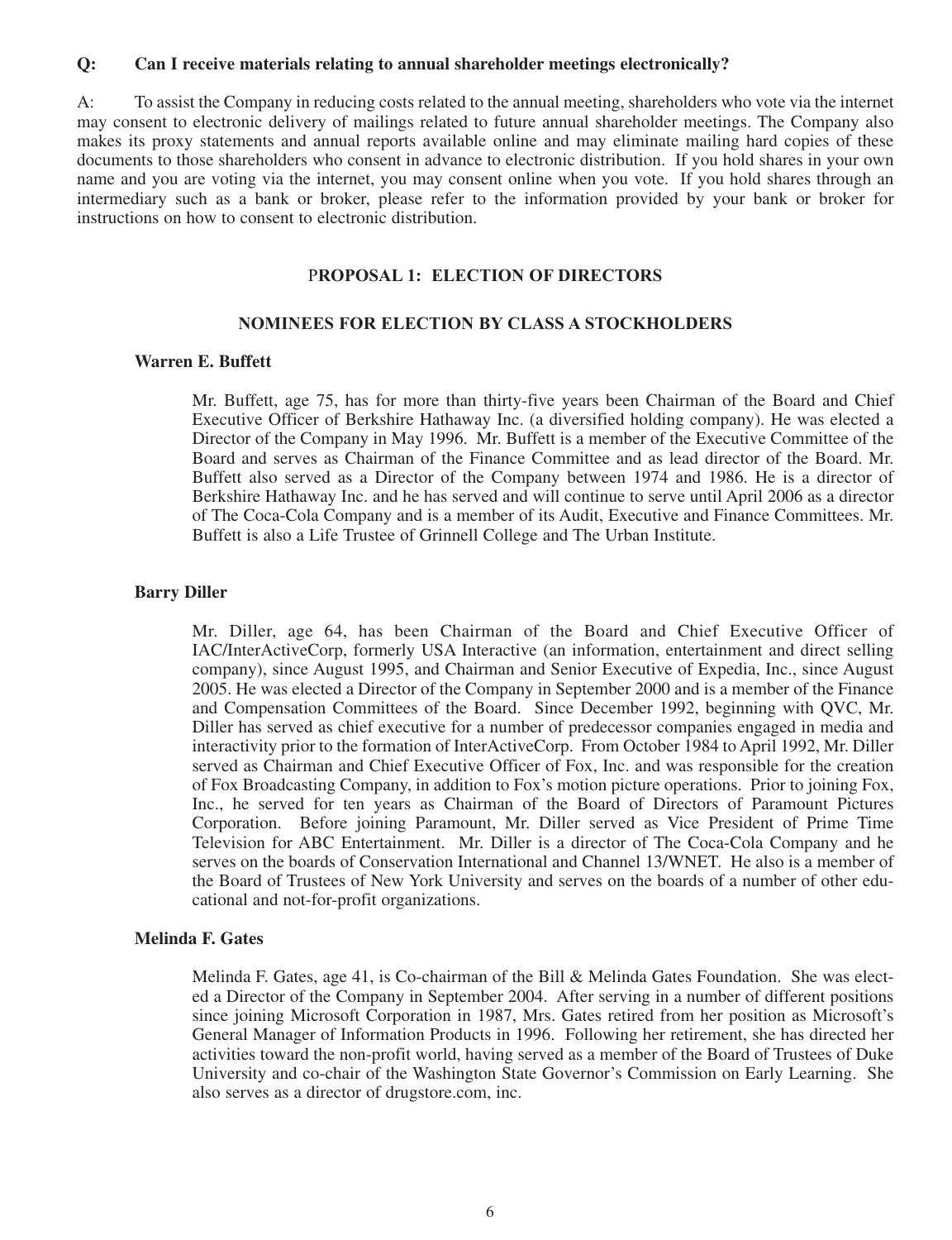#### **Donald E. Graham**

Mr. Graham, age 60, has been Chairman of the Board of the Company since September 1993 and Chief Executive Officer of the Company since May 1991. Mr. Graham served as President of the Company between May 1991 and September 1993. He also was Publisher of The Washington Post for 21 years, a position he held between 1979 and 2000. Mr. Graham has been a Director of the Company since 1974 and is Chairman of the Executive Committee and a member of the Finance Committee of the Board. By virtue of his ownership of 22.8% of the outstanding Class A Stock of the Company and his right to control the vote, as a trustee of certain family trusts, of an additional 30.98% of such stock, Mr. Graham effectively votes a total of 53.78% of the Class A shares. Mr. Graham is a trustee of the Federal City Council and the Philip L. Graham Fund, and he serves as President and a director of DC College Access Program and as a director of The Summit Fund of Washington.

### **Richard D. Simmons**

Mr. Simmons, age 71, has been retired since June 1991; prior to his retirement he had been President and Chief Operating Officer of the Company for nearly ten years. Since September 1981, he has been a Director of the Company. Mr. Simmons is a member of the Finance Committee and he serves as Chairman of the Audit Committee of the Board. Until May 1996, Mr. Simmons was also a member of the Compensation Committee of the Board. From 1989 to 1996, Mr. Simmons served as President of International Herald Tribune, S.A., a French publishing company then owned jointly by the Company and The New York Times Company. He is a member of the Advisory Counsel of the Public Company Accounting Oversight Board.

### **George W. Wilson**

Mr. Wilson, age 68, has for more than twenty-four years been President and Chief Executive Officer of Newspapers of New England, Inc., President and Director of Newspapers of New Hampshire, Inc. and Newspapers of Massachusetts, Inc., and President of the Concord Monitor, which is published in Concord, N.H. He was elected a Director of the Company in September 1985 and serves as Chairman of the Compensation Committee of the Board and since October 2005 as a member of the Audit Committee. Mr. Wilson is also a director of the Board of Trustees of The Newspaper Foundation.

## **NOMINEES FOR ELECTION BY CLASS B STOCKHOLDERS**

#### **Christopher C. Davis**

Mr. Davis, age 40, is Chairman of Davis Selected Advisers, L.P., an investment counseling firm overseeing approximately \$70 billion in client assets. He became a Director of the Company in January 2006 and is a member of the Audit Committee of the Board. Mr. Davis is also a director and officer of a number of mutual funds advised by Davis Selected Advisers, L.P., or other entities controlled by Davis Selected Advisers, L.P. Mr. Davis also serves as a trustee of the American Museum of National History, Scenic Hudson Land Trust and a number of other not-for-profit organizations.

#### **John L. Dotson Jr.**

Mr. Dotson, age 69, has been retired since June 2001; prior to his retirement he had been President and Publisher of the Akron Beacon Journal. He became a Director of the Company in July 2001 and is a member of the Compensation Committee of the Board. Mr. Dotson is a member of the Board of Directors of the Maynard Institute for Journalism Education, and a member of the John S. & James L. Knight Foundation Journalism Advisory Committee, the Board of Visitors of the University of North Carolina School of Journalism and Mass Communications and the Board of Visitors of the John S. Knight Fellowships at Stanford University.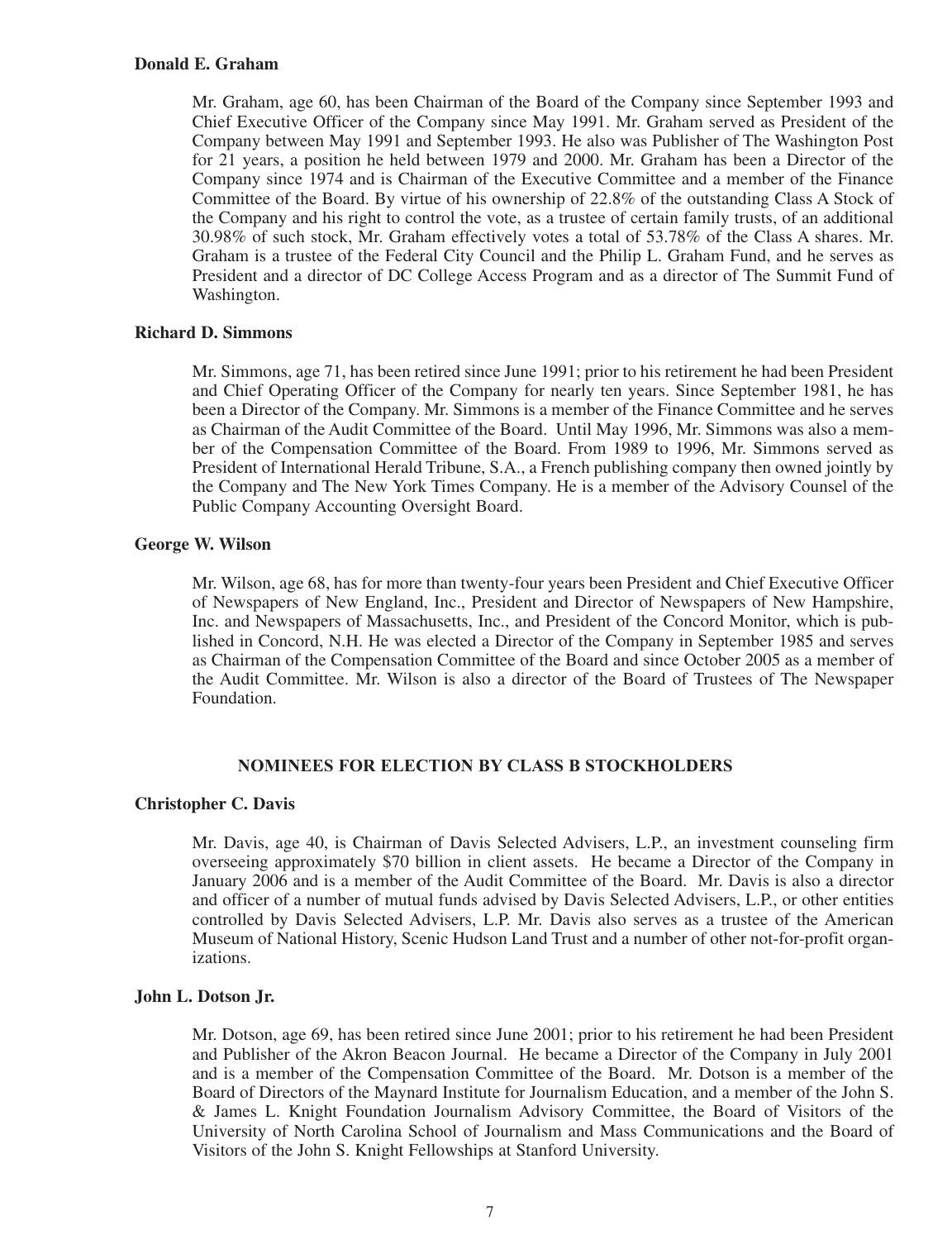#### **Ronald L. Olson**

Mr. Olson, age 64, has since 1970 been a partner in the law firm of Munger, Tolles & Olson LLP. He became a Director of the Company in September 2003 and was until October 2005 a member of the Audit Committee of the Board. Mr. Olson is also a director of Berkshire Hathaway Inc., Edison International, Southern California Edison, Western Asset Trusts, and City National Corporation. He serves on the board of the California Institute of Technology, the RAND Corporation and a number of other not-for-profit organizations.

### **Board Committees**

The standing committees of the Board include an Audit Committee, a Compensation Committee, an Executive Committee and a Finance Committee.

Given the ownership structure of the Company and its status as a "controlled company" (see page 10), the Board does not have a nominating committee. Decisions on nominees to the Board are made through consultation between the Chairman of the Board and the other members of the Board. The Company has not utilized the services of any third party to assist in identifying and evaluating nominees.

#### *Audit Committee*

The functions of the Audit Committee include overseeing (i) management's conduct of the Company's financial reporting process (including the development and maintenance of systems of internal accounting and financial controls), (ii) the integrity of the Company's financial statements, (iii) the Company's compliance with legal and regulatory requirements, (iv) the qualifications and independence of the Company's outside auditors, (v) the performance of the Company's internal audit function, (vi) the outside auditors' annual audit of the Company's financial statements and (vii) preparing any report required by the rules and regulations of the Securities and Exchange Commission.

Christopher C. Davis, Alice M. Rivlin, George W. Wilson and Richard D. Simmons (chairman) serve on the Audit Committee. In September, Ronald L. Olson resigned from the Audit Committee following the engagement of Munger, Tolles & Olson LLP by Kaplan, Inc. to represent it in a litigation matter. The Board of Directors has determined that all members of the Audit Committee are non-employee, "financially literate", "independent" directors within the meaning of the New York Stock Exchange listing standards, and all members of the Audit Committee are "independent" as that term is used in Item  $7(d)(3)(iv)$  of Schedule 14A of the Securities Exchange Act of 1934. None of the members of the Audit Committee has, other than in their capacity as a Committee or Board member, accepted any consulting, advisory or other compensatory fee (other than pension or other forms of deferred compensation for prior service which is not contingent in any way on continued service) from the Company or its affiliates and none of the members of the Audit Committee has a material relationship with the Company.

The Board has determined that Richard D. Simmons has the requisite background and experience to be and is designated an "audit committee financial expert" within the meaning of Item 401(h) of Regulation S-K. In addition, the Board has determined that all the members of the Audit Committee are well-grounded in financial matters and are familiar with generally accepted accounting principles. All the members of the Audit Committee have a general understanding of internal controls and procedures for financial reporting, as well as an understanding of audit committee functions. To the extent there are matters that come before the Audit Committee that involve accounting issues, the members of the Audit Committee consult with and rely on experts for their expertise.

The Audit Committee held eight meetings in 2005.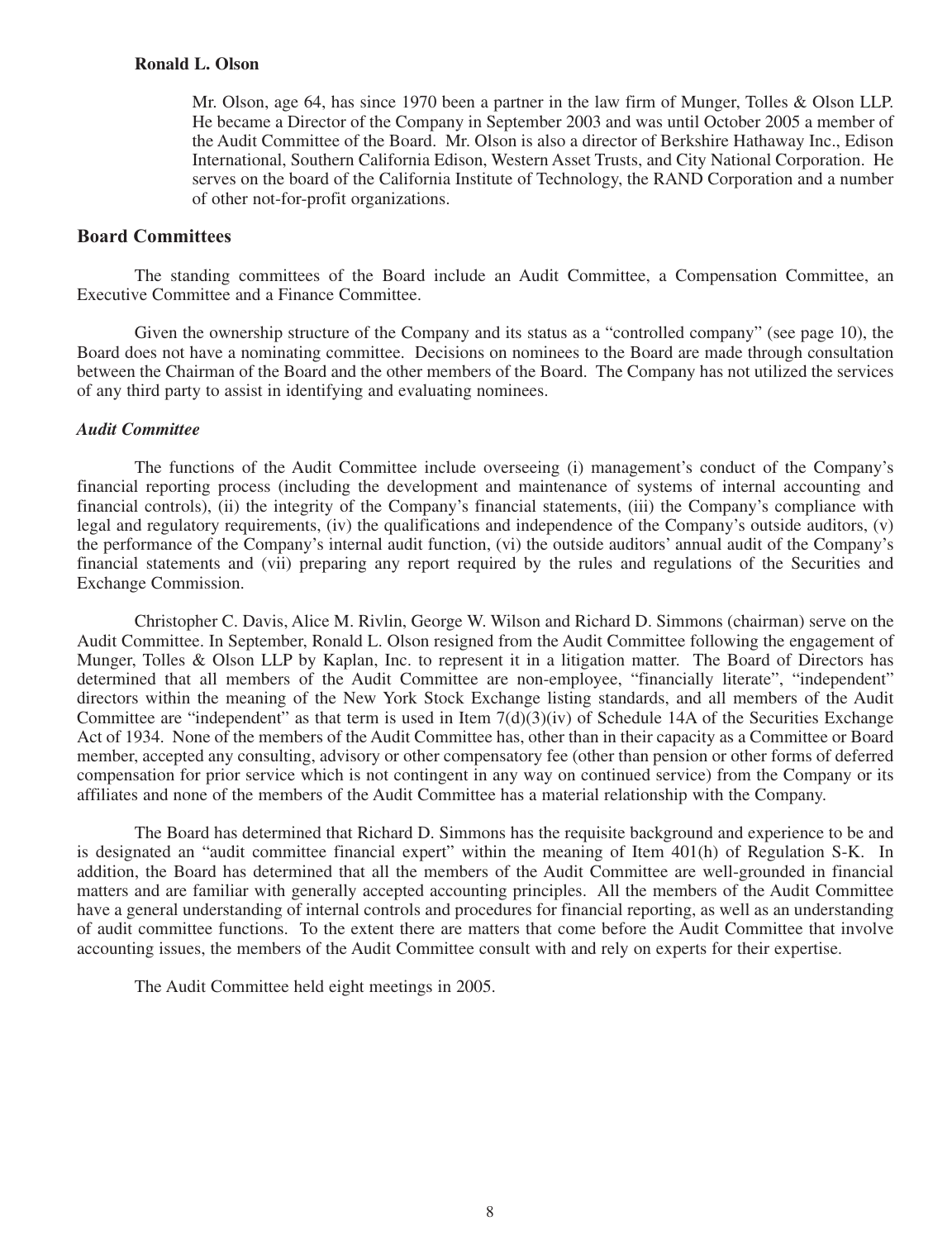#### *Compensation Committee*

The functions of the Compensation Committee include (i) reviewing the compensation for the Company's chief executive officer, (ii) consulting with the chief executive officer with respect to the compensation of the Company's other executives (including specifically approving all salaries of \$200,000 or more per year, all incentive compensation awards and all other bonuses (other than sales bonuses) of \$40,000 or more, and also awards of stock options), (iii) overseeing the administration of and determining awards under the Company's compensation plans and (iv) preparing any report on executive compensation required by the rules and regulations of the Securities and Exchange Commission.

Barry Diller, John L. Dotson Jr. and George W. Wilson (chairman) serve on the Compensation Committee. All members of the Compensation Committee are non-employee, "independent" directors within the meaning of the listing requirements of the New York Stock Exchange.

The Compensation Committee held five meetings in 2005.

## *Finance Committee*

The functions of the Finance Committee include (i) reviewing with management the capital needs of the Company and (ii) considering and making recommendations to the Board related to dividend policy, major acquisitions and disposition of businesses, incurrence of indebtedness, selection of managers of defined benefit plan assets, stock repurchase programs and certain other financial matters.

Barry Diller, George J. Gillespie III, Donald E. Graham, Richard D. Simmons and Warren E. Buffett (chairman) serve on the Finance Committee.

The Finance Committee held one meeting in 2005.

#### *Executive Committee*

The Executive Committee has and may exercise all of the powers of the Board that may be delegated by law in the management of the business and affairs of the Company and exercises the authority of the Board between meetings.

Warren E. Buffett and Donald E. Graham (chairman) serve on the Executive Committee.

The Executive Committee held four meetings in 2005.

#### **Meeting Attendance**

The Board held a total of six meetings in 2005. Each director attended at least 75% of the meetings of the Board and the committees of the Board on which the director served, with the exception of Christopher C. Davis, who was appointed to the Board in January 2006.

The Board does not have a policy of requiring directors to attend annual meetings of shareholders and leaves it entirely at the discretion of each director as to whether he or she will attend the meeting. Four directors attended the 2005 annual meeting of shareholders.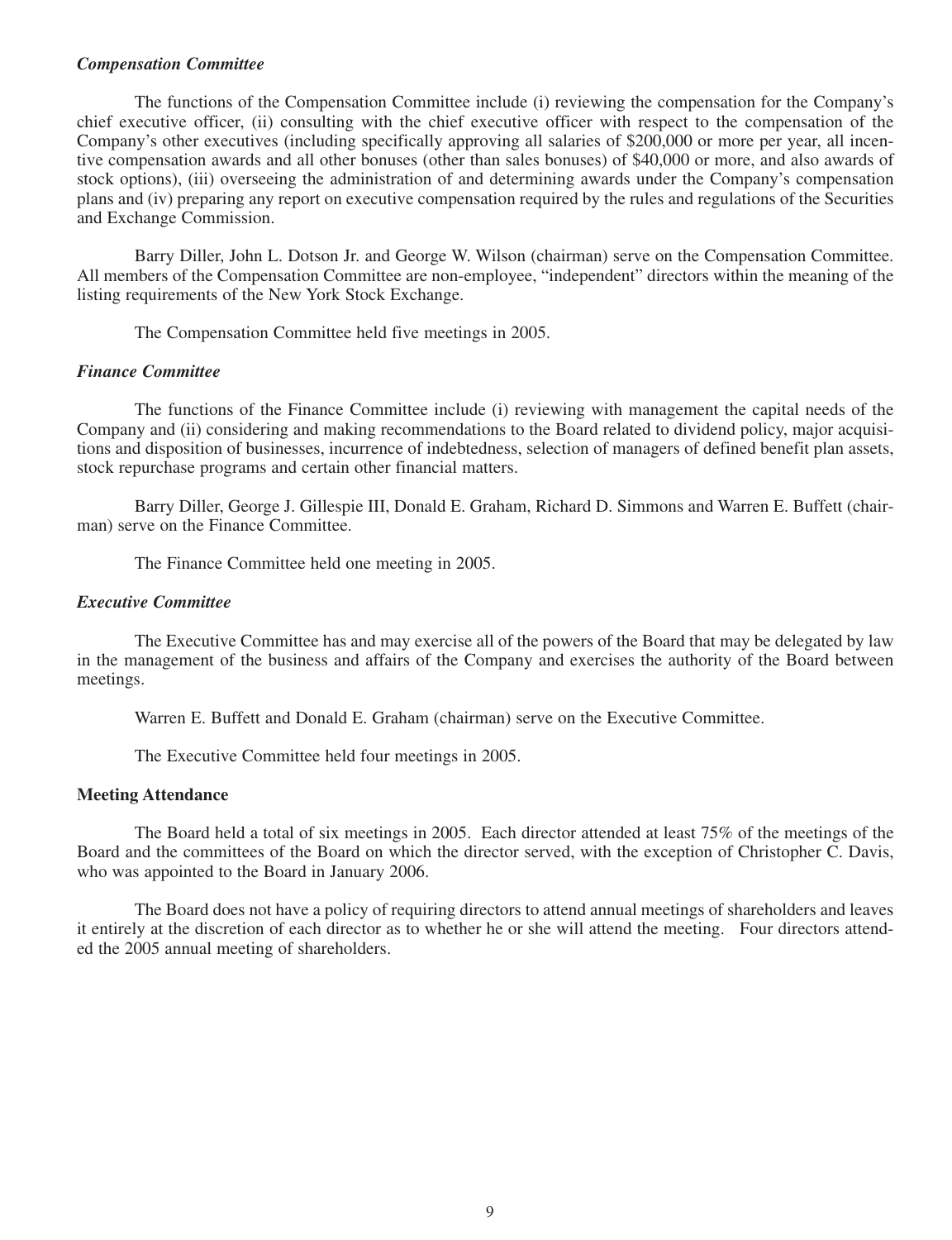### **Director Compensation**

Annual Payments*.* During 2005, non-employee directors received:

- \$60,000 as a retainer, and
- reimbursement of out-of-pocket expenses for the meetings they attended.

Commencing on January 1, 2006, non-employee directors receive:

- \$70,000 as a retainer, and
- reimbursement of out-of-pocket expenses for the meetings they attend.

The non-employee chairmen of Board committees each receive an additional \$5,000. Members of the Audit Committee also receive an additional \$10,000 annually for their service on that committee. Employee directors receive no additional compensation for serving on the Board.

#### **Deferred Compensation**

The Company has in place a voluntary fee deferral plan for directors of the Company. The plan provides an opportunity for participants to elect to defer the receipt of all or a portion of the fees received for service as a director. Elections to defer must be filed in advance of earning such fees. Deferred amounts will earn investment credits in accordance with participant elections from a choice of investment indexes. Deferred amounts will be payable at retirement or such other future date as specified by the participant at the time of election.

### **"Controlled Company"**

The descendants of Katharine Graham (including the Company's chief executive officer and Chairman of the Board) and trusts for the benefit of those descendants own all the shares of Class A Common Stock, which have the right to vote for 70% of the Board of Directors, and thus the Company is a "controlled company" for purposes of Section 303(A) of the New York Stock Exchange Listed Company Manual. As a "controlled company," the Company is exempted from the requirement that it have a nominating/corporate governance committee. Notwithstanding its being a "controlled company", the Board has determined that Warren E. Buffett, Christopher C. Davis, Barry Diller, John L. Dotson Jr., Melinda F. Gates, Ronald L. Olson, Alice M. Rivlin, Richard D. Simmons and George W. Wilson, who together constitute a majority of the board, are "independent" as outlined in Section 303A.02 of the New York Stock Exchange Listed Company Manual.

#### **Meetings of the Non-Management Directors**

The listing requirements of the New York Stock Exchange call for the non-management directors of the Company to meet regularly in executive session without management. The Board has appointed Mr. Warren E. Buffett as lead director and to preside at the executive sessions. The non-management directors met once in November 2005 and expect to meet in executive session in 2006 as appropriate.

#### **Communicating with Directors**

Interested parties may communicate concerns to the lead director or the other directors of the Company through Global Compliance Services, the Company's third-party managed hotline (1-866-687-8972) or online at https://www.compliance-helpline.com/WashPostCo.jsp.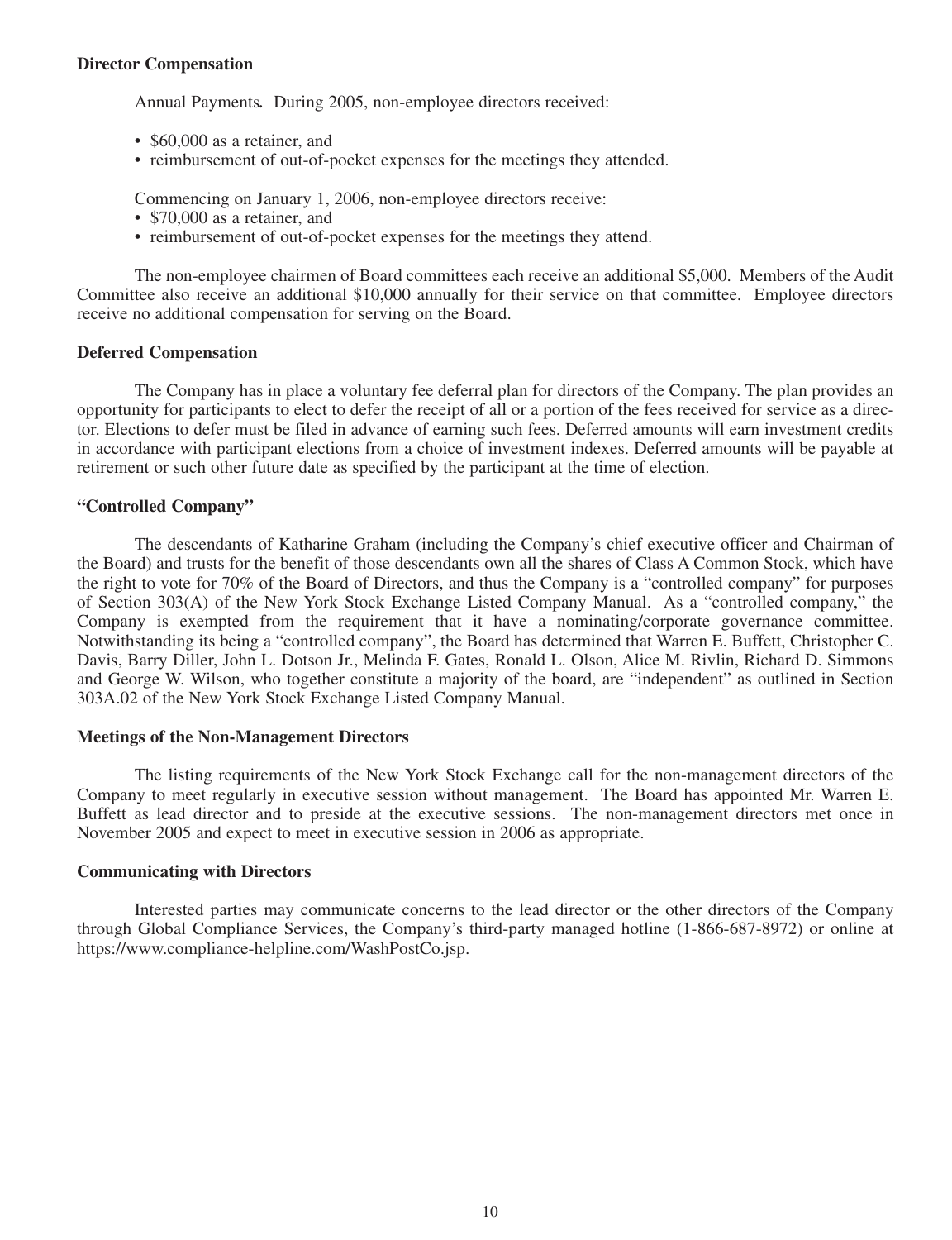## **STOCK HOLDINGS OF CERTAIN BENEFICIAL OWNERS AND MANAGEMENT**

The information in the following two tables relates to each person who, on February 1, 2006, was a "beneficial owner" (as defined under the proxy rules of the Securities and Exchange Commission) of more than 5% of the Company's Class A or Class B Stock. Under the proxy rules, a person is deemed to be the "beneficial owner" of stock if such person has (or shares) either investment power or voting power over such stock, or has (or shares) the right to acquire such stock within 60 days by any of a number of means, including the conversion of another security which is convertible into such stock. A substantial number of shares of the Company's Class A and Class B Stock are held in trusts or subject to other agreements which provide for the sharing of investment power, voting power or both among several persons, each of whom is deemed by the Securities and Exchange Commission to be a "beneficial owner" of the shares so held. Furthermore, in many cases such persons do not include the beneficiary of the trust who, although not deemed to be a "beneficial owner" in the absence of voting or investment power over the shares, is nevertheless shown below as a beneficial owner because of the beneficiary's economic interest in the shares. In addition, since all the shares of Class A Stock are convertible at the option of the holder into Class B Stock on a share-for-share basis, each "beneficial owner" of shares of Class A Stock is deemed by the Securities and Exchange Commission to be a "beneficial owner" of the same number of shares of Class B Stock; in indicating below a person's "beneficial ownership" of shares of Class B Stock it has been assumed that such person has converted into Class B Stock all shares of Class A Stock of which such person is a "beneficial owner". For these reasons there is very substantial duplication in the numbers of shares and percentages shown in the following table.

#### **Principal Holders of Stock**

|                                     | Shares $(\%)$        |                     |  |  |
|-------------------------------------|----------------------|---------------------|--|--|
| <b>Name and Address of</b>          | <b>Class A Stock</b> | Class B Stock*      |  |  |
| <b>Beneficial Owner</b>             |                      |                     |  |  |
|                                     | $1,562,609$ (90.7%)  | 3,493,134 (36.4%)   |  |  |
| 1150 15th Street, N.W.              |                      |                     |  |  |
| Washington, D.C.                    |                      |                     |  |  |
|                                     | 299,849 (17.4%)      | $***$               |  |  |
| 11661 San Vincente Blvd., Suite 401 |                      |                     |  |  |
| Los Angeles, California             |                      |                     |  |  |
|                                     | 324,670 (18.9%)      | $***$               |  |  |
| 18 E. 78th Street                   |                      |                     |  |  |
| New York, N.Y.                      |                      |                     |  |  |
|                                     | 585,200 (34.0%)      | 588,591 (6.2%)      |  |  |
| 251 West 57th Street                |                      |                     |  |  |
| New York, N.Y.                      |                      |                     |  |  |
|                                     | 612,990(35.6%)       | 977,327 (10.2%)     |  |  |
| 825 Eighth Avenue                   |                      |                     |  |  |
| New York, N.Y.                      |                      |                     |  |  |
|                                     | 585,591 (34.2%)      | 591,566 (6.0%)      |  |  |
| 825 Eighth Avenue                   |                      |                     |  |  |
| New York, N.Y.                      |                      |                     |  |  |
|                                     |                      | $1,727,765(18.0\%)$ |  |  |
| 1440 Kiewit Plaza                   |                      |                     |  |  |
| Omaha, Nebraska                     |                      |                     |  |  |
|                                     |                      | 552,623 (5.8%)      |  |  |
| 51 John F. Kennedy Parkway          |                      |                     |  |  |
| Short Hills, NJ                     |                      |                     |  |  |
|                                     |                      |                     |  |  |

The calculations set forth in this table relating to percentage ownership of Class B Stock include 1,722,250 shares of Class B Stock issuable upon conversion of shares of Class A Stock beneficially owned.

Less than five percent.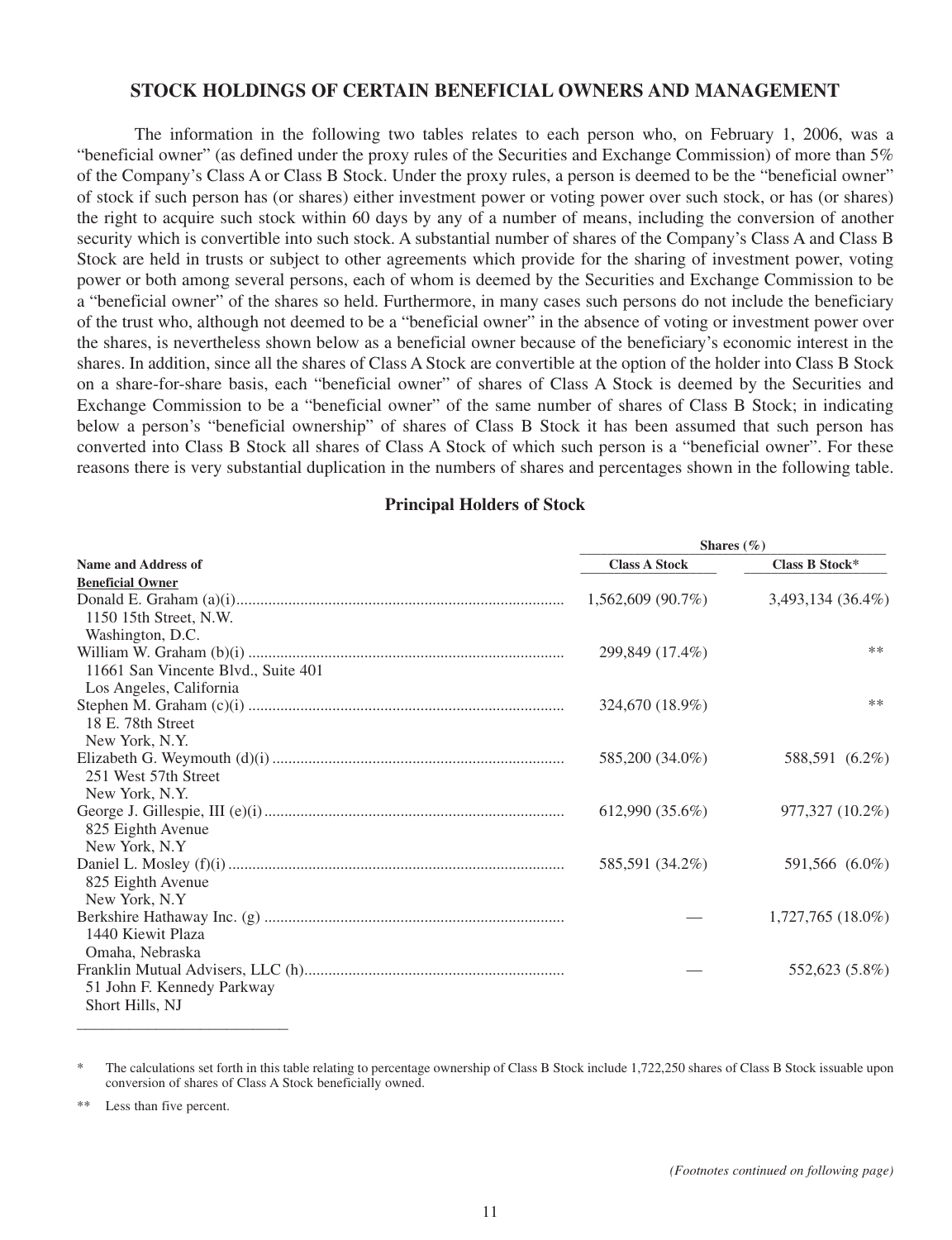#### *(Footnotes continued from preceding page)*

- (a) According to information as of February 1, 2006 and available to the Company, Mr. Donald Graham has voting and investment power with respect to shares of Class A Stock as follows: sole voting power, 392,695 (22.8%) shares, sole investment power, 392,695 (22.8%) shares, shared voting power, 1,162,714 (67.5%) shares, and shared investment power, 1,162,714 (67.5%) shares. The holdings of Class A Stock recorded for Mr. Graham include 7,200 shares held by Mr. Graham's wife, in which he disclaims beneficial ownership. Mr. Graham also has voting and investment power with respect to shares of Class B Stock as follows: sole voting power, 1,811,211 (18.9%) shares, sole investment power 83,446 (<1%) shares, shared voting power 84,314 (<1%) shares, and shared investment power, 84,314 (<1%) shares. The holdings of Class B Stock recorded for Mr. Graham include 35,000 shares of Class B Stock held by Mr. Graham's wife, in which he disclaims beneficial ownership and 1,526,609 (16.0%) shares issuable upon conversion of shares of Class A Stock deemed to be beneficially owned by Mr. Graham. The holdings of Class B Stock recorded for Mr. Graham also include shares of Class B Stock owned by subsidiaries of Berkshire Hathaway Inc., which have the sole investment power of the shares; sole voting power is held by Mr. Donald Graham under an agreement dated as of February 25, 1977, and amended and extended on September 13, 1985, and on May 15, 1996, which has a termination date (which may be extended) of February 24, 2007.
- (b) According to information as of February 1, 2006, and available to the Company, Mr. William Graham has voting and investment power with respect to shares of Class A Stock as follows: shared voting power, 107,849 (6.3%) shares, and shared investment power, 107,849 (6.3%) shares. In addition, Mr. William Graham, as the beneficiary of trusts even though he has no voting or investment power with respect thereto, is deemed to be the beneficial owner of 192,000 (11.2%) shares of Class A Stock. The holdings of Class B Stock recorded for Mr. William Graham, including shares issuable upon conversion of shares of Class A Stock deemed to be beneficially owned by Mr. Graham, are less than five percent.
- (c) According to information as of February 1, 2006, and available to the Company, Mr. Stephen Graham has voting and investment power with respect to shares of Class A Stock as follows: sole voting power, 46,915 (2.7%), sole investment power 46,915 (2.7%), shared voting power, 119,755 (7%) shares, and shared investment power, 119,755 (7%) shares. In addition, Mr. Stephen Graham, as the beneficiary of trusts even though he has no voting or investment power with respect thereto, is deemed to be the beneficial owner of 158,000 (9.2%) shares of Class A Stock. The holdings of Class B Stock recorded for Mr. Stephen Graham, including shares issuable upon conversion of shares of Class A Stock deemed to be beneficially owned by Mr. Graham, are less than five percent.
- (d) According to information as of February 1, 2006, and available to the Company, Mrs. Weymouth has voting and investment power with respect to shares of Class A Stock as follows: sole voting power, 76,834 (4.5%) shares, sole investment power, 76,834 (4.5%) shares, shared voting power, 425,366 (24.7%) shares, and shared investment power, 425,366 (24.7%) shares. In addition Mrs. Weymouth, as the beneficiary of a trust even though she has no voting or investment power with respect thereto, is deemed the beneficial owner of 83,000 (4.8%) shares of Class A Stock. Mrs. Weymouth also has voting and investment power with respect to shares of Class B Stock as follows: sole voting power, 5,000 (<1%) shares, and sole investment power, 5,000 (<1%) shares. The holdings of Class B Stock recorded for Mrs. Weymouth include 585,200 (6.1%) shares issuable upon conversion of shares of Class A Stock deemed to beneficially owned by her.
- (e) According to information as of February 1, 2006, and available to the Company, Mr. Gillespie, as trustee of various trusts, has voting and investment power with respect to shares of Class A Stock as follows: shared voting power, 612,990 (35.6%) shares, and shared investment power, 612,990 (35.6%) shares. In addition, Mr. Gillespie has voting and investment power with respect to shares of Class B Stock as follows: sole voting power, 4,000 (<1%) shares, sole investment power, 4,000 (<1%) shares, shared voting power, 360,337 (3.8%) shares and shared investment power, 360,337 (3.8%) shares. The holdings of Class B Stock recorded for Mr. Gillespie include 612,990 (6.4%) shares issuable upon conversion of shares of Class A Stock deemed to be beneficially owned by Mr. Gillespie, as trustee of various trusts.
- (f) According to information as of February 1, 2006, and available to the Company, Mr. Mosley, as trustee of various trusts, has voting and investment power with respect to shares of Class A Stock as follows: shared voting power, 588,591 (34.2%) shares, and shared investment power, 588,591 (34.2%) shares. The holdings of Class B Stock recorded for Mr. Mosley include 588,591 (6.1%) shares issuable upon conversion of shares of Class A Stock deemed to be beneficially owned by Mr. Mosley, as trustee of various trusts.
- (g) According to information as of February 1, 2006, and available to the Company, Berkshire Hathaway Inc. ("Berkshire") is the beneficial owner of 1,727,765 (18.0%) shares of Class B Stock. The ownership of these shares is through several subsidiaries of Berkshire. Mr. Warren Buffett is Chairman of the Board of Berkshire. Mr. Buffett and the estate of Susan Buffett (of which Mr. Buffett is the executor) own approximately 32.3% of the aggregate economic interest of Berkshire Class A and Class B common stock and Mr. Buffett may be deemed to be in control of Berkshire under Federal securities laws. With respect to shares of Class B Stock owned by subsidiaries of Berkshire, Mr. Buffett, Berkshire and such subsidiaries may be considered to share investment power. Pursuant to an agreement dated as of February 25, 1977, and amended and extended on September 13, 1985, and on May 15, 1996 (which has a termination date (which may be extended) of February 24, 2007), Mr. Buffett, Berkshire and such subsidiaries have granted Mr. Donald Graham a proxy to vote such shares in his discretion.
- (h) According to information based on the Schedule 13G filed by Franklin Mutual Advisers, LLC on February 7, 2006, Franklin Mutual Advisers, LLC ("Franklin"), was deemed to be the beneficial owner of 552,623 (5.8%) shares of Class B Stock. Shares held in such name are believed to be held for the accounts of a number of beneficial owners. Franklin has sole voting and investment power over 552,623 (5.8%) shares of Class B Stock.
- (i) According to information as of February 1, 2006, and available to the Company, Mr. Donald Graham, Mrs. Weymouth, and Mr. Gillespie share voting and investment power over 425,366 (24.7%) shares of Class A Stock; Mr. Gillespie and Mr. William Graham share voting and investment power over 18,000 (1.1%) shares of Class A Stock; Mr. Gillespie, Mr. William Graham and Mr. Donald Graham share voting and investment power over 36,452 (2.1%) shares of Class A Stock; Mr. Gillespie, Mr. Stephen Graham and Mr. Donald Graham share voting and investment power over 41,366 (2.4%) shares of Class A Stock; Mr. Donald Graham and Mr. Gillespie share voting and investment power over 91,806 (5.3%) shares of Class A Stock; Mr. Donald Graham and Mr. Daniel L. Mosley share voting and investment power over 453,830 (26.4%) shares of Class A Stock; Mr. Donald Graham, Mr. Mosley and Mr. William Graham share voting and investment power over 53,397 (3.1%) shares of Class A Stock; Mr. Donald Graham, Mr. Mosley and Mr. Stephen Graham share voting and investment power over 60,497 (3.5%) shares of Class A Stock; Mr. Stephen Graham and Mr. Mosley share voting and investment power over 17,892 (1%) shares of Class A Stock; Mr. Donald Graham and Mr. Gillespie share voting and investment power over 30,000 (<1%) shares of Class B Stock; Mr. Donald Graham and Mr. Mosley share voting and investment power over 2,975 (<1%) shares of Class B Stock; Mr. Donald Graham, Mr. William Graham and Mr. Gillespie share voting and investment power over 5,000 (<1%) shares of Class B Stock; Mr. Donald Graham shares voting and investment power over 46,339 (<1%) shares of Class B Stock held by the Philip L. Graham Trust; Mr. Gillespie shares voting power and investment power over 321,857 (3.4%) of Class B Stock held by various trusts for the benefit of other descendants of Eugene Meyer.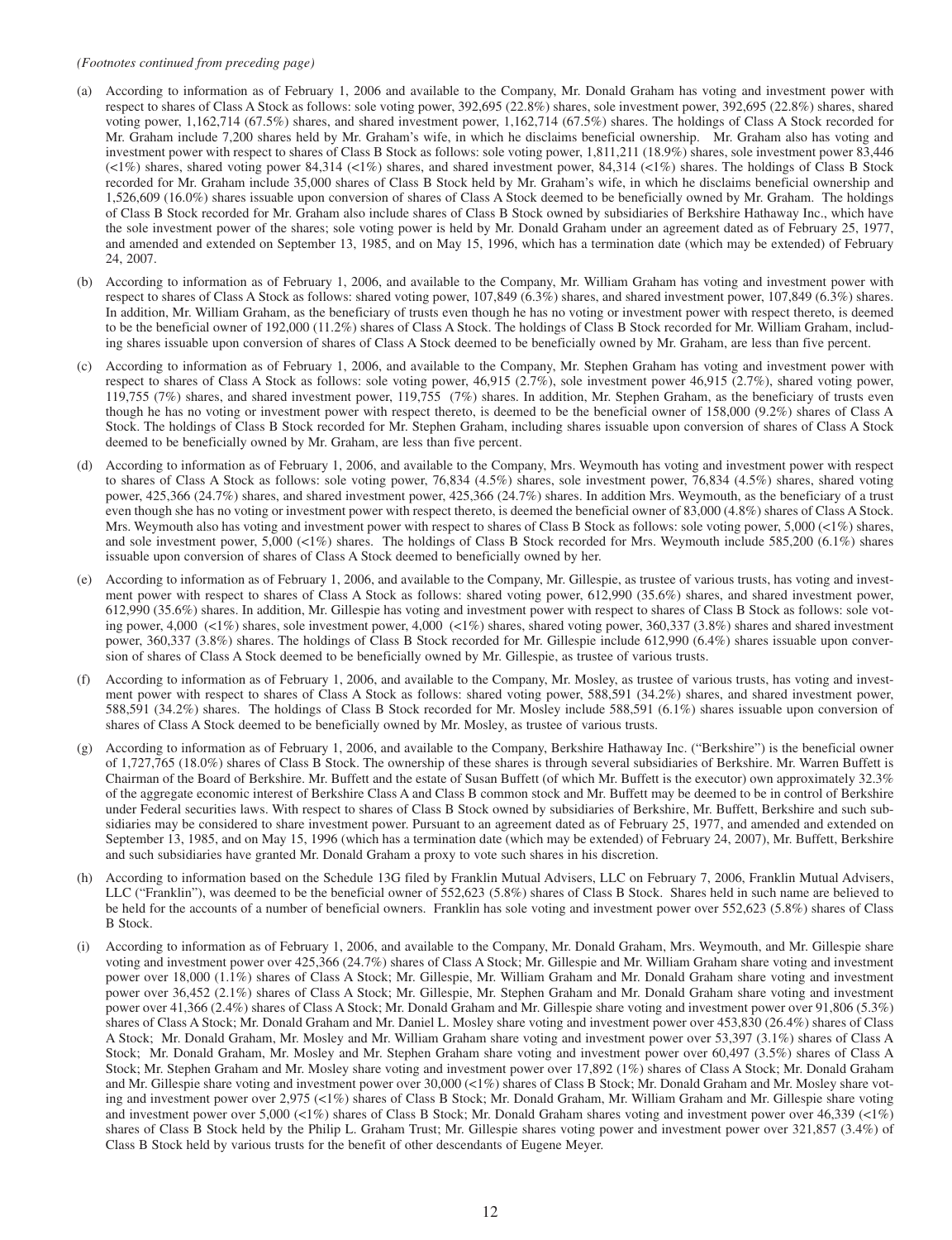The table below, which is based upon information furnished to the Company by its Directors and officers, shows as of February 1, 2006, for each person nominated for election as a Director, and for all Directors and executive officers of the Company as a group, the number of shares of each class of Common Stock "beneficially owned" (as defined in the Securities and Exchange Commission's proxy rules) and, in the case of each nominee for election as a Director, the nature of such "beneficial ownership". For the reasons set forth in the first paragraph of this section of the Proxy Statement, there is very substantial duplication in the numbers of shares and percentages shown in the following table.

## **Holdings of Directors and Officers\*\*\***

|                                                  | Shares $(\% )$      |                        |  |
|--------------------------------------------------|---------------------|------------------------|--|
|                                                  | <b>Class A</b>      | Class $B(a)$           |  |
|                                                  |                     | $1,727,765(18.0\%)$    |  |
|                                                  |                     | $5,000*$               |  |
|                                                  |                     | $1,000*$               |  |
|                                                  |                     | $100*$                 |  |
|                                                  |                     | $1,100*$               |  |
|                                                  | 612,990(35.6%)      | 977,327(10.2%)         |  |
|                                                  | $1,562,609(88.6\%)$ | 3,493,134(36.4%)       |  |
|                                                  |                     | $300*$                 |  |
|                                                  |                     | $10*$                  |  |
|                                                  |                     | 7,428*                 |  |
|                                                  |                     | $305*$                 |  |
| All Directors and executive officers as a group, |                     |                        |  |
|                                                  | $1,580,609(91.2\%)$ | $3,884,724$ (40.5%)(c) |  |

Less than one percent.

\*\* See Table of "Principal Holders of Stock" on page 11.

\*\*\* Unless otherwise indicated, the Directors and officers listed below have sole voting and investment power with respect to such securities.

\*\*\*\*With respect to voting securities which may be beneficially owned by Mr. Buffett, see footnote (g) on page 12.

(a) Includes 1,722,250 shares of Class B Stock issuable upon conversion of shares of Class A Stock beneficially owned.

(b) Includes 105 shares of Class B Stock owned by Mr. Wilson's wife in which he disclaims beneficial ownership.

(c) This number includes 1,580,609 shares of Class B Stock issuable upon conversion of shares of Class A Stock "beneficially owned" by Directors and executive officers and 10,000 shares of Class B Stock which Directors and executive officers have the right to purchase on or before April 1, 2006, pursuant to stock options; it does not include 87,734 shares of Class B Stock held as of February 1, 2006, by the trustee of various savings plans maintained by the Company and its business units over which the trustee has voting and investment powers.

#### **Section 16(a) Beneficial Ownership Reporting Compliance**

Section 16(a) of the Securities Exchange Act of 1934 requires the Company's Directors and executive officers, and persons who own more than ten percent of a registered class of the Company's equity securities, to file with the Securities and Exchange Commission and the New York Stock Exchange initial reports of ownership and reports of changes in ownership of Class B Common Stock.

To the Company's knowledge, based solely on a review of such reports and on information furnished to the Company and written representations that no other reports were required, during the fiscal year ended January 1, 2006, all applicable Section 16(a) filing requirements were complied with.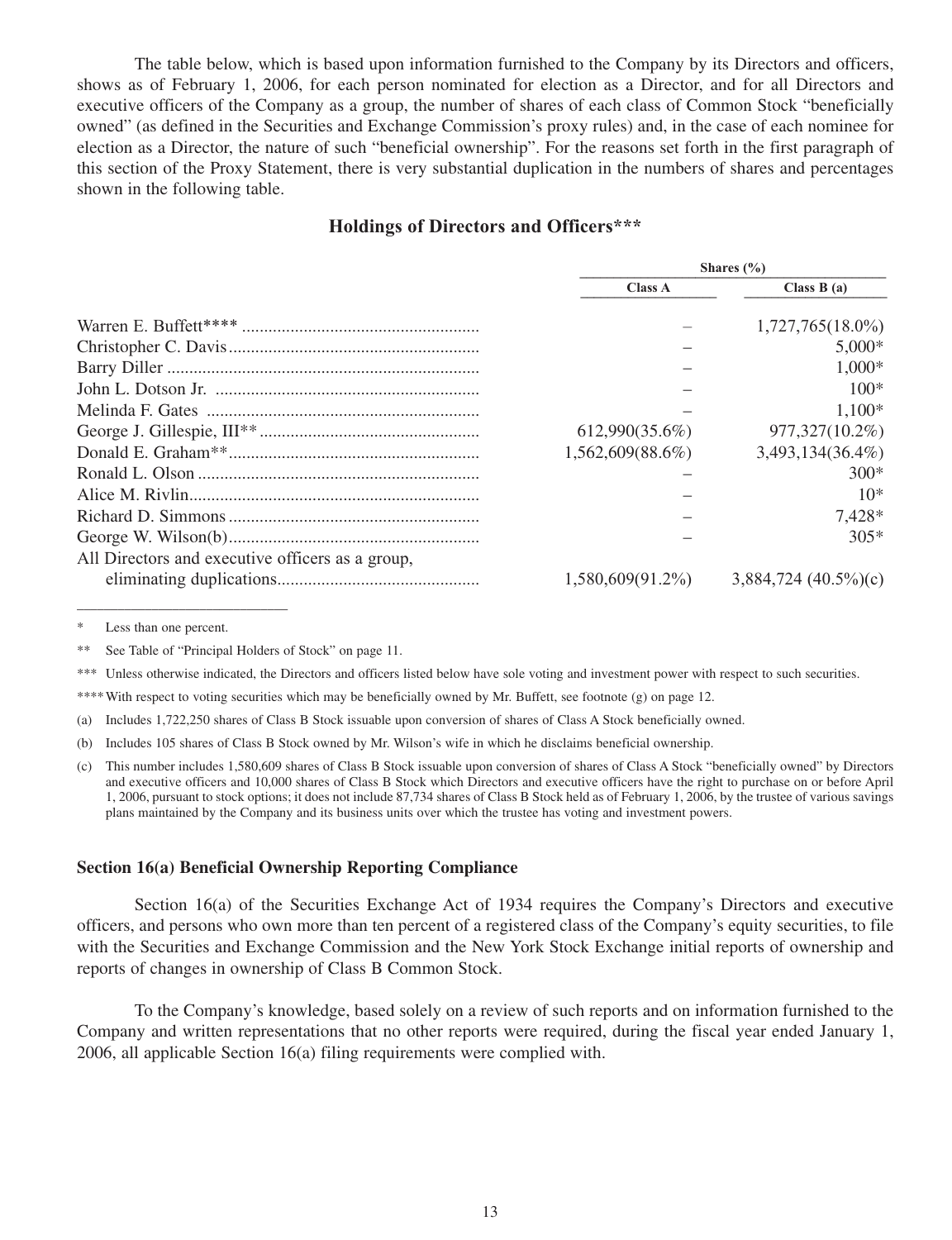## **PROPOSAL 2: APPROVAL OF CERTAIN AMENDMENTS TO THE COMPANY'S INCENTIVE COMPENSATION PLAN**

The Company's Board of Directors believes it is in the best interests of the Company (a) to provide incentives to key employees to increase the profitability of the Company and its subsidiaries, (b) to strengthen the ability of the Company and its subsidiaries to attract, motivate and retain persons of merit and competence upon which, in large measure, it depends and (c) to provide the Compensation Committee with considerable flexibility in designing incentive compensation plans in that regard. The Board of Directors, acting on the recommendation of the Compensation Committee of the Board, has approved certain amendments that would provide the Compensation Committee with greater flexibility in designing compensation plans for key employees of the Company and its subsidiaries and reapproved the requirement that the Compensation Committee establish performance goals based on financial measures for certain awards under the Company's Incentive Compensation Plan within 90 days of the commencement of services to which such awards relate or prior to the beginning of an award cycle. The Board expressly conditioned the effectiveness of such amendments to the Incentive Compensation Plan on the approval by the holders of a majority of the Class A Common Stock outstanding, voting as a class, and a majority of the holders of Class B Common Stock outstanding, voting as a class and has unanimously voted to submit and recommend such action to the stockholders of the Company for adoption.

The Long-Term Incentive Compensation Plan, the predecessor Plan to the Incentive Compensation Plan, was originally approved by the holders of Class A Common Stock in December 1981. In 2001, the Annual Incentive Compensation Plan, originally approved by the holders of Class A Common Stock in February 1974, was combined with the Long-Term Incentive Compensation Plan to create one Incentive Compensation Plan.

The purpose of the Incentive Compensation Plan was, and is to provide, greater incentives to those employees who have been or will be responsible for its future growth, profitability and continued success and to strengthen the ability of the Company and its subsidiaries to attract, motivate and retain such employees. There are at present approximately 229 employees who are participants under the Incentive Compensation Plan and receive annual bonus awards, hold restricted stock grants and/ or hold grants of performance units (a number of whom in the case of restricted stock and performance units grants have received more than one grant). Awards are granted at the discretion of the Compensation Committee of the Board of Directors consisting of not less than three members of the Board, each of who shall be a "disinterested" person within the meaning of Rule 16b-3 of the Securities Exchange Act of 1934, as amended. Members of the Compensation Committee are appointed by the Board of Directors of the Company, serve at the pleasure of the Board and are ineligible to receive awards of any kind. The Committee shall have complete authority to establish rules and regulations for the administration of the Incentive Compensation Plan. The current members of the Compensation Committee are Barry Diller, John L. Dotson Jr. and George W. Wilson.

The proposed amendments to the Incentive Compensation Plan being recommended by the Board of Directors for approval by the shareholders include: (i) giving authority to the Compensation Committee to grant special annual incentive awards outside of the annual bonus program to certain individuals who have made or have the potential to make extraordinary contributions to the growth and profitability of the Company ("Special Annual Incentive Awards"), (ii) increasing the cap on the aggregate value of annual awards (including the payout value of Special Annual Incentive Awards) payable to any participant, and (iii) giving authority to the Compensation Committee to grant special long-term incentive awards not based on an Award Cycle (as defined below) to certain individuals who have made or have the potential to make extraordinary contributions to the growth and profitability of the Company ("Special Long-Term Incentive Awards"), and to establish a cap on the payout value of Special Long-Term Incentive Awards payable to any participant at the end of the applicable vesting period.

The Compensation Committee is empowered under the current Incentive Compensation Plan to establish Award Cycles, which shall not be less than three nor more than four years.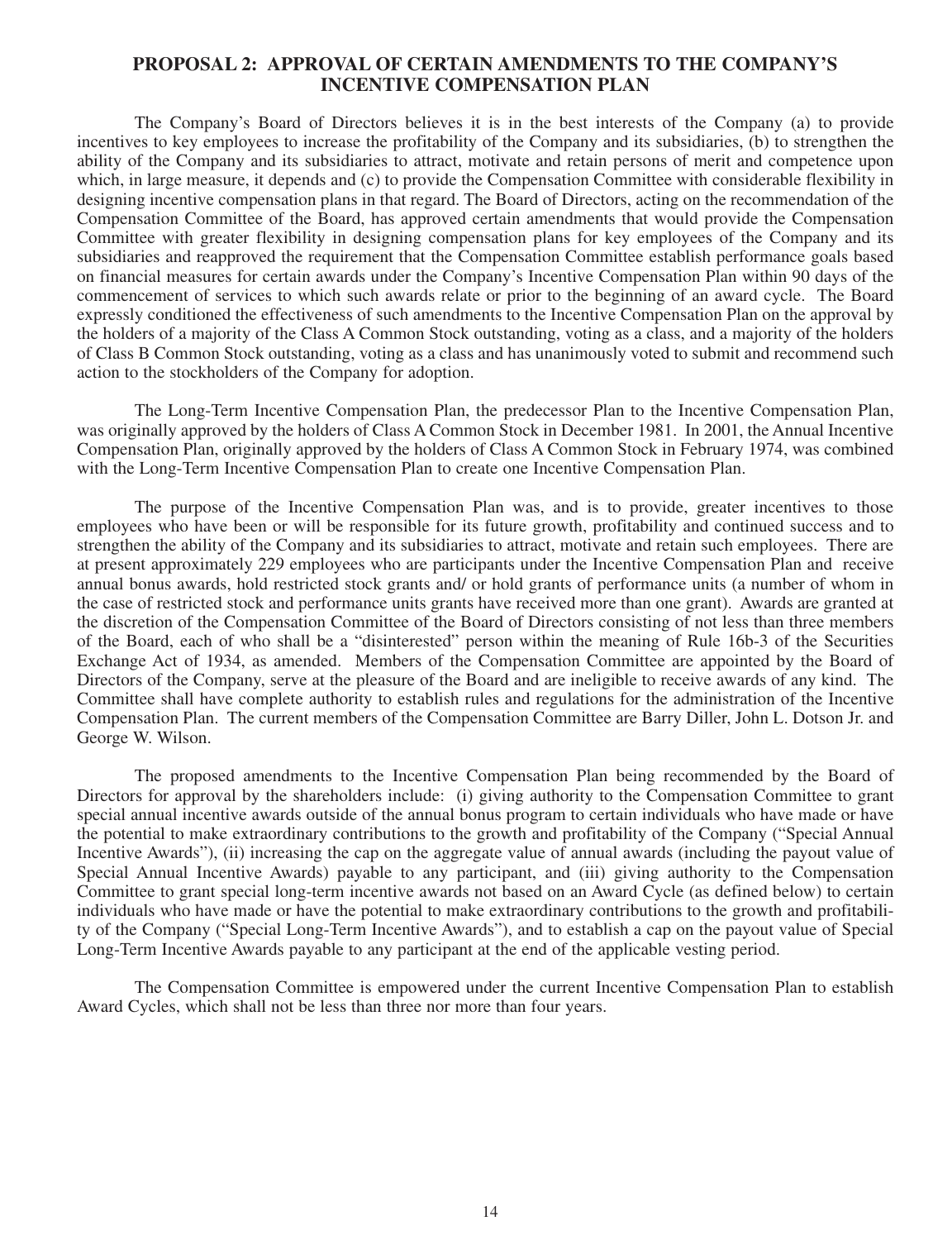The full text of the Company's Incentive Compensation Plan as it is proposed to be amended is attached to this Proxy Statement as Exhibit A. The proposed amendments needing shareholder approval are paragraphs 5(f), 6, 8(c), 10(a), 10(b) and 13; the language to be added is underlined and the language to be deleted is lined through.

### **Financial Goals and Deductibility**

Under the Omnibus Budget Reconciliation Act of 1993 (the "Act") and the regulations issued thereunder by the Internal Revenue Service, a publicly held company, such as the Company, must satisfy certain conditions in order to retain its federal income tax deduction for compensation in excess of \$1 million per year paid after January 1, 1994, to its chief executive officer and the four other officers employed by such corporation at the end of the year whose compensation is required to be disclosed in its annual proxy statement relating to the election of directors.

The Incentive Compensation Plan currently provides (i) a description of what the performance-related goals are based on, (ii) a limitation on the discretion to award cash bonuses at the end of an award cycle to individuals (other than officers of the Company) whose outstanding performance merited special recognition, subject to the limitation that the aggregate amount of such bonuses could not exceed 10% of the aggregate payout value of all Performance Units awarded for that award cycle, (iii) a limitation on the amount of an annual incentive award to a participant to an amount not to exceed in value 200% of such participant's base earnings, (iv) a limitation on the number of shares of Restricted Stock that can be awarded to any employee during an Award Cycle and (v) a limitation on the maximum amount of non-equity based long-term incentive compensation that could be paid to any employee during a specified period under the Plan.

Specifically, the Incentive Compensation Plan provides for annual incentive compensation awards based on the Company's and its business units' short-term, i.e., annual, financial performance compared to a performance goal established prior to the beginning of the year in which the award is earned. The payout upon the achievement of such performance goal is equal to a percentage of base salary based on the level of attainment of such performance goal. Awards for any year may not exceed 10% of that year's Incentive Profit, which is calculated as follows: (a) there is first calculated an amount equal to 12% of Stockholders' Equity (as defined in the Incentive Compensation Plan), such amount being called the Basic Return on Equity; and (b) the Basic Return on Equity is then subtracted from the Company's Consolidated Profit before Income Taxes (as defined in the Incentive Compensation Plan), the remainder being called Incentive Profit. For 2005, the maximum amount that could have been awarded under the Incentive Compensation Plan was \$21,799,028; the amount actually awarded was \$6,899,000.

In determining the terms and conditions of the annual incentive compensation awards in the case of "executive officers", the Compensation Committee establishes formulae with targeted bonuses and a range bonus payouts based on achievement of certain performance criteria related to the following: operating income, cash flow, shareholder return, earnings per share, return on assets, return on equity, operating margins, cost control, measures of economic value added (EVA) and/or quantitative revenue, growth or profitability measurements, with the amounts payable upon the achievement or such performance goals subject to overall cap referred to above.

At the end of 2004, the Compensation Committee approved a range of incentive payouts for 2005 keyed to performance against specified goals related to budgeted operating income, cash flow or earnings per share, which vary by business unit. All awards made under the Incentive Compensation Plan for 2005 were paid in cash in March 2006. Mr. Graham has waived participation in the annual incentive awards in the past and did so again with respect to 2005.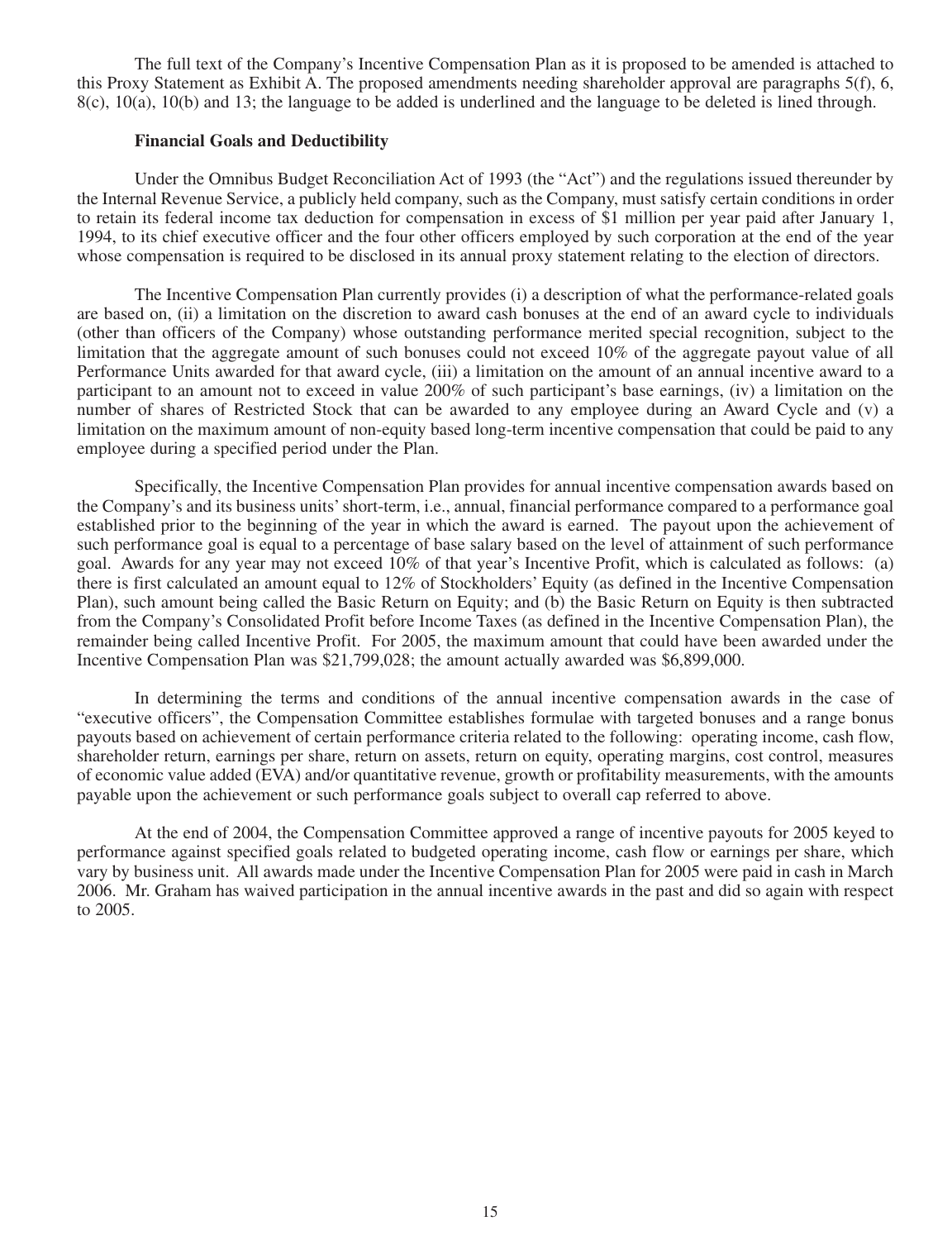The following table shows for each of the persons named in the table on page 20 under the heading "Executive Compensation," for all current executive officers as a group and for all employees other than executive officers the amount of the annual incentive compensation awards paid out for 2005 performance.

## **Annual Awards**

| Name of individual or group                                      | 2005 Bonus     |
|------------------------------------------------------------------|----------------|
| Donald E. Graham<br>Chairman and Chief Executive Officer         |                |
| John B. Morse, Jr.<br>Vice President and Chief Financial Officer | 323,125<br>\$  |
| Gerald M. Rosberg<br>Vice President                              | 178,600        |
| Ann L. McDaniel<br>Vice President                                | 169,200        |
| Diana M. Daniels<br>Vice President                               | 162,150        |
| Executive Group (including those named above)                    | 833,075<br>\$. |
| Non-Executive Director Group                                     |                |
| Non-Executive Officer<br><b>Employee Group</b>                   | \$6,065,925    |

To balance the annual awards, which are intended to reward short-term financial performance, the Incentive Compensation Plan currently also provides incentives for improved financial performance over periods of Award Cycles. The Plan authorizes the Compensation Committee to make awards for each cycle in the form of Performance Units, Restricted Stock or both.

The Incentive Compensation Plan does not specify or limit the number of employees covered by the Plan, except by requiring that they be senior executives or key employees of the Company or its subsidiaries in a position to make substantial contributions to the growth and success of the Company's businesses. The Company has limited the award of Performance Units to the most senior executives of the Company and its subsidiaries; a group consisting at present of approximately 28 individuals. Shares of Restricted Stock have typically been awarded to a broader group, which currently consists of approximately 229 senior executives and key employees. The maximum number of Performance Units and shares of Restricted Stock that may be awarded to any participant in the Incentive Compensation Plan is determined with reference to an individual's scope of responsibilities and level of Plan participation.

#### *Performance Units*.

Each Performance Unit has a nominal value of \$100. For each Award Cycle, the Compensation Committee may award to a participant a number of Performance Units, determined with reference to an individual's scope of responsibilities and level of Plan participation. Except as noted below under "Forfeitures", at or after the end of the Award Cycle the participant will receive for each Performance Unit awarded for such cycle an amount ranging from the maximum payout value to zero, depending on the extent to which the performance criteria established by the Committee at the time the Performance Unit was awarded have been met. The performance-based goals are to be based on operating income, cash flow, shareholder return, earnings per share, return on assets, return on equity, operating margins, cost control, measures of economic value added and/or quantitative revenue, growth or profitability measurements, which may be in respect of the Company as a whole or any business unit thereof, over the period of the Award Cycle. The current maximum payout value may not exceed \$200 per Performance Unit and the payment of an award of Performance Units to any participant at the end of an Award Cycle may not exceed \$4 million.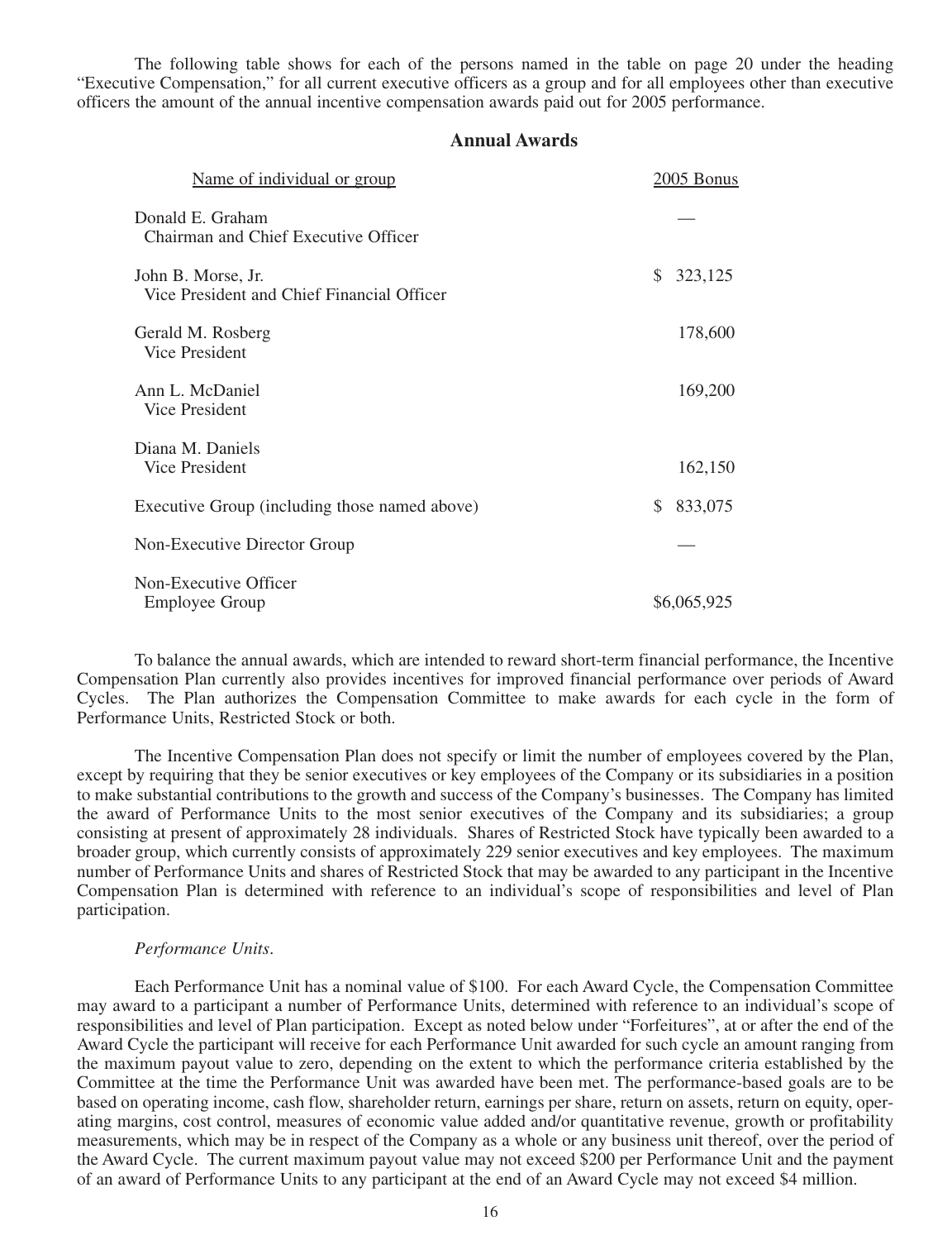The following table shows for each of the persons named in the table on page 20 under the heading "Executive Compensation," for all current executive officers as a group and for all employees (other than executive officers) the number of Performance Units granted for the 2003-2006 award cycle and the 2005-2008 award cycle.

| Name of individual<br><u>or group</u>                       | 2003-2006 | Number of Performance Units<br>2005-2008 |  |
|-------------------------------------------------------------|-----------|------------------------------------------|--|
| Donald Graham<br>Chairman and Chief Executive Officer       | 8,281     | 7,500                                    |  |
| John B. Morse, Jr.<br>President and Chief Financial Officer | 4,417     | 5,000                                    |  |
| Gerald M. Rosberg<br>Vice President                         | 2,760     | 3,500                                    |  |
| Ann L. McDaniel<br>Vice President                           | 2,760     | 3,500                                    |  |
| Diana M. Daniels<br>Vice President                          | 1,877     | 1,700                                    |  |
| Executive Group (including the above)                       | 20,095    | 21,200                                   |  |
| Non-Executive Director Group                                |           |                                          |  |
| Non-Executive Officer Employee Group                        | 89,330    | 89,048                                   |  |

## **Long-Term Incentive Compensation – Performance Units**

The payout opportunities for the 2003-2006 and the 2005-2008 Award Cycles for Performance Units will be based on the achievement of various financial and operating goals of certain of the major operating divisions.

#### *Restricted Stock*.

Pursuant to the current Incentive Compensation Plan, 425,000 shares of Class B Stock have been reserved for Restricted Stock awards to individuals selected by the Committee in its discretion upon the recommendation of management, with the maximum number of shares that may be awarded to any individual in an Award Cycle not to exceed 10,000 shares. Although the shares are issued to the recipient when the award is made and he or she is entitled to vote and receive dividends on the shares, they may not be sold or otherwise transferred until after the Award Cycle ends except as noted below under "Forfeitures". As of January 1, 2006, there were 157,925 shares of Class B Stock reserved for future Restricted Stock awards.

In December 2004, the named executives and other key employees were granted Restricted Stock for the 2005-2008 Award Cycle, based on plan levels similar to those used for determining the number of shares of Restricted Stock in prior years. Mr. Graham declined to be considered for an award of Restricted Stock for the 2005- 2008 Award Cycle. The number of shares of Restricted Stock awarded is determined by an individual's scope of responsibilities and relative level of Plan participation.

The following table shows for each of the persons name in the table on page 20 under the heading "Executive Compensation," for all current executive officers as a group and for all employees (other than executive officers) (i) the number of shares of Restricted Stock awarded for the 2003-2006 Award Cycle and (ii) the number of shares of Restricted Stock awarded for the 2005-2008 Award Cycle.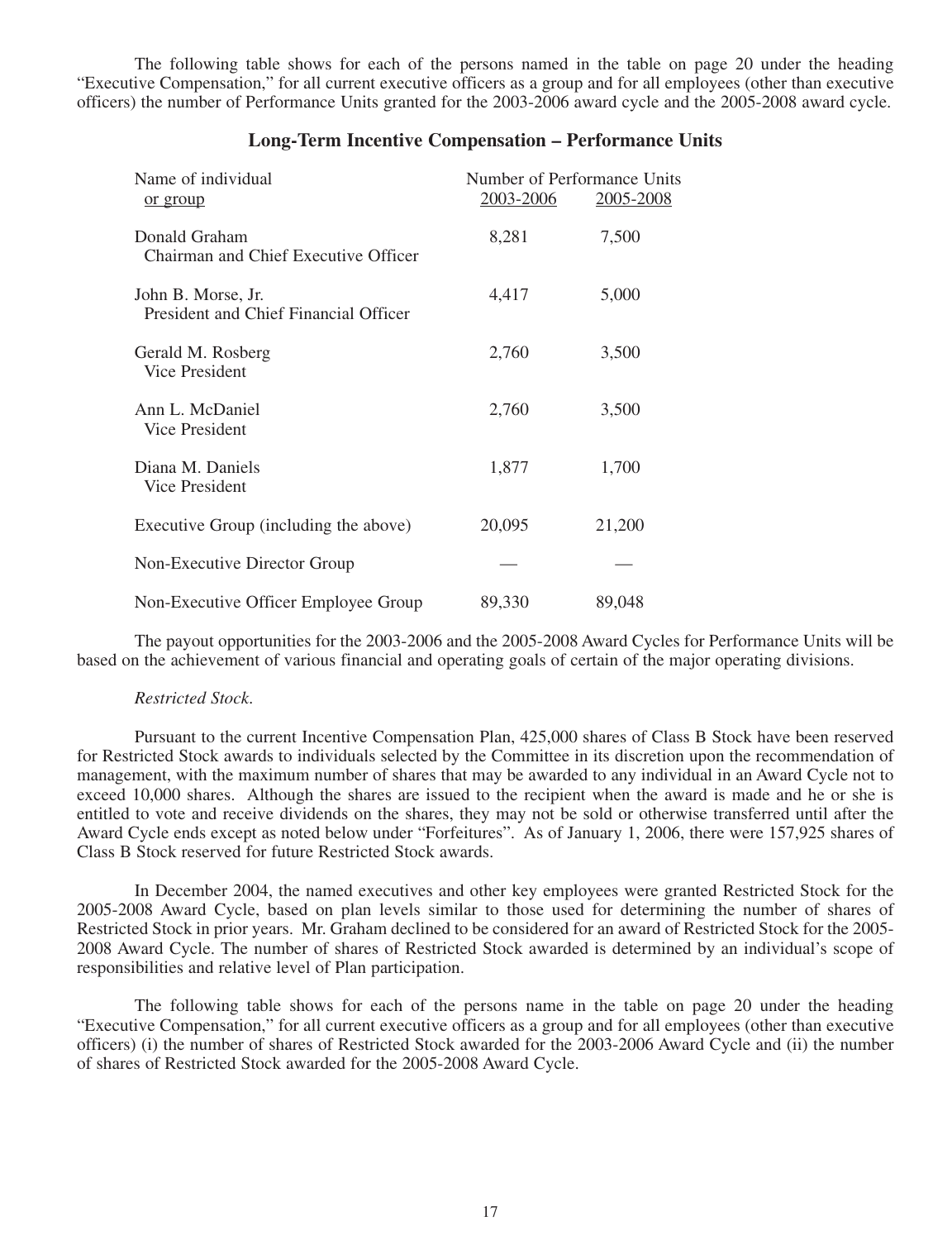| <b>Long-Term Incentive Compensation Plan - Restricted Stock</b> |  |  |  |  |  |  |  |
|-----------------------------------------------------------------|--|--|--|--|--|--|--|
|-----------------------------------------------------------------|--|--|--|--|--|--|--|

| Name of individual<br>or group                              | 2003-2006  | Number of Shares of Restricted Stock<br>2005-2008 |
|-------------------------------------------------------------|------------|---------------------------------------------------|
| Donald E. Graham<br>Chairman and Chief Executive Officer    | 300        |                                                   |
| John B. Morse, Jr.<br>President and Chief Financial Officer | <b>200</b> | 200                                               |
| Gerald M. Rosberg<br>Vice President                         | 125        | 150                                               |
| Ann L. McDaniel<br>Vice President                           | 150        | 150                                               |
| Diana M. Daniels<br>Vice President                          | 125        | 125                                               |
| Executive Group (including the above)                       | 900        | 625                                               |
| Non-Executive Director Group                                |            |                                                   |
| Non-Executive Officer Employee Group                        | 12,615     | 12,465                                            |

On January 4, 2005, the restriction terminated on the shares of Restricted Stock awarded for the 2001-2004 Award Cycle. On that date, the individuals identified in the table on page 20 and the groups described below received unrestricted title to shares having the following fair market values: Mr. Graham, \$286,923; Mr. Morse, \$167,372; Mr. Rosberg, \$119,551; Ms. McDaniel, \$119,551; Ms. Daniels, \$119,551; Executive Group (including the foregoing), \$812,948; Non-Executive Director Group, \$0; and Non-Executive Officer Employee Group, \$10,826,561.

#### *Forfeitures*

As a general rule, the transfer restriction on Restricted Stock will not terminate until the end of the Award Cycle for which the shares are awarded, and if a participant's employment terminates before the end of that cycle his or her shares of Restricted Stock will then automatically revert to the Company and he or she will not receive the value of any Performance Units awarded for that cycle. However, the Compensation Committee may, in its sole discretion, approve the vesting of a percentage of the number of shares of Restricted Stock or Performance Units originally awarded provided that the percentage determined may not exceed the percentage calculated by dividing (i) the number of full months elapsed from the effective date of the award to the date of termination (less the period of full months that a participant was on one or more unpaid leaves of absence where the leave is greater than 90 days during the period by (ii) the number of full months from the effective date of the award to the applicable vesting date for such award.

To the extent the Company does not achieve a pre-established total return of equity over the cycle, the transfer restriction on Restricted Stock awarded to executive officers of the Company will not terminate with respect to some or all of the shares at the end of the Award Cycle for which the shares are awarded and those shares of Restricted Stock will then automatically revert to the Company.

#### *Taxes; Accounting Treatment*

For tax purposes, the amount of incentive compensation represented by a Restricted Stock award is the market value of the shares when the transfer restriction terminates (at which time such market value is taxable as compensation to the recipient and is deductible by the Company), and the amount of incentive compensation represented by a Performance Unit award is the cash value (if any) of the award when determined and paid (at which time such cash value is taxable to the recipient as compensation and is deductible by the Company). Because these values usually cannot be determined until after the end of the Award Cycle (or upon the earlier termination of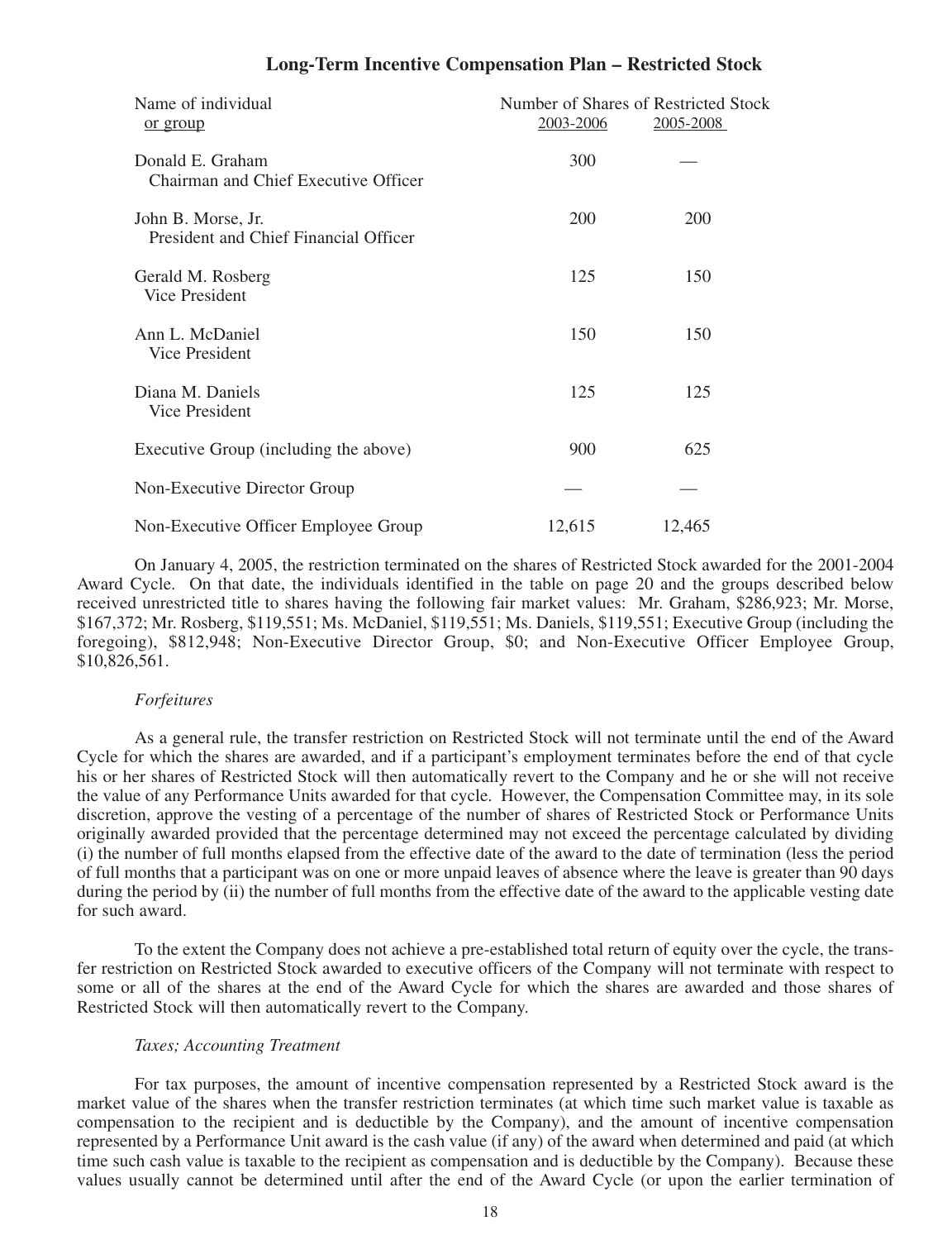employment of a recipient of Restricted Stock who is entitled or who may be permitted to retain some of such stock), and because the awards themselves are subject to full or partial forfeiture as indicated above, it is not possible to determine the value of any award at the time it is made. For accounting purposes, however, during each Award Cycle (i) with respect to Performance Units, the Company charges to each year's earnings a pro-rated portion of the estimated ultimate value of the awards made for such cycle and (ii) with respect to Restricted Stock, the awards are valued at fair value at the grant date and amortized over the relevant vesting period.

#### **Special Annual Incentive Awards**

Under the proposed amendments, the Compensation Committee would have the ability to grant Special Annual Incentive Awards for a coming fiscal year to certain individuals, the payout value of which will be based on written goals established at the time of the grant relating to one or more of the following factors; operating income, cash flow, earnings per share, return on assets, return on equity, operating margins, economic value added (EVA), cash flow margins, shareholder return, cost control and/or quantitative revenue, growth or profitability measurements, which may be in respect of the Company as a whole or of any business unit thereof. The payout value of any Special Annual Incentive Award granted with respect to a fiscal year would not be included in the current limitations set out in the Incentive Compensation Plan on the aggregate of Annual Awards otherwise payable for such fiscal year.

#### **Special Long-Term Incentive Awards**

Under the proposed amendments, the Compensation Committee would have the ability to grant Special Long-Term Incentive Awards not based on an Award Cycle with the vesting dates for such awards being not less than one year nor more than six years from the date of the award to which it relates. In addition, under the proposed amendments, the Committee can provide for a single Special Long-Term Incentive Award that there be more than one vesting date, with a portion of the full award to vest on each specified vesting date. Not later than the beginning of the applicable vesting period of a Special Long-Term Incentive Award, the Committee shall establish a method for determining the earned value of a Special Long-Term Incentive Award, which will be based on written goals relating to one or more of the following factors; operating income, cash flow, earnings per share, return on assets, return on equity, operating margins, economic value added (EVA), cash flow margins, shareholder return, cost control and/or quantitative revenue, growth or profitability measurements, which may be in respect of the Company as a whole or of any business unit thereof.

#### **Cap on Amounts Payable for Annual and Special Annual Incentive Awards**

Under the current Incentive Compensation Plan, the aggregate value of the Annual Awards payable to any participant with respect to any fiscal year would not exceed in value the lesser of 200% of a participant's base earnings in the fiscal year to which such awards apply or \$5 million. Under the proposed amendments, the aggregate value of the Annual Awards (including the payout value of any Special Annual Incentive Awards) payable to any participant with respect to any fiscal year would not exceed in value the greater of 200% of a participant's base earnings in the fiscal year to which such awards apply or \$5 million, or in the case of a participant who is the president or chief executive office of one of the Company's business units (not including the President or Chief Executive of the Company), the greater of 200% of such participant's base earnings or \$5 million or 1% of such business unit's revenue for the fiscal year with respect to which the award is to be paid.

#### **Cap on Amounts Payable for Long-Term and Special Long-Term Incentive Awards**

Under the current Incentive Compensation Plan, the payout value of a Performance Unit at the end of an Award Cycle may not exceed \$200 and the payment of an award of Performance Units to any participant at the end of an Award Cycle shall be the lesser of \$4 million or the amount determined by multiplying the payout value times the number of Performance Units granted to such participant. Under the proposed amendments, the payment of an award of Performance Units shall be the lesser of \$5 million or the amount determined by multiplying the payout value times the number of Performance Units and the payment of a Special Long-Term Incentive Award to any participant at the end of the vesting period for such award would not exceed \$5 million and the aggregate value of Performance Units and any Special Long-Term Incentive Award payable to any participant (other than a participant who is the president or chief executive officer of one of the Company's business units (but not including the President or Chief Executive Officer of the Company)) with respect to any fiscal year would not exceed \$10 million. In the case of any participant who is the president or chief executive officer of one of the Company's business units (not including the President or Chief Executive Officer of the Company) the aggregate value of Performance Units and any Special Long-Term Incentive Award payable to such participant with respect to any fiscal year would not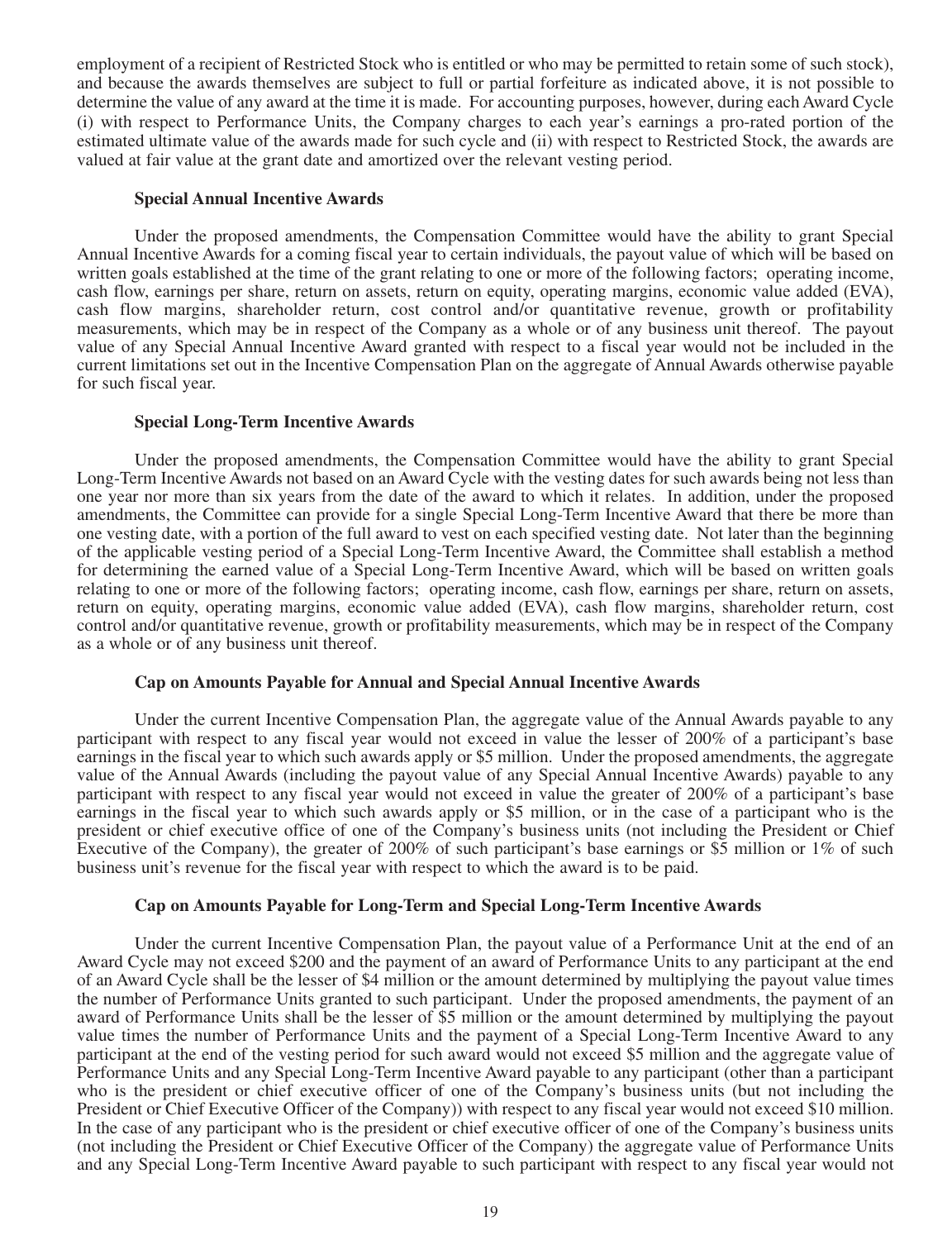exceed the greater of \$10 million or 1% of such business unit's revenue for the fiscal year with respect of which the award is to be paid.

### **Amendment of the Incentive Compensation Plan**

The Incentive Compensation Plan may be amended by the Board of Directors of the Company. However, approval of stockholders entitled to vote thereon must be obtained for any amendment which increases (a) the maximum number of shares of restricted stock that may be awarded under the Incentive Compensation Plan, (b) the maximum number of shares of restricted stock or performance units that may be awarded to a participant, (c) the maximum payout value of a performance unit or a Special Long-Term Incentive Award. In addition, the approval of Class B Common Stock shareholders is required for any modifications for which approval is required by applicable law or exchange listing requirements.

Approval of the proposal is subject to the favorable vote of a majority of the holders of Class A Common Stock outstanding, voting as a class, and a majority of the holders of Class B Common Stock outstanding, voting as a class. Each Class A Stock Proxy and each Class B Stock Proxy executed and returned by a shareholder will be voted for Proposal 2, unless otherwise indicated on such Proxy. Any shares not voted (whether by abstention, broker non-votes or otherwise) have the effect of a negative vote.

## **The Board of Directors recommends a vote "FOR" Proposal 2.**

## **EXECUTIVE COMPENSATION**

The following table shows the compensation paid by the Company during 2003, 2004 and 2005 to each of the chief executive officer and the four most highly compensated executive officers of the Company.

|                           |      | <b>Annual Compensation</b> |              |                                          | <b>Long-Term Compensation</b>                                |                                               |                                         |                                                      |
|---------------------------|------|----------------------------|--------------|------------------------------------------|--------------------------------------------------------------|-----------------------------------------------|-----------------------------------------|------------------------------------------------------|
|                           |      |                            |              |                                          | Awards                                                       |                                               | Payouts                                 |                                                      |
| <b>Principal Position</b> | Year | Salary(S)                  | Bonus(\$)(1) | Other<br>Annual<br>Compen-<br>sation(\$) | <b>Restricted</b><br><b>Stock</b><br>Awards $(\text{\$})(2)$ | <b>Securities</b><br>Underlying<br>Options(f) | <b>LTIP</b><br>Payouts $(\text{\$})(1)$ | <b>All Other</b><br>Compen-<br>$sation(\text{S})(3)$ |
| Donald E. Graham          | 2005 | \$400,000                  |              |                                          |                                                              |                                               | \$400,000                               | \$11,316                                             |
| Chief Executive Officer   | 2004 | 400,000                    |              |                                          |                                                              |                                               |                                         | 10,918                                               |
|                           | 2003 | 400,000                    |              | -                                        | \$216,113                                                    |                                               | 400,000                                 | 10,658                                               |
|                           | 2005 | 550,000                    | \$323,215    |                                          | 196,604                                                      |                                               | 252,000                                 | 44,602                                               |
| Vice President and Chief  | 2004 | 500,000                    | 360,750      |                                          |                                                              | 1,000                                         |                                         | 30,902                                               |
| Financial Officer         | 2003 | 450,000                    | 327,555      | -                                        | 144,075                                                      |                                               | 335,400                                 | 24,922                                               |
|                           | 2005 | 380,000                    | 178,600      | -                                        | 147,453                                                      | -                                             | 180,000                                 | 20,018                                               |
| Vice President            | 2004 | 360,000                    | 207,792      | -                                        |                                                              |                                               |                                         | 18,978                                               |
|                           | 2003 | 340,000                    | 197,989      | -                                        | 90,047                                                       |                                               | 212,850                                 | 16,638                                               |
|                           | 2005 | 360,000                    | 169,200      | -                                        | 147,453                                                      |                                               | 135,000                                 | 40,705                                               |
| Vice President            | 2004 | 325,000                    | 187,590      |                                          |                                                              | 1,000                                         |                                         | 36,252                                               |
|                           | 2003 | 300,000                    | 174,696      | -                                        | 108,056                                                      | 1,000                                         | 96,750                                  | 15,881                                               |
|                           | 2005 | 345,000                    | 162,150      | -                                        | 122,878                                                      | $\qquad \qquad -$                             | 144,000                                 | 22,842                                               |
| Vice President            | 2004 | 335,000                    | 193,362      | -                                        |                                                              |                                               |                                         | 22,322                                               |
|                           | 2003 | 325,000                    | 189,254      | -                                        | 90,047                                                       | $\qquad \qquad -$                             | 193,500                                 | 16,840                                               |

## **Summary Compensation Table**

(1) Awards may be in the form of cash or deferred cash.

\_\_\_\_\_\_\_\_\_\_\_\_\_\_\_\_\_\_\_\_\_\_\_\_\_\_

<sup>(2)</sup> The numbers in this column represent the dollar value of the restricted stock awarded to the named executive in the relevant fiscal year, based on the value as of the effective date of the award. The Compensation Committee of the Board of Directors approved grants of restricted stock for the 2005-2008 Award Cycle, effective January 3, 2005, to various key employees of the Company, including the chief executive officer and the other named executives as follows: Mr. Morse—200 shares; Mr. Rosberg—150 shares; Ms. McDaniel—150 shares; and Ms. Daniels—125 shares. Mr. Graham declined to receive a restricted stock award for the 2005-2008 Award Cycle. As of the end of fiscal 2005, the chief executive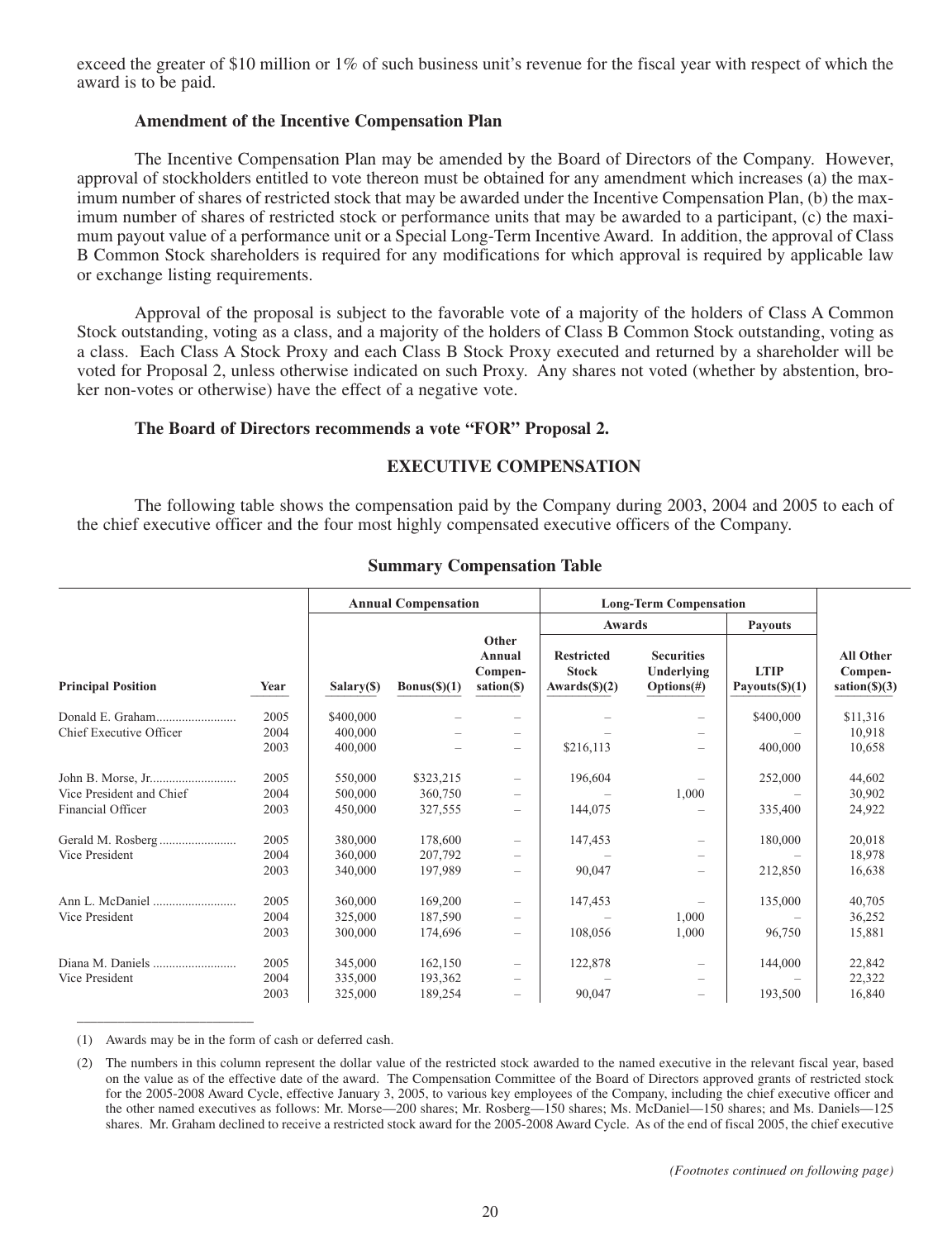\_\_\_\_\_\_\_\_\_\_\_\_\_\_\_\_\_\_\_\_\_\_

officer and the other named executives had the following aggregate restricted stock holdings: Mr. Graham–-300 shares, \$233,250; Mr. Morse–- 400 shares, \$311,000; Mr. Rosberg—275 shares, \$213,813; Ms. McDaniel–-300 shares, \$233,250; and Ms. Daniels—250 shares, \$194,375. Dividends are paid on restricted stock and are the same as dividends on non-restricted stock.

(3) Contributions to 401(k) savings plans and the Supplemental Executive Retirement Plan ("SERP") constitute "all other compensation" for 2005 as follows: Mr. Graham-–\$10,920 in Company contributions to 401(k) plan; Mr. Morse-–\$10,920 in Company contributions to 401(k) plan and \$17,680 in Company credits to SERP account; Mr. Rosberg-–\$10,920 in Company contributions to 401(k) plan and \$8,840 in Company credits to SERP account; Ms. Daniels-–\$10,920 in Company contributions to 401(k) and \$7,020 in Company credits to SERP account; and Ms. McDaniel–-\$10,920 in Company contributions to 401(k) plan and \$7,800 in Company credits to SERP account. In addition, Mr. Graham had \$396 of life insurance imputed income, Mr. Morse had \$4,902 of life insurance imputed income, Mr. Rosberg had \$258 of life insurance imputed income, Ms. Daniels had \$4,902 of life insurance imputed income and Ms. McDaniel had \$2,622 of life insurance imputed income, which, in each case, is included under "all other compensation." Mr. Morse had \$11,100 of financial services planning and Ms. McDaniel had \$19,363 of financial services planning, in each case provided by the Company and which is included under "all other compensation."

### **Aggregated Option Exercises in Last Fiscal Year and FY-End Option Values**

|             |                                                     |                                       | Number of<br><b>Unexercised</b><br><b>Options at</b><br><b>Fiscal Year-End</b><br>(# ) | Value of<br><b>Unexercised</b><br><b>In-the-Money</b><br><b>Options</b> at<br><b>Fiscal Year-End</b><br>$\left( \mathbb{S}\right)$ |
|-------------|-----------------------------------------------------|---------------------------------------|----------------------------------------------------------------------------------------|------------------------------------------------------------------------------------------------------------------------------------|
| <b>Name</b> | <b>Shares</b><br><b>Acquired on</b><br>Exercise (#) | <b>Value</b><br>Realized(\$)          | Exercisable/<br>Unexercisable                                                          | Exercisable/<br>Unexercisable                                                                                                      |
|             | 2,000                                               | \$633,000<br>$\overline{\phantom{a}}$ | 2,250/750<br>6,000/0<br>1,000/0<br>1,250/1,250                                         | \$494,750/\$0<br>\$1,544,312/\$0<br>\$234,500/\$0<br>\$130,145/\$0                                                                 |

## **Equity Compensation Plan Information1**

|                                                                                          | Number of securities to be.<br>issued upon exercise of<br>outstanding options, warrants<br>and rights | Weighted-average exercise<br>price of outstanding options<br>warrants and rights | Number of securities remaining<br>available for future issuance<br>under equity compensation<br>plans (excluding securities<br>reflected in column $(a)$ ) |
|------------------------------------------------------------------------------------------|-------------------------------------------------------------------------------------------------------|----------------------------------------------------------------------------------|------------------------------------------------------------------------------------------------------------------------------------------------------------|
| <b>Plan Category</b>                                                                     | (a)                                                                                                   | (b)                                                                              | (C)                                                                                                                                                        |
| Equity compensation<br>plans approved by<br>Equity compensation<br>plans not approved by | 113,325                                                                                               | \$572.36                                                                         | 295,000                                                                                                                                                    |
| Total                                                                                    | 113.325                                                                                               | \$572.36                                                                         | 295,000                                                                                                                                                    |

<sup>1</sup> This table does not include information relating to restricted stock grants awarded under The Washington Post Company Incentive Compensation Plan, which plan was approved by the Class A Shareholders of the Company. As of the end of the fiscal year 2005, there were 13,515 shares of restricted stock outstanding under the 2003-2006 Award Cycle and 13,090 shares of restricted stock outstanding under the 2005-2008 Award Cycle that had been awarded to employees of the Company and its subsidiaries (including those executives named in the summary compensation table on page 20). On January 4, 2005, the restrictions lapsed on 13,291 shares of restricted stock previously awarded in the 2001-2004 Award Cycle. As of February 1, 2006, there were a total of 26,530 shares of restricted stock outstanding under The Washington Post Company Incentive Compensation Plan. There are 157,925 shares of restricted stock available for further issuance under that Plan.

In addition, the Company has from time to time awarded special discretionary grants of restricted stock to employees of the Company and its subsidiaries. On February 1, 2006, there were a total of 5,500 shares of restricted stock outstanding under special discretionary grants approved by the Compensation Committee of the Board of Directors, none of which were granted to those executives named in the summary compensation table on page 20.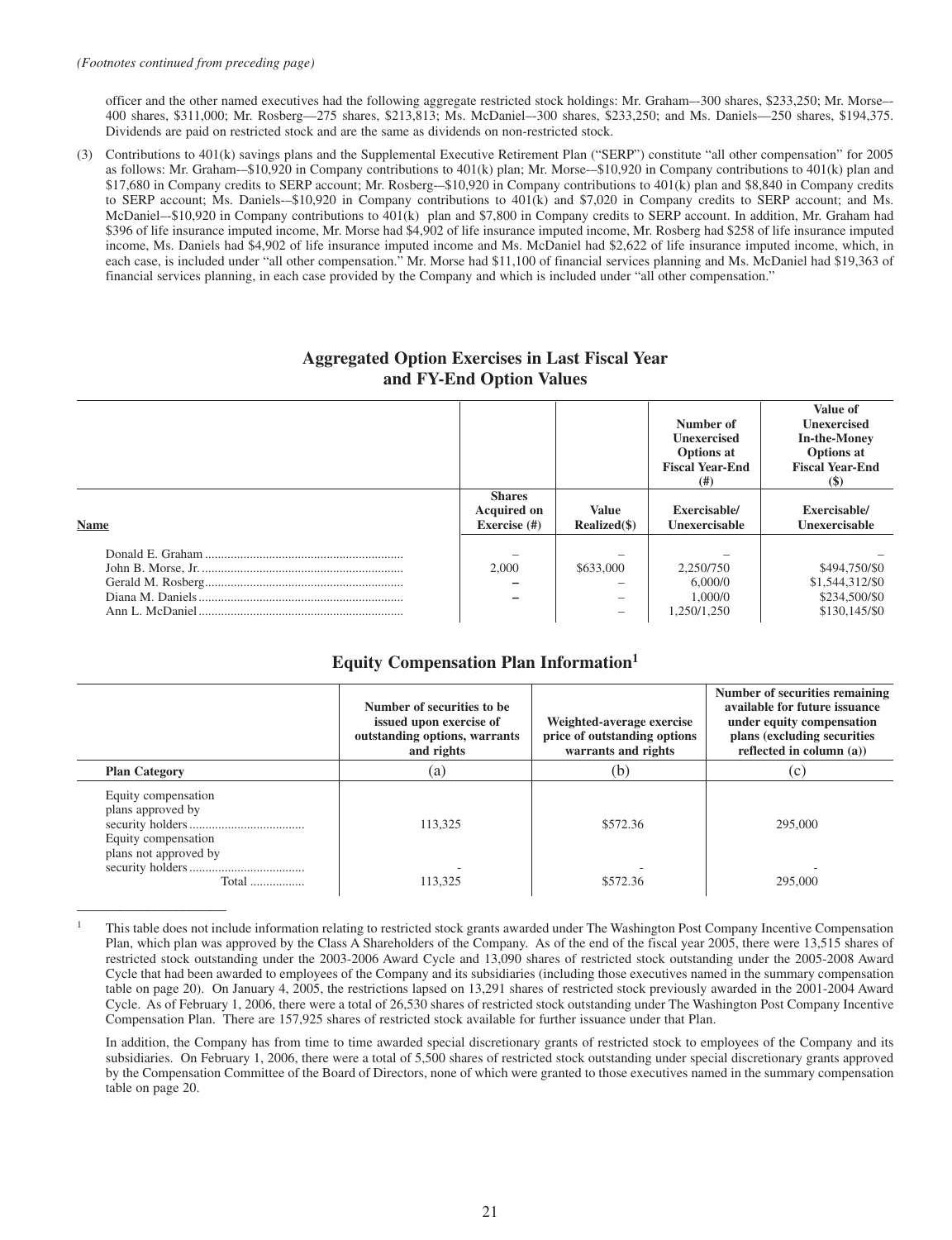## **RETIREMENT PLANS**

*Basic Plan*. Most employees of the Company, including the executives named in the summary compensation table, are eligible to participate (subject to minimum service requirements) in the Company's defined benefit retirement plan. Benefits under this basic plan are determined on the basis of base salary only, exclusive of all bonuses, deferred compensation and other forms of remuneration. The Company and each of its business units also maintain 401(k) savings plans in which most employees are eligible to participate (subject to minimum service requirements).

*Supplemental Executive Retirement Plan*. All amounts over \$175,000 (effective January 1, 2006) that would otherwise be payable under a basic defined benefit retirement plan are currently subject to reduction because of the annual pension limitation imposed by the Internal Revenue Code of 1986, as amended, although the extent of such reductions may vary in individual cases depending on circumstances existing at the time retirement payments commence. In addition, defined benefit pension benefits and defined contribution plan benefits payable by taxqualified plans may not be based on annual compensation exceeding maximum amounts imposed by the Internal Revenue Code of 1986, as amended (\$220,000 per year effective January 1, 2006).

To offset these limitations on retirement benefits, the Company adopted effective January 1, 1989, an unfunded Supplemental Executive Retirement Plan (the "SERP"), which is patterned after similar plans adopted by many other companies. Under the Company's SERP there will be calculated for certain participating executives (including the executive officers named in the summary compensation table) a "supplemented normal retirement benefit", which will be determined under the rules of the qualified defined benefit retirement plan, but without reference to either of the above-mentioned limitations and will also include in earnings not only base salary (as in the past) but also bonuses under the Incentive Compensation Plan. The SERP also provides a supplemental defined contribution plan benefit, which is equal to the applicable company matching contribution percentage times the participating executive's base salary that is in excess of the annual covered compensation limit with respect to qualified plan benefits. The executive is required to make contributions to the SERP in order to receive the applicable matching company credit each year. Starting in 1994, a number of other management employees (not including said executive officers) became participants under the Company's SERP with respect to the supplemental normal retirement benefit only. For these participants, the supplemented normal retirement benefits will be determined without reference to either of the above-mentioned limitations, but will include in earnings only base salary and not bonuses. In each case in which a retiring executive's supplemented normal retirement benefit exceeds the benefit payable by the retirement plan or plans in which the executive has participated, the Company will pay such excess amount to him or her as a supplemental retirement benefit. Participation in the SERP is determined by the Compensation Committee of the Board of Directors, which has designated as participants a number of senior executives including all those named in the summary compensation table (except that Mr. Graham, who has elected not to participate in savings plan features of the SERP, will be covered only by the retirement plan features of the SERP described above).

As of December 31, 2005, Mr. Graham had 32 years of service under the Company plan, Mr. Morse had 17 years of service under the Company plan, Mr. Rosberg had 10 years of service under the Company plan, Ms. Daniels had 28 years of service under the Company plan and Ms. McDaniel had 22 years of service under the Company plan.

The following table shows the estimated maximum annual benefits payable upon retirement at age 65 to persons in specified remuneration and years-of-service classifications who participate in both the basic retirement plans and the SERP (which includes all the executive officers named in the summary compensation table):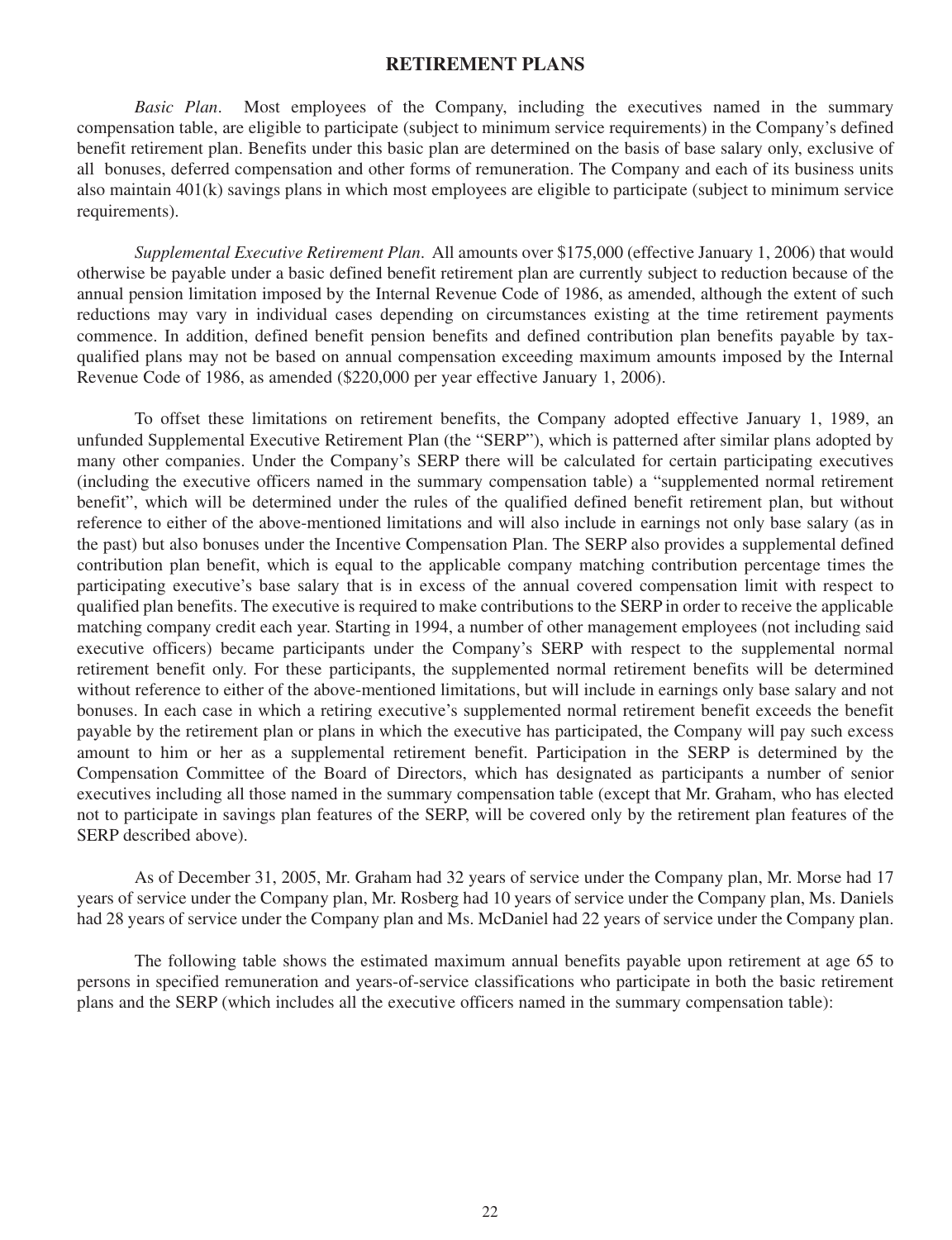## **Pension Plan Tables**

| Covered<br><b>Compensation</b> |          | <b>Estimated Maximum Annual Pension</b><br>(Computed as Straight Life Annuity)<br>for Representative Years of Credited Service <sup>(a)</sup> |           |           |           |           |  |  |  |
|--------------------------------|----------|-----------------------------------------------------------------------------------------------------------------------------------------------|-----------|-----------|-----------|-----------|--|--|--|
| Company<br>Plan(b)(c)          | 10       | 15                                                                                                                                            | 20        | 25        | 30        | 35        |  |  |  |
| \$300,000                      | \$54,500 | \$81,750                                                                                                                                      | \$109,000 | \$136,250 | \$163,500 | \$163,500 |  |  |  |
| 400,000                        | 72,000   | 108,000                                                                                                                                       | 144,000   | 180,000   | 216,000   | 216,000   |  |  |  |
| 450,000                        | 80,750   | 121,125                                                                                                                                       | 161,500   | 201,875   | 242,250   | 242,250   |  |  |  |
| 500,000                        | 89,500   | 134,250                                                                                                                                       | 179,000   | 223,750   | 268,500   | 268,500   |  |  |  |
| 550,000                        | 98,250   | 147,375                                                                                                                                       | 196,500   | 245,625   | 294,750   | 294,750   |  |  |  |
| 600,000                        | 107,000  | 160,500                                                                                                                                       | 214,000   | 267,500   | 321,000   | 321,000   |  |  |  |
| 650,000                        | 115,750  | 173,625                                                                                                                                       | 231,500   | 289,375   | 347,250   | 347,250   |  |  |  |
| 700,000                        | 124,500  | 186,750                                                                                                                                       | 249,000   | 311,250   | 373,500   | 373,500   |  |  |  |
| 750,000                        | 133,250  | 199,875                                                                                                                                       | 266,500   | 333,125   | 399,750   | 399,750   |  |  |  |
| 800,000                        | 142,000  | 213,000                                                                                                                                       | 284,000   | 355,000   | 426,000   | 426,000   |  |  |  |
| 850,000                        | 150,750  | 226,125                                                                                                                                       | 301,500   | 376,875   | 452,250   | 452,250   |  |  |  |

(a) Before deducting the effect on benefits of an offset applicable to certain benefits paid under the Company Plan and based on average social security covered compensation over the employee's career. For an individual retiring at age 65 during 2006 the deduction would be as follows for the indicated number of years of credited service: 10 years, \$2,921; 15 years, \$4,382; 20 years, \$5,843; 25 years, \$7,303; 30 and 35 years, \$8,764.

(b) Plan provides increased benefits for years of service after 1991. The benefits shown in the table are those provided for service after 1991.

(c) This table does not include estimated annual pension calculations for individuals who, commencing in 2003, meet the "Rule of 90" (i.e., the participant's age when added to his or her years of service adds to 90) and thus became eligible to receive an actuarially unreduced pension upon retirement before age 65.

## **COMPENSATION COMMITTEE REPORT ON EXECUTIVE COMPENSATION**

#### **Overall Policy**

The Company's executive compensation program is based on the premise that compensation should be competitive and linked to corporate performance. To that end, the Company has developed an overall compensation strategy and compensation plans that tie a significant portion of executive compensation to the Company's success in meeting specified short-term and long-term performance goals and to long-term appreciation in the Company's stock price. The strategy also supports an environment that rewards Company and business unit achievement as compared to that of industry performance levels over a number of years, where such comparisons are appropriate. The Company seeks to offer compensation that will attract and retain key executive talent critical to the long-term success of the Company, to motivate these executives to achieve goals inherent in the Company's business strategy, to link executive and shareholder interests through equity-based plans and finally to provide a compensation package that recognizes individual contributions as well as overall business results.

Each year the Compensation Committee conducts a full review of the Company's executive compensation program. This review includes a comprehensive report from the Company's Vice President responsible for human resources assessing the effectiveness of the Company's compensation program and comparing the Company's executive compensation, corporate performance and total return to shareholders to a group of corporations that represent companies with business portfolios similar to that of the Company. The Compensation Committee reviews the selection of peer companies used for compensation purposes. Certain information about compensation levels in other companies included in this report is collected by independent consultants. The Compensation Committee uses the median executive compensation range of such peer companies as a guideline in setting the compensation of the Company's executives. The peer companies used for compensation purposes are constructed on a division-bydivision basis and, thus, are not necessarily identical to the Standard & Poor's Publishing Index in the Performance Graph included in this proxy statement. For example, in determining the companies by which to measure the Company's broadcasting division, the comparison is made with purely broadcasting companies or broadcasting divisions within multimedia companies; in contrast the companies included in the indices selected for comparison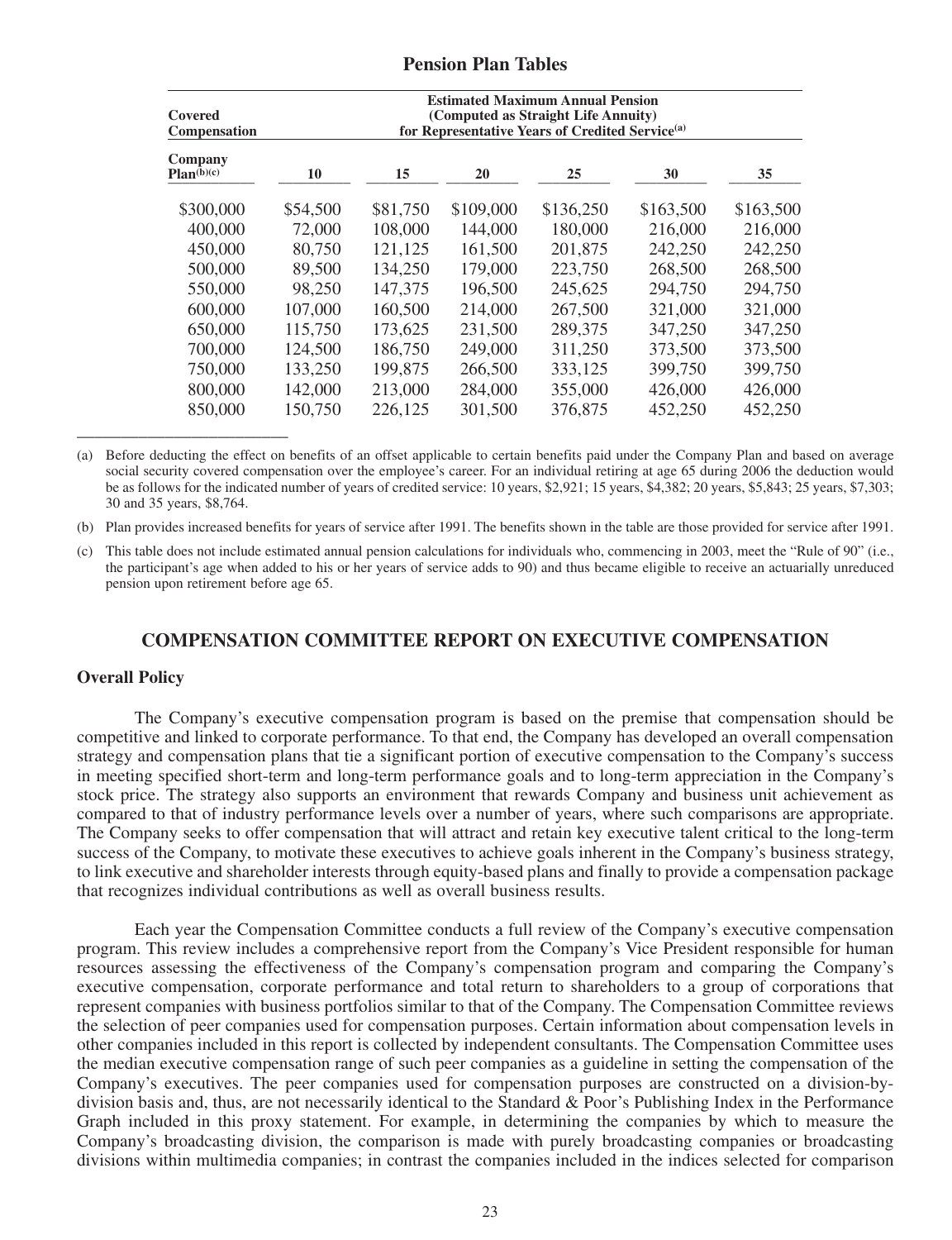purposes in the Performance Graph consist of companies with multimedia holdings. The annual compensation reviews permit an ongoing evaluation of the link between the Company's and its business units' performance and its executive compensation in the context of the compensation programs of other companies and of the Company's total return to shareholders.

The Compensation Committee determines the compensation of approximately the 145 most highly compensated corporate and divisional executives, including the chief executive officer and the other executives named in the summary compensation table. In reviewing the individual performance of the named executives, the Compensation Committee takes into account the views of Mr. Graham.

The key elements of the Company's executive compensation consist of base salary, annual bonus, performance units, restricted stock and stock options. The Compensation Committee's policies with respect to each of these elements, including the bases for the compensation awarded to Mr. Graham, the Company's chief executive officer, are discussed below. In addition, while the elements of compensation described below are considered separately, the Compensation Committee takes into account the full compensation package afforded by the Company to an individual, including special incentive compensation plans, pension and savings plan benefits, supplemental retirement benefits and other benefits as well.

#### **Base Salaries**

Base salaries for executive officers are initially determined by evaluating the responsibilities of the position held and the experience of the individual, and by reference to the competitive marketplace for executive talent, including, where available, a comparison to base salaries for comparable positions at other media and for-profit education companies, as applicable.

Salary adjustments are generally implemented on a twelve-month or longer cycle and upon promotion. Such adjustments are determined by evaluating the performance of the Company and the individual executive officer, and may also take into account new responsibilities. In the case of executive officers with responsibility for a particular business unit, such unit's financial results are also considered, including, depending on the business unit, revenue, operating income and cash flow. The Compensation Committee, where appropriate, also considers other measures. These may include, among other factors, increases in market share, reduction or cost containment in operating expenses, journalistic achievements, improvements in product quality and improvements in relations with customers, suppliers and employees, and comparisons to base salaries for comparable positions at other media or for-profit education companies, as applicable. In order to preserve flexibility in setting compensation, the Compensation Committee has not established specific elements of Company or business unit performance, which must be evaluated or assigned relative weights to such elements. Different factors are considered in evaluating each executive officer's base salary depending on such officer's position and business unit.

With respect to the base salary paid to Mr. Graham in 2005, the Compensation Committee took into account a comparison of base salaries of chief executive officers of peer companies, the Company's results in 2004 and the performance of the Company. The Compensation Committee also took into account Mr. Graham's service to the Company and his performance since 1979 when he became publisher of The Washington Post. The Compensation Committee noted that Mr. Graham's base salary is significantly below the median of base salaries paid to chief executive officers of peer companies. However, because of Mr. Graham's continued request, for personal reasons, to forego a base salary increase, Mr. Graham's base salary in 2005 remained at \$400,000, the level established in 1991 upon his promotion to President and Chief Executive Officer. The Compensation Committee does not give significance to the below market salary of Mr. Graham when reviewing and establishing base salary levels for other executives.

### **Incentive Compensation Plan**

The Company has an incentive compensation plan made up of two components—annual and long-term under which awards are made primarily to key management and professional employees, including the Company's executive officers, who have made or are in a position to make significant contributions to the profitability of the Company and enhance shareholder value. The plan is administered by the Compensation Committee.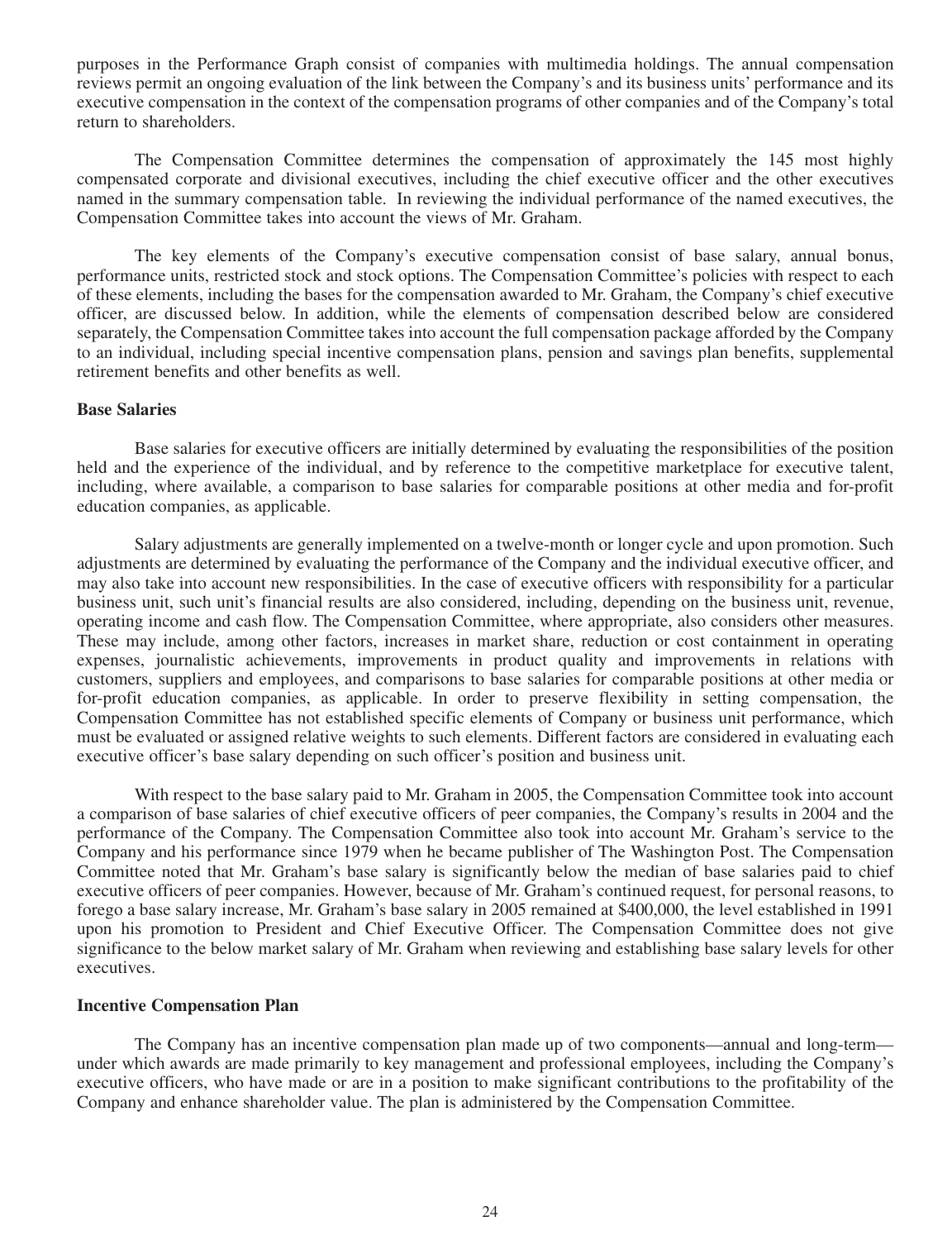#### **Annual Component**

The annual component of the Incentive Compensation Plan provides for annual incentive compensation awards based on the Company's and its business units' short-term, i.e., annual, financial performance. At the end of 2004, the Compensation Committee approved a range of incentive payouts for 2005 keyed to performance against specified goals related to budgeted operating income, cash flow or earnings per share, which vary by business unit. Mr. Graham waived participation in the annual component of the Incentive Compensation Plan with respect to 2005. Annual incentive compensation awards were paid to the executive officers named in the summary compensation table on page 20 in March 2006.

#### **Long-Term Component**

To balance the annual component of the Incentive Compensation Plan, which is intended to reward shortterm financial performance, the long-term component provides incentives for improved financial performance over periods of Award Cycles (which beginning in 1983 have consisted, and are expected to continue to consist, of fouryear periods starting at two-year intervals).

#### *Performance Units.*

In January 2005, the Compensation Committee of the Board of Directors approved grants of Performance Units for the 2005-2008 Award Cycle to various key employees of the Company, including the chief executive officer and the named executives. Pursuant to these grants, the chief executive officer and the named executives received the following: Donald E. Graham, 7,500 Performance Units; John B. Morse, Jr., 5,000 Performance Units; Gerald M. Rosberg, 3,500 Performance Units; Diana M. Daniels, 1,700 Performance Units; and Ann L. McDaniel, 3,500 Performance Units. Each Performance Unit has a nominal value of \$100. The number of Units awarded was determined with reference to an individual's scope of responsibilities and level of Plan participation. The payout opportunities for the 2005-2008 Award Cycle for Performance Units granted to these individuals will be based on the achievement of financial and operating goals of certain of the major operating divisions.

In December 2002, the Compensation Committee of the Board of Directors approved grants of Performance Units for the 2003-2006 Award Cycle to various key employees of the Company, including the chief executive officer and the named executives. Pursuant to these grants, the chief executive officer and the named executives received the following: Donald E. Graham, 7,500 Performance Units; John B. Morse, Jr., 4,000 Performance Units; Gerald M. Rosberg, 2,500 Performance Units; Diana M. Daniels, 1,700 Performance Units; and Ann L. McDaniel, 2,500 Performance Units. In January 2005, the Compensation Committee approved grants of additional shares of Performance Units for the 2003-2006 Award Cycle to various key employees of the Company, including the chief executive officer and the named executives. Pursuant to the additional grants, the chief executive officer and the named executives received the following additional Performance Units: Donald E. Graham, 781 Performance Units; John B. Morse, Jr., 417 Performance Units; Gerald M. Rosberg, 260 Performance Units; Diana M. Daniels, 177 Performance Units; and Ann L. McDaniel, 260 Performance Units. Each Performance Unit has a nominal value of \$100. The number of Units awarded was determined with reference to an individual's scope of responsibilities and level of Plan participation. The payout opportunities for the 2003-2006 Award Cycle for Performance Units granted to these individuals will be based on the achievement of financial and operating goals of certain of the major operating divisions.

In December 2000, executive officers of the Company, including the chief executive officer and the named executives, were granted Performance Units for the 2001-2004 Award Cycle. Pursuant to these grants, the chief executive officer and the named executives received the following: Donald E. Graham, 7,500 Performance Units; John B. Morse, Jr., 2,800 Performance Units; Gerald M. Rosberg, 2,000 Performance Units; Diana M. Daniels, 1,600 Performance Units; and Ann L. McDaniel, 1,500 Performance Units. As in the past, each Performance Unit has a nominal value of \$100. The number of Units awarded is determined with reference to an individual's scope of responsibilities and level of Plan participation. The payout opportunities for the 2001-2004 Award Cycle for Performance Units granted to these individuals was based on the achievement of financial and operating goals of certain of the major operating divisions. For the 2001-2004 Award Cycle, Mr. Graham received \$400,000 in payout of his 7,500 Performance Units.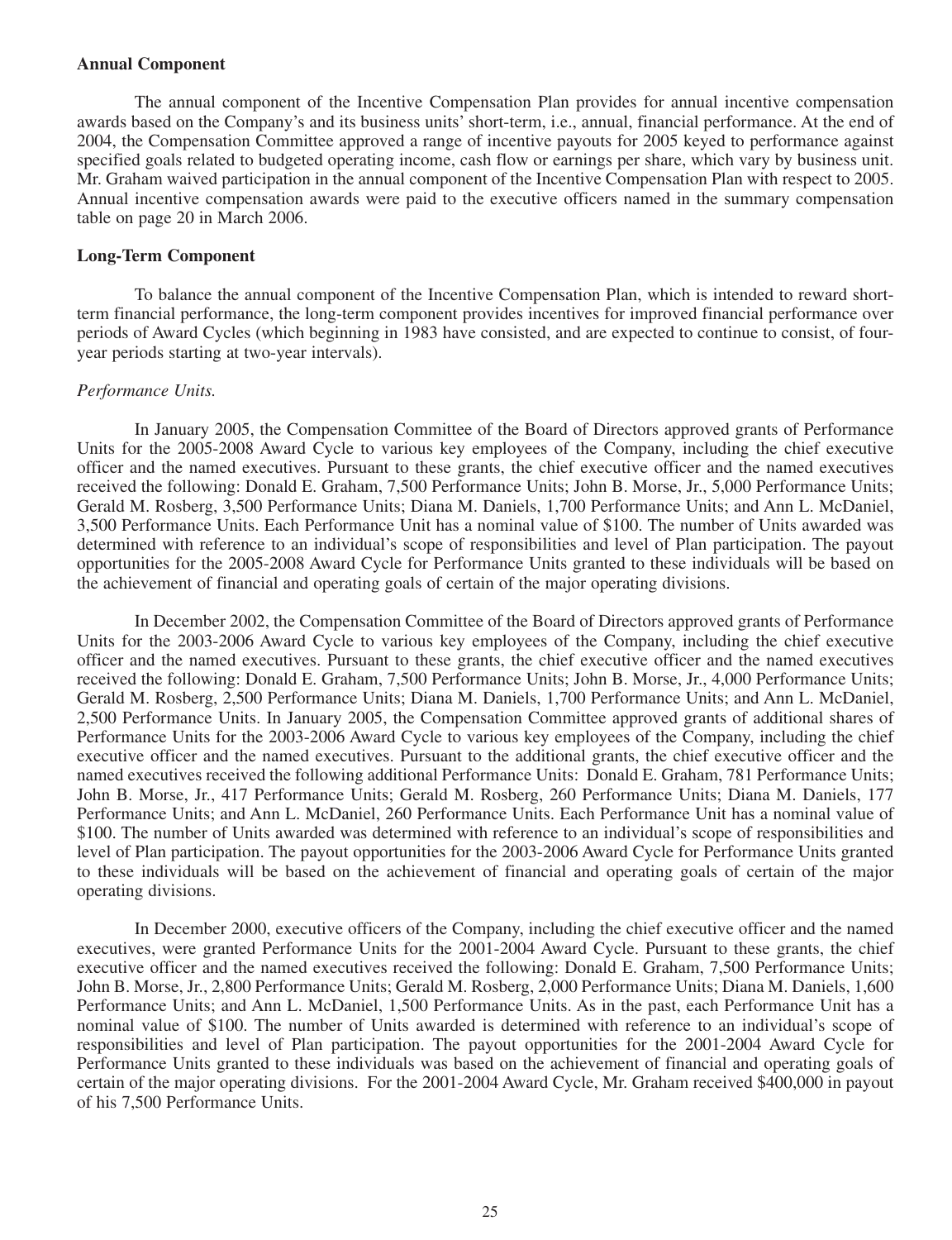#### *Restricted Stock.*

In December 2004, the named executives and other key employees were granted new Restricted Stock, effective January 3, 2005, for the 2005-2008 Award Cycle, based on plan levels similar to those used for determining the number of shares of Restricted Stock in prior years. The number of shares of Restricted Stock awarded is determined by an individual's scope of responsibilities and relative level of Plan participation. Mr. Graham declined to be considered for an award of Restricted Stock for the 2005-2008 Award Cycle. Awards to the named executives are referenced in the footnote to the column headed "Restricted Stock Awards" in the Summary Compensation Table shown on page 20.

In December 2002, the named executives and other key employees were granted new Restricted Stock for the 2003-2006 Award Cycle, based on plan levels similar to those used for determining the number of shares of Restricted Stock in prior years, including 300 shares of Restricted Stock awarded to Mr. Graham. The number of shares of Restricted Stock awarded is determined by an individual's scope of responsibilities and relative level of Plan participation. Awards to the named executives are referenced in the footnote to the column headed "Restricted Stock Awards" in the Summary Compensation Table shown on page 20.

On January 4, 2005, the restrictions terminated on shares of Restricted Stock awarded to Mr. Graham and the other named executives for the 2001-2004 Award Cycle. Mr. Graham received unrestricted title to 300 shares having a fair market value of \$286,923 on January 4, 2005.

#### *Special Incentives.*

From time to time the Compensation Committee adopts special targeted incentive plans for key executives. These plans provide a one-time special incentive opportunity based on the achievement of special quantifiable operating objectives. No special incentive plans are currently in place for any of the named executives.

#### **Stock Option Plan**

Under the Company's Stock Option Plan, which was approved by shareholders, shares of Class B Stock are issuable upon the exercise of stock options that have been or may be granted to key employees of the Company and its subsidiaries, including the executives whose compensation is detailed in this proxy statement.

The Compensation Committee believes that significant equity interests in the Company held by key employees responsible for the Company's future growth and continued success align the interests of shareholders and management, since the full benefit of the compensation package cannot be realized unless stock appreciation occurs over a number of years. In the opinion of management, which is concurred in by the Compensation Committee, there are at present 50 key employees who fall within that category and have been awarded stock options. Although there is no target stock ownership level for key employees, in determining the number of shares to be granted under options, the Compensation Committee takes into account the amount and value of options currently held, as well as makes a judgment about the level of contribution already made by and the potential of such key employees to continue to make contributions to the Company. The Compensation Committee does not assign relative weights to such factors.

Given Mr. Graham's significant ownership in the Company (see description of holdings under "Stock Holdings of Certain Beneficial Owners and Management"), the Compensation Committee has not granted any stock options to Mr. Graham.

No stock option awards were granted to any of the executives whose compensation is detailed in this proxy statement during 2005.

#### **Other Compensation Plans**

At various times in the past the Company has adopted certain broad-based employee benefit plans in which the chief executive officer and the other named executives are eligible to participate on the same terms as nonexecutive employees who meet applicable eligibility criteria, subject to applicable legal limitations on the amount of benefits that may be payable pursuant to those plans. Benefits under the savings and retirement plans are not tied to Company performance.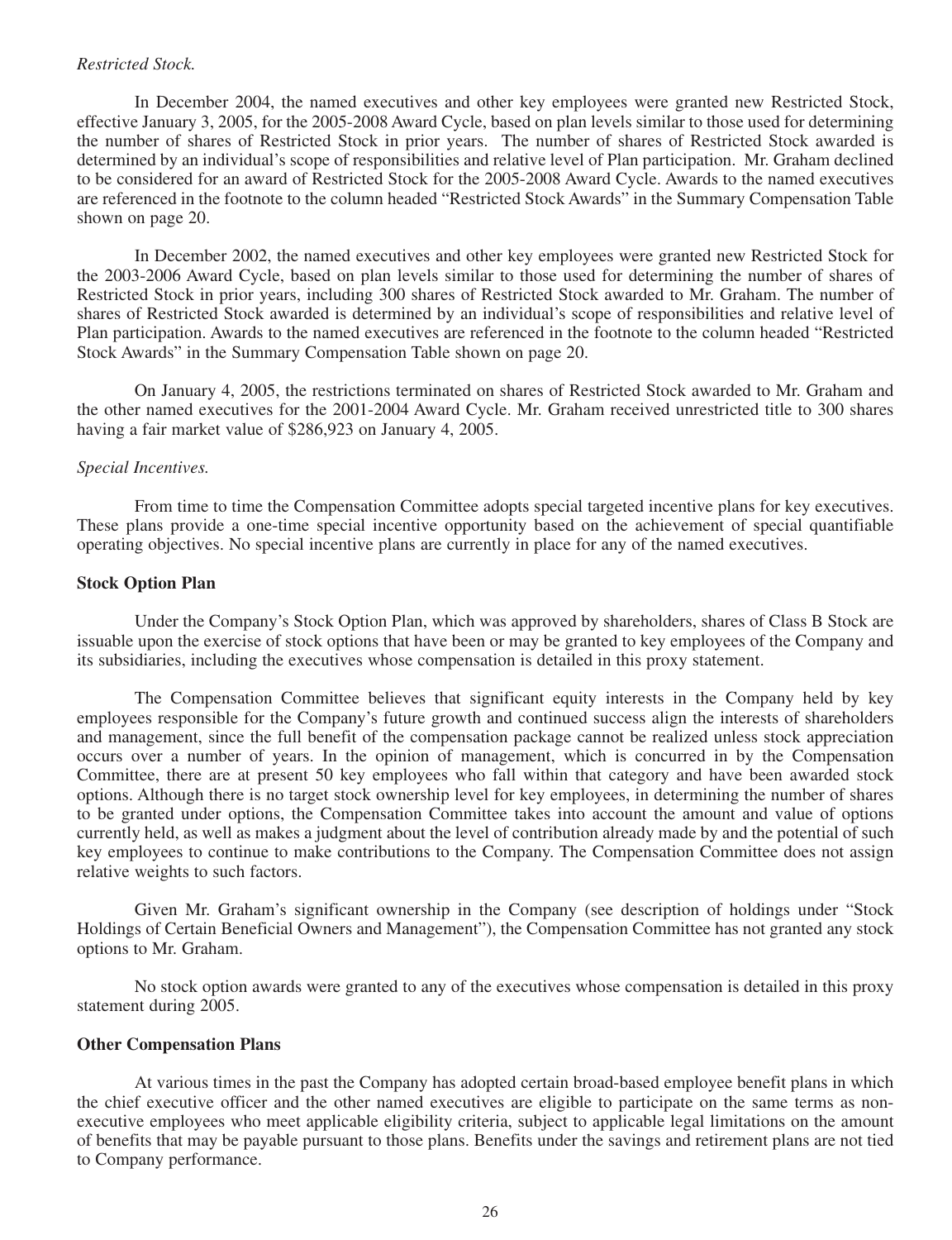For the chief executive officer and certain other senior executives and managerial employees, including the named executives, the Company's Supplemental Executive Retirement Plan ("SERP") provides tax-deferred accruals of amounts proportionate to the benefits available to non-highly compensated participants in the Company's savings and retirement plans, but which exceed benefits permitted under the Company's plans because of tax law limitations. In 2005 no amount was accrued for the benefit of Mr. Graham with respect to an employer credit under the Company's SERP inasmuch as Mr. Graham waived his right for 2005 to maintain a separate unfunded savings plan account under the SERP. The amount accrued to the named executives are shown in the footnote to the column headed "All Other Compensation" in the Summary Compensation Table shown on page 20. The estimated annual pension amounts set forth in the table on page 23 show the maximum benefits payable to Mr. Graham and the named executives upon retirement at age 65, to the extent they participate in the basic retirement plan and the supplemental executive retirement plan. The benefits payable to Mr. Graham and the named executives under the SERP are determined with reference to compensation including annual bonuses under the Incentive Compensation Plan.

The Company has in place a voluntary deferred compensation plan for senior executives. The plan provides an opportunity for participants to elect to defer the receipt of all or a portion of cash awards under the annual and/or long-term components of the Incentive Compensation Plan. Elections to defer must be filed in advance of earning such awards. Deferred amounts will earn investment credits in accordance with participant elections from a choice of investment indexes. Deferred amounts will be payable at retirement or such other future date as specified by the participant at the time of election.

### **Conclusion**

Through the programs described above, a significant portion of the Company's executive compensation is linked directly to business unit and corporate performance and stock price appreciation. The Compensation Committee intends to continue the policy of linking executive compensation to corporate performance and returns to shareholders and deems it desirable that compensation paid under the Incentive Compensation Plan and the Stock Option Plan meet the requirements of Section  $162(m)$  of the Internal Revenue Code concerning deductibility of executive compensation. However, the Committee reserves the right to put in place compensation programs that do not meet the requirements of Section 162(m) resulting in compensation payments that are not deductible by the Company, if such programs are otherwise in the best interests of the Company.

> George W. Wilson, Chairman Barry Diller John L. Dotson Jr.

### **Compensation Committee Interlocks and Insider Participation**

Barry Diller, John L. Dotson Jr. and George W. Wilson served as members of the Compensation Committee in 2005.

## **AUDIT COMMITTEE REPORT**

One of the standing committees of the Board of Directors of the Company is the Audit Committee. Currently there are four non-employee members of the Board on the Audit Committee — Christopher C. Davis (who was appointed to serve on the Audit Committee in January 2006), Alice M. Rivlin, George W. Wilson (who was appointed to serve on the Audit Committee in September 2005) and Richard D. Simmons, who serves as chairman of the Audit Committee. Until September 2005, Ronald L. Olson also served on the Audit Committee. The Audit Committee operates under a mandate from the Board of Directors, which has determined that each Committee member is "independent" under the listing standards of the New York Stock Exchange and Item 7 of Rule 14a-101 of the Security Exchange Act of 1934. Specifically, the Board determined that none of the members of the Audit Committee (or any immediate family member) (i) had been employed by or affiliated with the Company within the past three years, (ii) received any compensation from the Company other than director and committee fees and pension or other forms of deferred compensation (not contingent in any way on continued service), (iii) is an executive officer of a company that makes payments to or receives payments from the Company in an amount which exceeds the greater of \$1 million or 2% of such other company's consolidated gross revenues within the past three years or (iv) has a material relationship with the Company.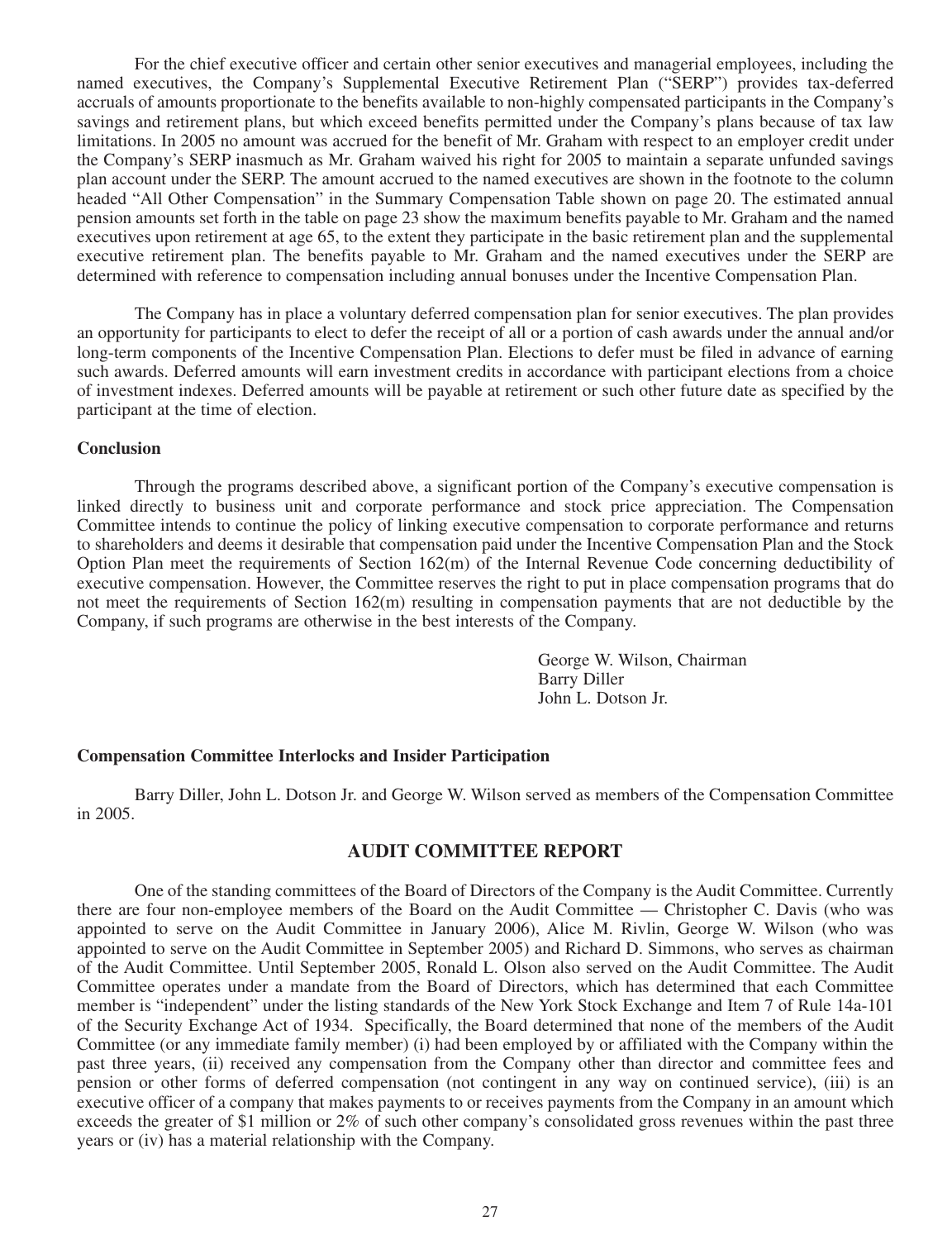Management has the primary responsibility for the preparation of the Company's financial statements in accordance with generally accepted accounting principles and for the financial reporting process, including its system of internal control. The Company's independent auditors, PricewaterhouseCoopers LLP, are responsible for auditing those financial statements in accordance with auditing standards generally accepted in the United States of America and for issuing a report thereon. In this context, the Audit Committee's responsibility is to monitor and review these processes, as well as the independence and performance of the Company's auditors. The Audit Committee has relied in undertaking its monitoring and review responsibilities, without independent verification, on management's representation that the financial statements have been prepared with integrity and objectivity and in conformity with generally accepted accounting principles in the United States of America and on the representations of PricewaterhouseCoopers LLP included in their report on the Company's financial statements.

The Audit Committee has reviewed and discussed the audited fiscal year 2005 financial statements with the Company's management. In addition, the Audit Committee has discussed with PricewaterhouseCoopers LLP the matters required to be discussed by Statement on Accounting Standards No. 61 (Communication with Audit Committees), as modified or supplemented. The Audit Committee has received the written disclosures and the letter from PricewaterhouseCoopers LLP required by Independence Standards Board Standard No. 1 (Independence Discussions with Audit Committees), as modified or supplemented, and has discussed with the independent auditors their independence from the Company and its management. The Audit Committee has also considered whether PricewaterhouseCoopers LLP's provision of non-audit services to the Company is compatible with the independence of such firm.

The Audit Committee also continued to pay close attention to, and devoted considerable time on, reviewing and understanding the certification process on internal controls mandated under Section 404 of the Sarbanes/Oxley Act of 2002.

#### *Pre-approval policy*

In 2005, the Audit Committee again reviewed and re-authorized its policies and procedures with regard to the pre-approval of audit and non-audit services performed by the independent auditor in order to assure that the provision of such services do not impair the auditor's independence. Unless a type of service to be provided by the independent auditor has received pre-approval, it will require specific pre-approval by the Audit Committee. Any proposed services exceeding pre-approved cost levels will require specific pre-approval by the Audit Committee. The term of any pre-approval is 12 months from the date of pre-approval, unless the Audit Committee specifically provides for a different period. The Audit Committee will periodically review and pre-approve the services that may be provided by the independent auditor without obtaining specific pre-approval from the Chairman of the Audit Committee, as well as revise the list of pre-approved services from time to time, based on subsequent determinations.

The Audit Committee will not delegate its responsibilities to pre-approve services performed by the independent auditor to management. The Audit Committee may delegate pre-approval authority to one or more of its members. The annual audit services engagement terms and fees will be subject to the specific pre-approval of the Audit Committee. The Audit Committee will approve, if necessary, any changes in terms, conditions and fees resulting from changes in audit scope, Company structure or other matters. In addition to the annual audit services engagement specifically approved by the Audit Committee, the Audit Committee may grant pre-approval for other audit services, which are those services that only the independent auditor reasonably can provide.

Audit-related services are assurance and related services that are reasonably related to the performance of the audit or review of the Company's financial statements or that are traditionally performed by the independent auditor. The Audit Committee believes that the provision of audit-related services does not impair the independence of the independent auditor.

The Audit Committee believes that the independent auditor can provide tax services to the Company such as tax compliance, tax planning and tax advice without impairing such auditor's independence. However, the Audit Committee will not permit the retention of the independent auditor in connection with a transaction initially recommended by the independent auditor, the purpose of which may be tax avoidance and the tax treatment of which may not be supported in the Internal Revenue Code and related regulations.

The Audit Committee may grant pre-approval to those permissible non-audit services classified as "All Other" services that it believes are routine and recurring services, and would not impair the independence of the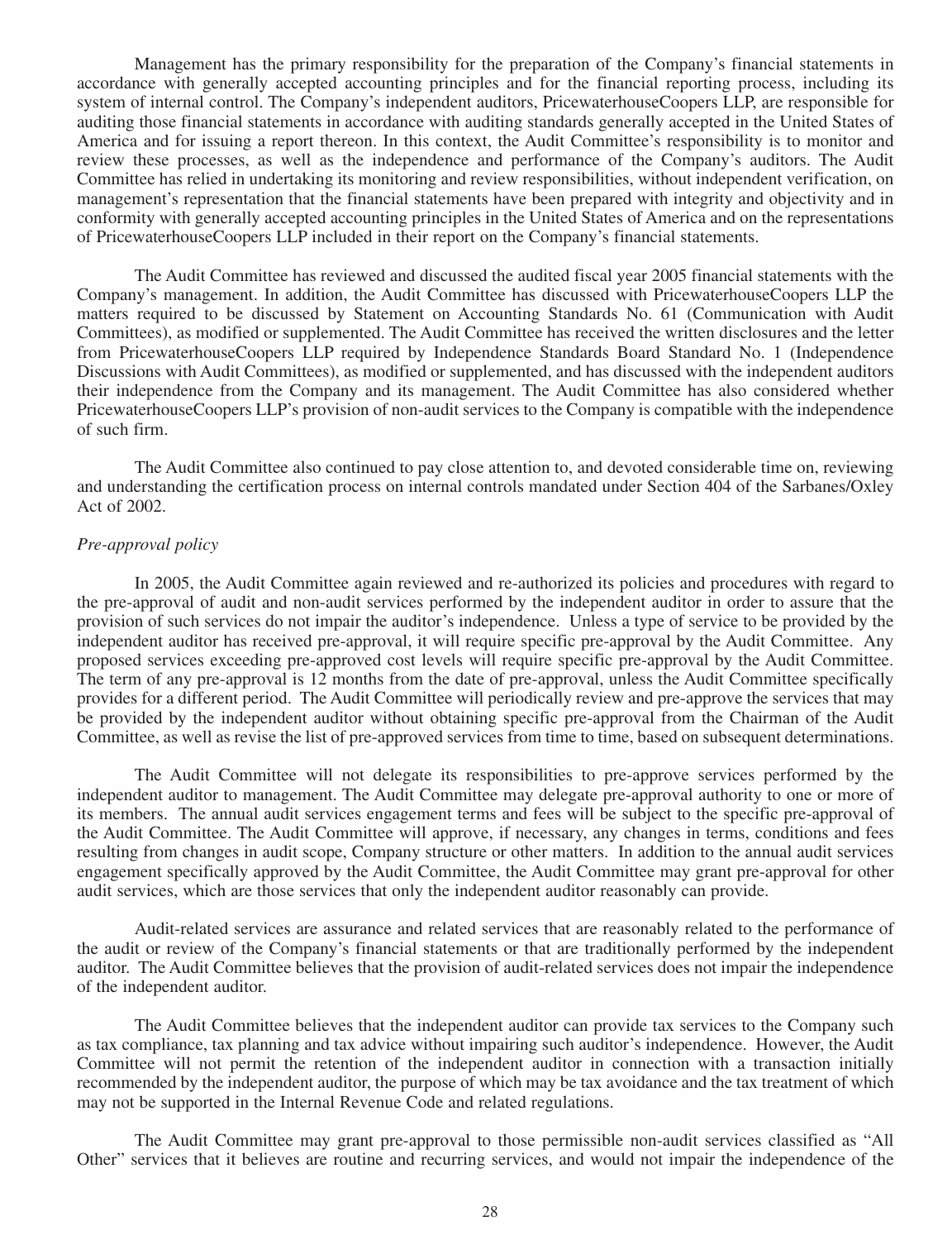auditor. Pre-approval fee levels for all such services to be provided by the independent auditor will be established annually by the Audit Committee. Any proposed services exceeding these levels will require specific pre-approval by the Audit Committee.

Requests or applications to provide services that require specific approval by the Audit Committee will be submitted to the Audit Committee by the Chief Financial Officer or Controller (or other designated officer), and must include a statement from that individual as to whether, in his or her view, the request or application is consistent with the SEC's rules on auditor independence.

In addition, the Audit Committee has established procedures for and received periodic reports on the receipt, retention and treatment of complaints received by the Company regarding accounting, internal accounting controls or auditing matters and the confidential, anonymous submission by employees of the Company of concerns regarding questionable accounting or auditing matters through the use of a third-party managed telephone hotline.

#### *Audit Fees*

The fees paid to PricewaterhouseCoopers LLP for the annual audit, statutory audits and review of financial statements included in the Company's Form 10-Qs, including reimbursable expenses, were \$2,802,000 in 2005 and \$3,800,000 in 2004, which fees were reviewed and approved by the Audit Committee.

#### *Audit-Related Fees*

The fees paid to PricewaterhouseCoopers LLP for assurance and related services reasonably related to the performance of the audit or review of financial statements and not included under "Audit Fees" above, including reimbursable expenses, were \$413,000 in 2005 and \$200,000 in 2004, which fees were reviewed and approved by the Audit Committee. These fees were primarily for financial due diligence and transaction analysis, audits of employee retirement and savings plans, and other audit-related reports.

### *Tax Fees*

The fees paid to PricewaterhouseCoopers LLP for tax compliance, tax advice and tax planning, including reimbursable expenses, were \$879,000 in 2005 and \$801,000 in 2004, which fees were reviewed and approved by the Audit Committee. These fees were primarily for tax due diligence and transaction analysis, expatriate tax services, and Federal, multi-state and foreign tax consulting.

#### *All Other Fees*

The fees paid to PricewaterhouseCoopers LLP for all other products and services provided by PricewaterhouseCoopers LLP, specifically software tools, were \$3,800 in 2005 and \$1,500 in 2004. There were no fees paid to PricewaterhouseCoopers LLP for financial information systems design or implementation in either 2005 or 2004.

Based on such review and discussion and in reliance thereon, the Audit Committee recommended to the Board of Directors, and the Board has approved, that the audited financial statements be included in the Company's Annual Report on Form 10-K for the year ended January 1, 2006, for filing with the Securities and Exchange Commission.

> Richard D. Simmons, Chairman Christopher C. Davis George W. Wilson Alice M. Rivlin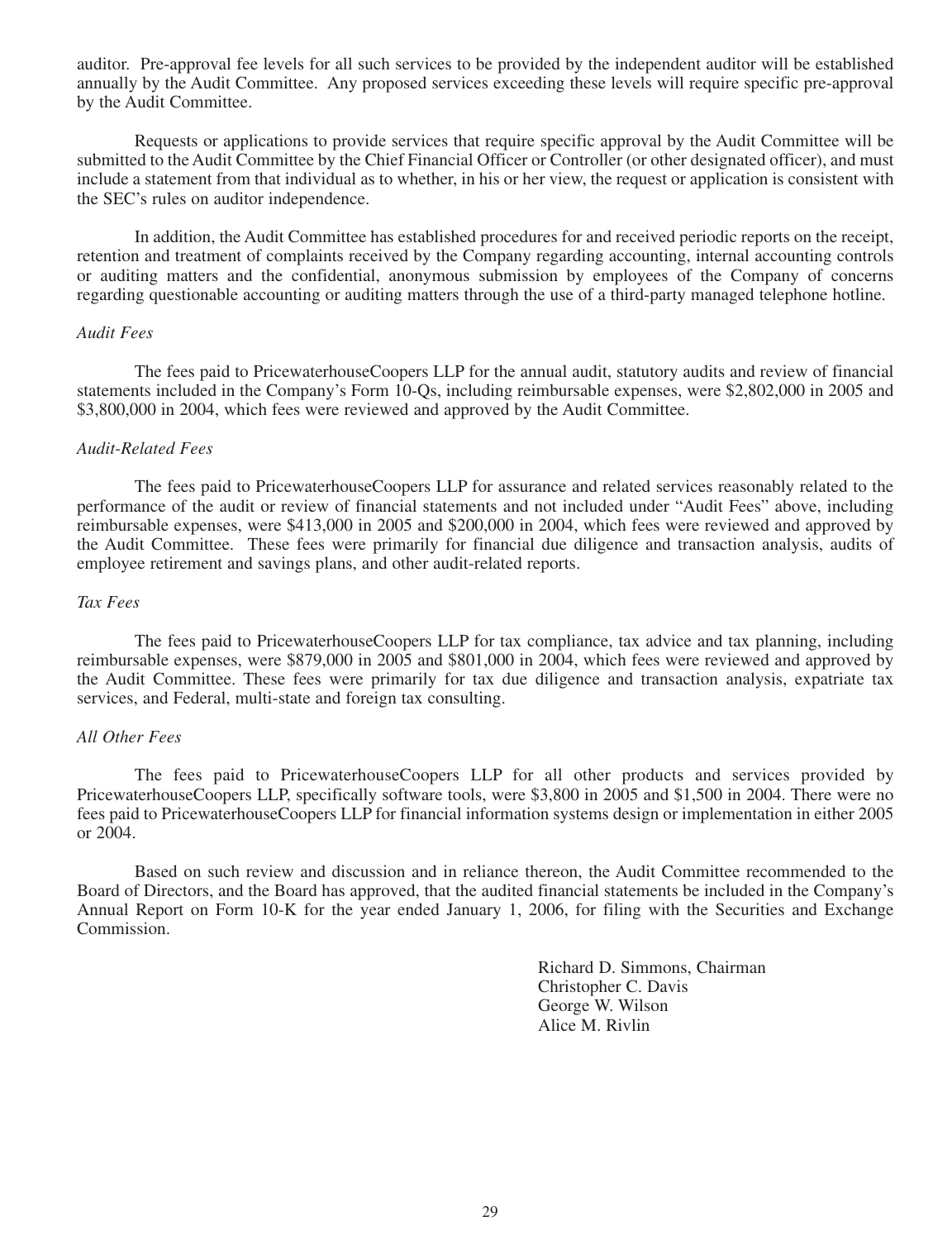## **PERFORMANCE GRAPH**

The following graph is a comparison of the yearly percentage change in the Company's cumulative total shareholder return with the cumulative total return of the Standard & Poor's 500 Stock Index and the Standard & Poor's Publishing Index. The Standard & Poor's 500 Stock Index is comprised of 500 U.S. companies in the industrial, transportation, utilities and financial industries, weighted by market capitalization. The Standard & Poor's Publishing Index is comprised of Dow Jones & Company, Inc., Gannett Co., Inc., Knight-Ridder, Inc., The McGraw-Hill Companies, Meredith Corporation, The New York Times Company, and Tribune Company, weighted by market capitalization.

The graph reflects the investment of \$100 on December 31, 2000, in the Company's Class B Common Stock, the Standard & Poor's 500 Stock Index and the Standard & Poor's Publishing Index. For purposes of this graph, it has been assumed that dividends were reinvested on the date paid in the case of the Company and on a quarterly basis in the case of the Standard & Poor's 500 Index and the Standard & Poor's Publishing Index.

# **The Washington Post Company Cumulative Total Shareholder Return for Five-Year Period Ending December 31, 2005**



| December 31            | 2000   | 2001   | 2002   | 2003   | 2004   | 2005   |
|------------------------|--------|--------|--------|--------|--------|--------|
| <b>Washington Post</b> | 100.00 | 86.77  | 121.91 | 131.78 | 164.99 | 129.52 |
| S&P 500 Index          | 100.00 | 88.11  | 68.64  | 88.33  | 97.94  | 102.75 |
| S&P Publishing         | 100.00 | 103.49 | 10.26  | 131.00 | 127.22 | 11.01  |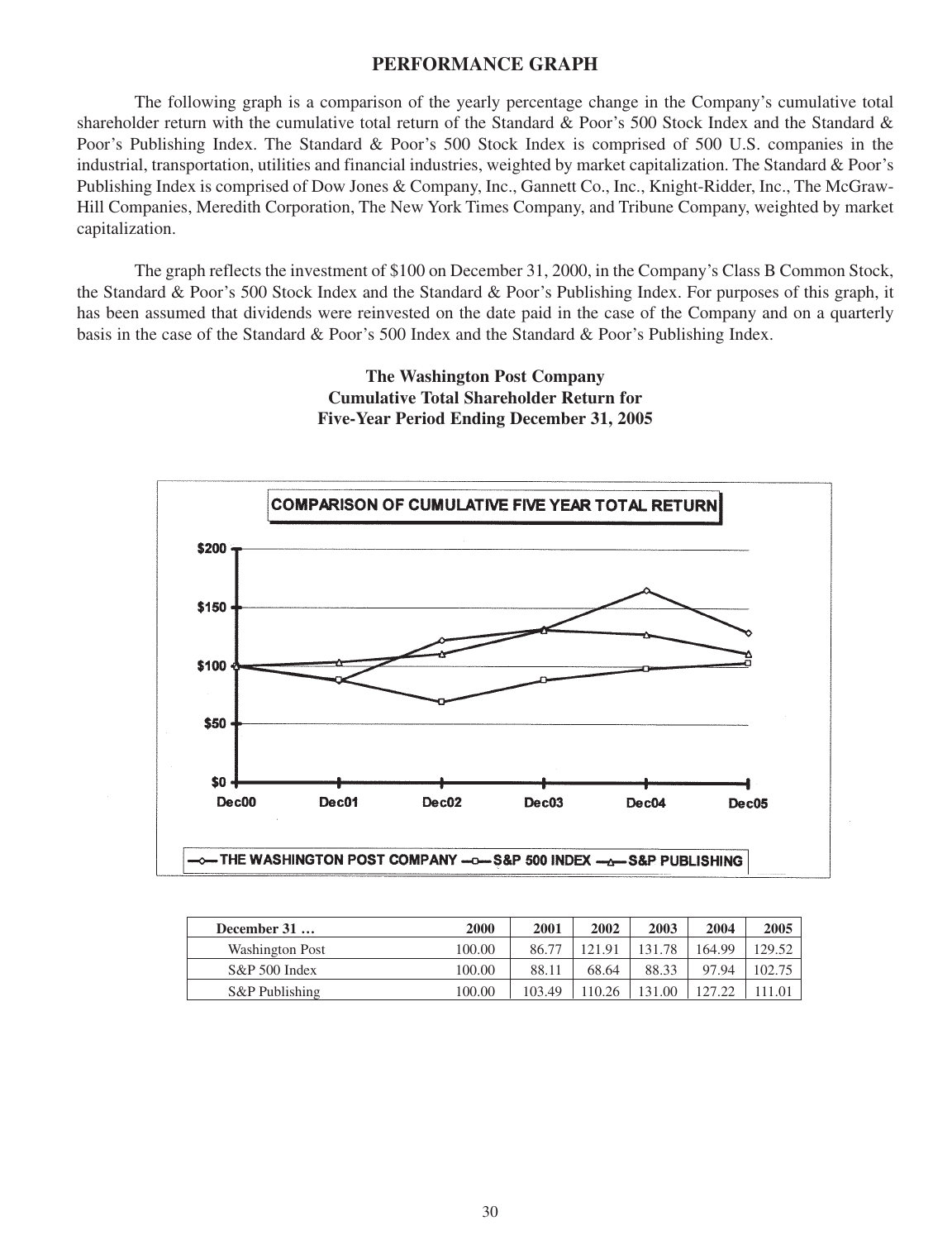#### **Certain Relationships and Related Transactions**

Effective September 2005, the Company renewed for one year a contract with Mrs. Elizabeth Weymouth, the daughter of the late Mrs. Katharine Graham and the sister of Mr. Donald E. Graham, under which she contributes articles to The Washington Post newspaper and is to be compensated at the rate of \$25,000 annually. In addition, Mrs. Weymouth is employed full-time as a Senior Editor at Newsweek magazine and she received \$177,314 in compensation in 2005.

Effective January 1, 2005, Katharine Weymouth, the granddaughter of the late Mrs. Katharine Graham, the daughter of Mrs. Elizabeth Weymouth and the niece of Mr. Donald Graham, was appointed Vice President-Advertising of The Washington Post newspaper. In 2005, Ms. Weymouth was paid \$195,000 in base salary and she received a bonus of \$170,559 based on the achievement of pre-established performance goals. She has been awarded 75 shares of restricted stock from the 2003-2006 Award Cycle and 100 shares of restricted stock and 1,000 Performance Units from the 2005-2008 Award Cycle.

## **OTHER MATTERS THAT MAY COME BEFORE THE MEETING**

As of the date of this Proxy Statement the only matters that the Board of Directors expects to present to the meeting are those discussed herein. If any other matter or matters are properly brought before the meeting or any adjournment thereof, it is the intention of the persons named in the accompanying form of Proxy to vote on those matters in accordance with their best judgment.

Upon the recommendation of the Audit Committee, the Board of Directors has selected PricewaterhouseCoopers LLP as the Company's independent accountants to audit and report on its financial statements for the fiscal year 2006. The same firm has acted as the Company's independent accountants continuously since the Company was organized in 1946. As in previous years, a representative of PricewaterhouseCoopers LLP will be present at the Annual Meeting, will have the opportunity to make any statement he may desire with respect to the Company's financial statements for 2005 and his firm's relationship with the Company, and will be available to respond to appropriate questions from stockholders.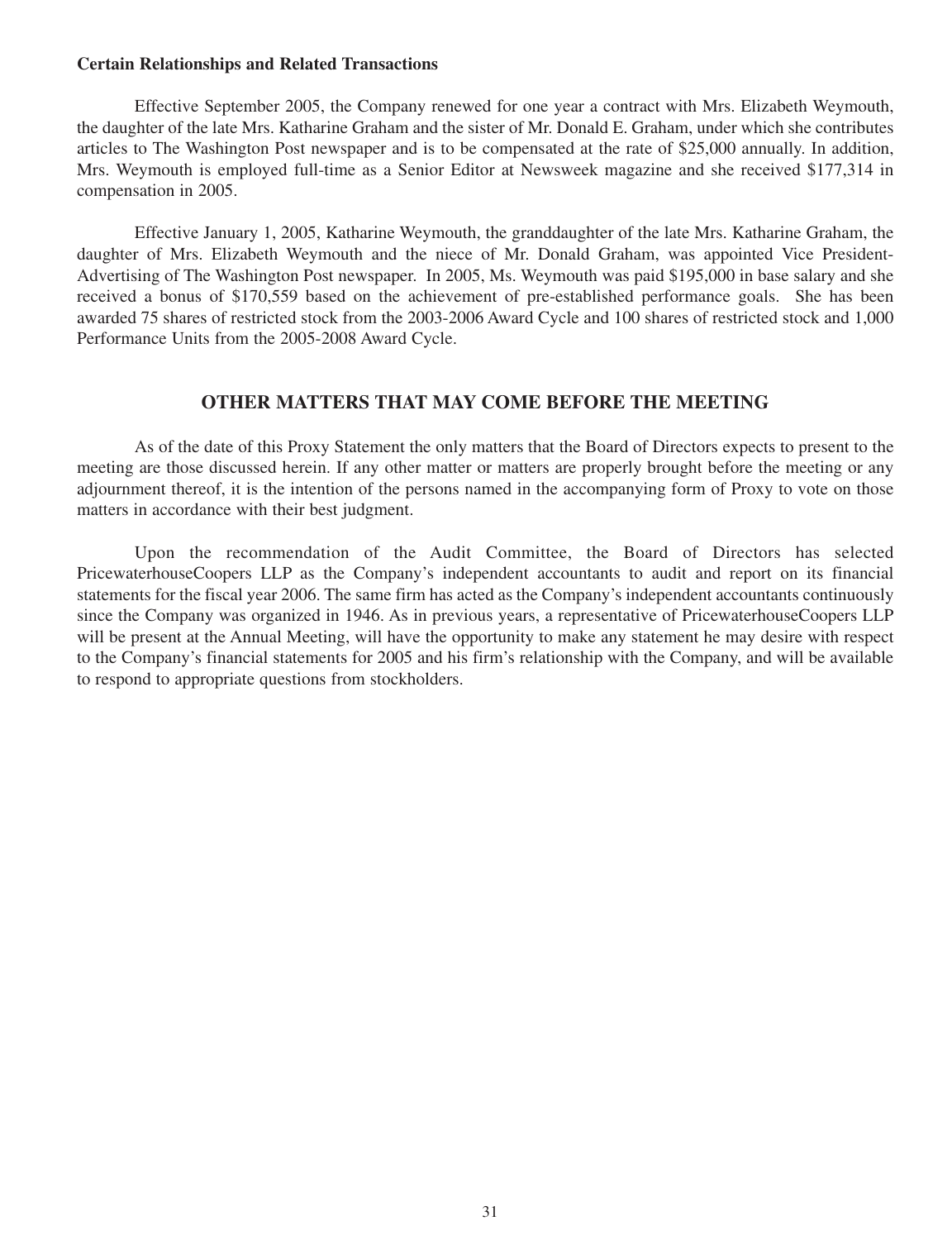#### **EXHIBIT A**

## THE WASHINGTON POST COMPANY

## INCENTIVE COMPENSATION PLAN

#### As Amended and Restated

 $\mathsf{l}$ 

#### on January 20through May 11, 2006

## 1. Purposes

The purposes of this Incentive Compensation Plan (hereinafter called the Plan) of The Washington Post Company, a Delaware corporation (hereinafter called the Company), are (a) to provide greater incentives to key employees to increase the profitability of the Company and its subsidiaries and (b) to strengthen the ability of the Company and its subsidiaries to attract, motivate and retain persons of merit and competence upon which, in large measure, continued growth and profitability depend.

### 2. Administration of the Plan

The Plan shall be administered by the Compensation Committee of the Board of Directors of the Company (hereinafter called the Committee) as constituted from time to time by the Board of Directors. No member of the Committee shall be eligible to participate in the Plan. The Committee shall have full power and authority to make all decisions and determinations with respect to the Plan, including without limitation the power and authority to interpret and administer the Plan, adopt rules and regulations and establish terms and conditions, not inconsistent with the provisions of the Plan, for the administration of its business and the implementation of the Plan.

#### 3. Participation

(a) Participation in the Plan shall be extended to senior executives, key managers and key personnel of the Company and its subsidiaries who, in the opinion of the Committee, are mainly responsible for the management of the operations of the Company and its subsidiaries or who are otherwise in a position to make substantial contributions to the management, growth and/or success of the business of the Company.

(b) Directors, as such, shall not participate in the Plan, but the fact that an employee is also a Director of the Company or a subsidiary shall not prevent his or her participation.

(c) As used in the Plan, the term "Company" shall mean The Washington Post Company and any subsidiary thereof.

(d) The Plan shall not be deemed to preclude the making of any award pursuant to any other compensation, incentive, bonus or stock option plan which may be in effect from time to time.

#### 4. Duration of Plan

The Plan shall remain in effect until terminated by the Board of Directors; provided, however, that the termination of the Plan shall not affect the delivery or payment of any award made prior to the termination of the Plan.

### 5. Annual Incentive Awards

(a) For each fiscal year and except as set forth in paragraph 5(f) below, the Committee may make annual incentive awards in an aggregate amount not to exceed the Maximum Incentive Credit (as hereinafter defined) for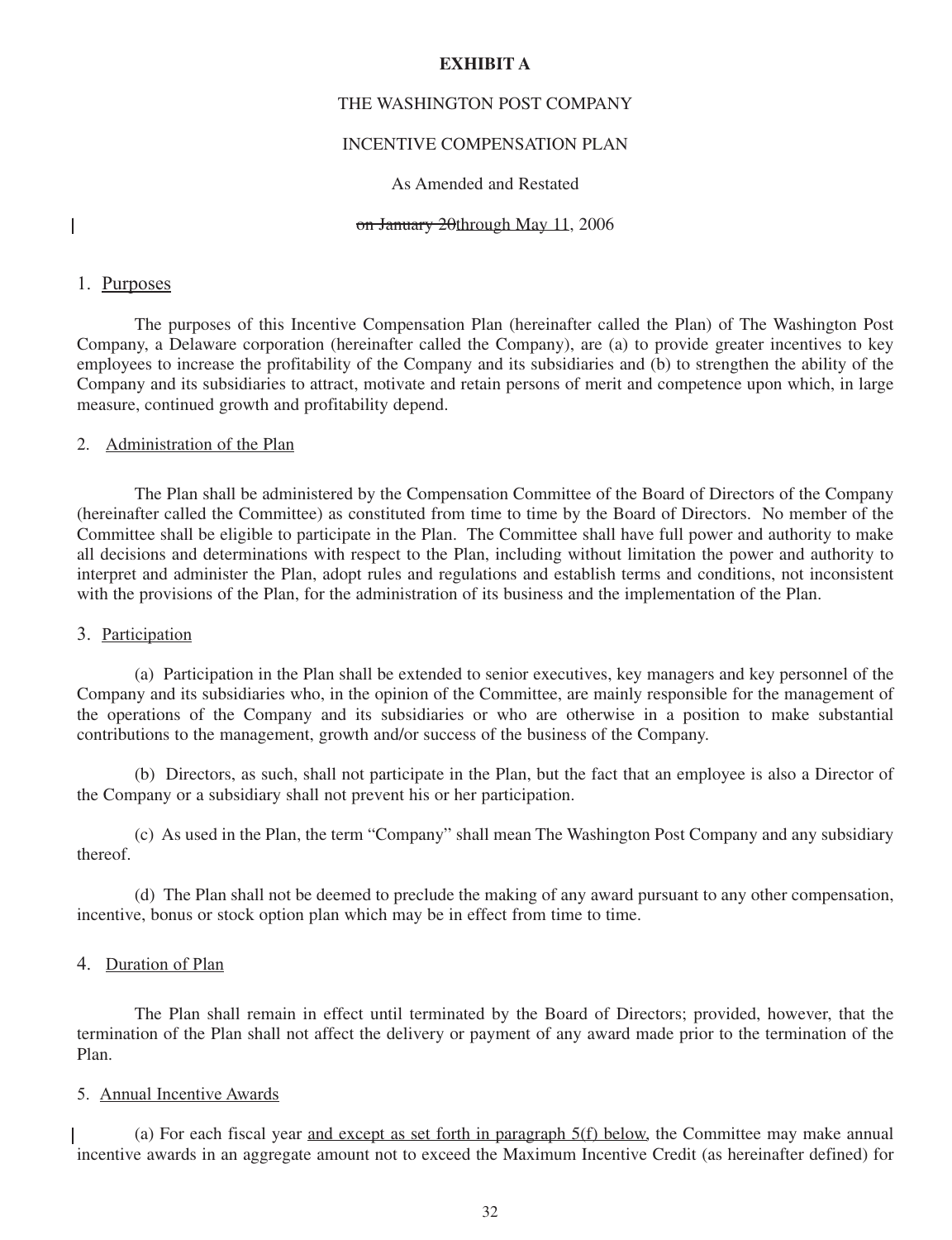such year. All annual incentive awards granted under the Plan are hereinafter collectively referred to as "Annual Awards".

(b) The term "Maximum Incentive Credit", as used herein, shall mean for any year an amount determined as follows: (i) there shall first be calculated an amount equal to twelve (12) percent of Stockholders' Equity (hereinafter called the "Basic Return on Equity"); (ii) there shall then be deducted from Consolidated Profit Before Income Taxes an amount equal to the Basic Return on Equity, the excess (if any) being hereinafter called "Incentive Profit"; (iii) the Maximum Incentive Credit shall be ten (10) percent of Incentive Profit. The term "Consolidated Profit Before Income Taxes", as used herein, shall mean for any year the sum of (i) the profit before income taxes (exclusive of special credits and charges and extraordinary items) included in the Consolidated Statement of Income of the Company for such year and (ii) the amount of incentive compensation provided for in computing such profit before income taxes. The term "Shareholders' Equity", as used herein, shall mean for any year the amount reported as stockholders' equity (or the comparable item, however designated) at the end of the preceding year as included in the Consolidated Balance Sheet of the Company for the preceding year, with appropriate pro rata adjustments, as approved by the Committee, for any change during the year arising from any increase or decrease in outstanding capital stock.

(c) During the last month of each fiscal year, the Vice President-Finance of the Company shall advise the Committee of the estimated Maximum Incentive Credit for such fiscal year and the Committee shall determine the employees who are to receive awards for such fiscal year and the amount of each such award.

(d) As soon as practicable after the close of each fiscal year, the Company's independent public accountants shall calculate and certify to the Committee the Maximum Incentive Credit for such fiscal year.

(e) The amount determined and reported by the Company's independent auditors as the Maximum Incentive Credit for any fiscal year shall be final, conclusive and binding upon all parties, including the Company, its stockholders and employees, notwithstanding any subsequent special item or surplus charge or credit that may be considered applicable in whole or in part to such fiscal year; provided that if the amount actually awarded for any fiscal year should later be determined by a court of competent jurisdiction to have exceeded the Maximum Incentive Credit for such fiscal year, the Maximum Incentive Credit for the fiscal year next succeeding such determination shall be reduced by the amount of such excess. Any such excess shall thus be corrected exclusively by adjustments of the amounts subsequently available for awards and not by recourse to the Company, the Board of Directors, the Committee, any participant or any other person.

(f) Notwithstanding the foregoing, prior to the commencement of each fiscal year the Committee may, in the case of certain individuals who have made or have the potential to make extraordinary contributions to the growth and profitability of the Company, grant special annual incentive awards for such coming fiscal year ("Special Annual Incentive Awards"), the payout value of which will be based entirely on goals established in writing by the Committee at the time of grant relating to one or more of the following factors: operating income, cash flow, earnings per share, return on assets, return on equity, operating margins, economic value added (EVA), cash flow margins, shareholder return, cost control and/or other quantitative revenue, growth or profitability measurements, which may be in respect of the Company as a whole, or of any business unit thereof. The payout value of any Special Annual Incentive Awards granted with respect to a fiscal year shall not be included in calculating the limit on the aggregate amount of Annual Awards otherwise payable for such fiscal year provided for in paragraph 5(a) above.

## 6. Determination of Annual Awards

The Committee shall, consistent with all applicable provisions of the Plan, determine the participants to receive Annual Awards for each fiscal year, the amount and the form of each Annual Awardsuch award, and the other terms and conditions applicable thereto. The aggregate value of the Annual Awards (including the payout value of any Special Annual Incentive Award) payable to any one-participant with respect to any fiscal year shall not exceed in value the lesser greater of 200% of a participant's base earnings in the fiscal year to which such awards apply or \$5 million or, in the case of a participant who is the president or chief executive officer of one of the Company's business units (not including the President or Chief Executive Officer of the Company), the greater of 200% of such participant's base earnings or \$5 million or 1% of such business unit's revenue for the fiscal year with respect of which the award is to be paid.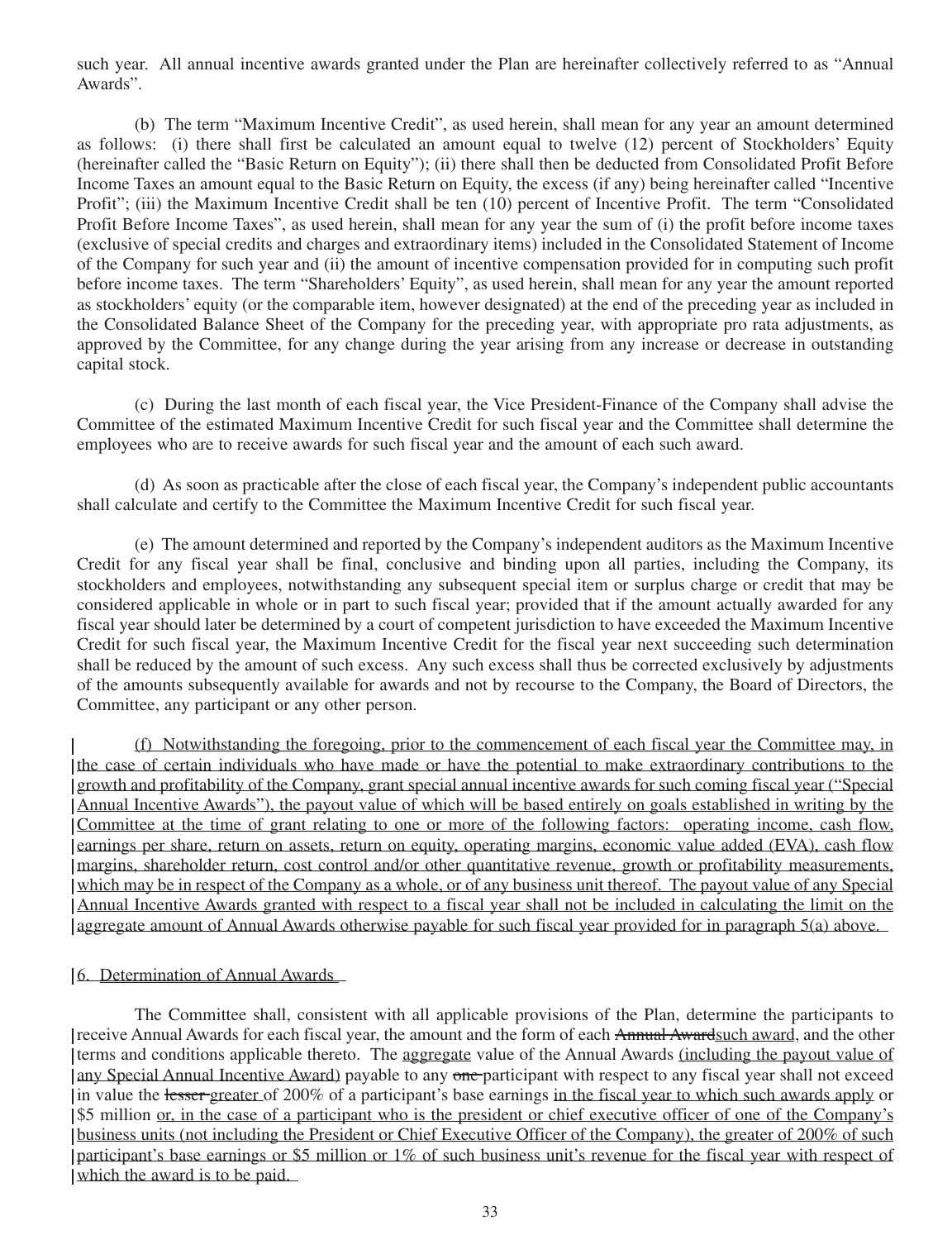In determining the terms and conditions of the Annual Award, the Committee shall, in the case of each participant who is an "executive officer" of the Company (for purposes of Item 402 of Regulation S-K under the Securities Exchange Act of 1934), establish in writing, not later than 90 days after the commencement of the fiscal year, performance goals relating to one or more of the following: operating income, cash flow, earnings per share, return on assets, return on equity, operating margins, economic value added (EVA), cash flow margins, shareholder return, cost control and - revenue growth measurements, which may be in respect of the Company, as a whole, or any business unit thereof, which will have to be achieved if such executive officer is to receive payment -for an Annual Award.

## 7. Method Payment of Annual Awards and Time of Payment

(a) All Annual Awards shall be made in cash.

(b) All Annual Awards shall be paid in a lump sum as promptlyseen as practicable in the calendar year that begins closest to the last day of the fiscal yearin the year following the fiscal year to which the award relates, except as otherwise provided herein below.

(c) The Committee may, in its sole discretion, establish terms and conditions under which a participant may elect to defer the payment of an award in whole or in part pursuant to the terms of The Washington Post Company Deferred Compensation Plan (the "Deferred Compensation Plan").

## 8. Long-Term Incentive Award Cycles; Awards

(a) During the term of the Plan, the Committee shall from time to time establish Award Cycles, each of which shall commence on a date specified by the Committee and shall terminate no earlier than the third anniversary date of the commencement of such Award Cycle or such other anniversary date as specified by the Committee; provided, however, an Award Cycle shall (i) commence on the first day of a fiscal year of the Company, (ii) consist of not less than three nor more than four fiscal years of the Company, and (iii) at least two such fiscal years shall elapse between the beginning of consecutive Award Cycles.

- (b) For each Award Cycle, the Committee shall
	- (i) designate, subject to paragraph 10(a), the participants who are to receive awards of Performance Units for such Award Cycle and the number of Performance Units awarded to each such participant, and
	- (ii) establish, subject to paragraph 10(b), the method for determining at the end of such Award Cycle the value of a Performance Unit awarded at the beginning of such Award Cycle.

(c) In addition, from time to time the Committee may deem it desirable to grant long-term incentive awards not based on an Award Cycle established under paragraph 8(a) and the Committee shall have the discretion to (A) designate the participants who are to receive such awards and (B) establish such terms and conditions applicable to such long-term incentive awards ("Special Long Term Incentive Award").

## 9. Restricted Stock

(a) During the term of the Plan, the Committee shall from time to time designate the participants who are to receive awards of restricted shares of the Class B Common Stock of the Company (such restricted shares being hereinafter called Restricted Stock), the number of shares of Restricted Stock awarded to each such participant, and the date on which full ownership of such shares of Restricted Stock will vest in such participant (such being hereinafter called the Vesting Date). In no case may the Vesting Date designated by the Committee be less than one year nor more than six years from the date of the award of Restricted Stock to which it relates. If the Committee so determines, a single award of Restricted Stock can provide for more than one Vesting Date with a portion of the full award to vest on each specified Vesting Date. To each participant designated to receive an award of Restricted Stock,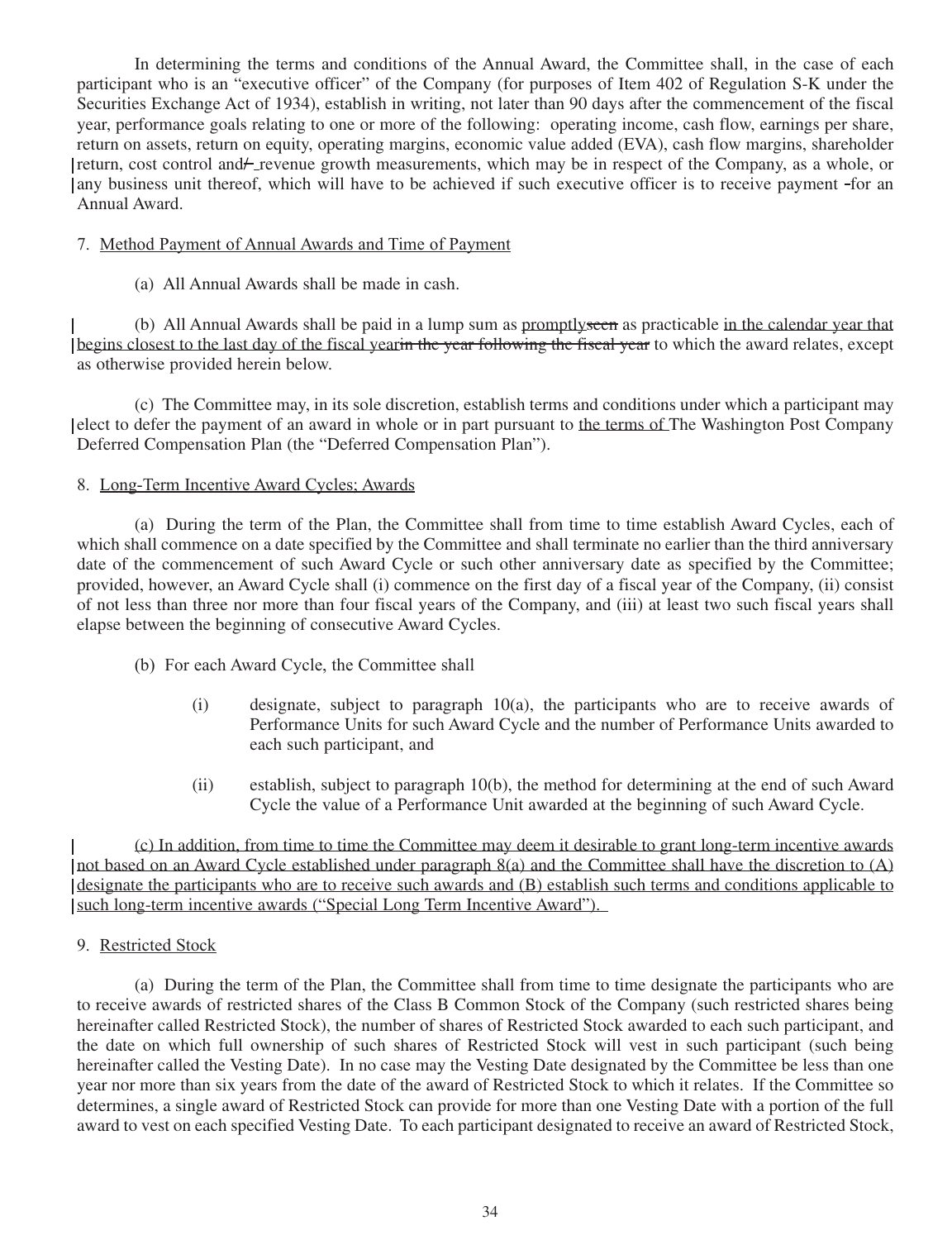there shall be (1) issued (subject to subparagraph (b) below) a stock certificate, registered in the name of such participant, or (2) a book entry made in the name of such participant, in each case representing such number of shares of Restricted Stock awarded to such participant; provided, however, that at any time, not more than 10,000 shares of Restricted Stock may be awarded to any participant under all outstanding awards of Restricted Stock.

(b) Within thirty (30) days after the effective date of a Restricted Stock award, each recipient of such an award shall deliver to the Company (i) an executed copy of a Restricted Stock Agreement containing the terms and provisions set forth in subparagraph (c) below and (ii) a stock power executed in blank. Upon receipt of such agreement and stock power executed by the participant, the Company shall cause the stock certificate referred to in subparagraph (a) above to be issued in the name of the participant and delivered to the Secretary of the Company in custody for such participant or the book entry referred to in subparagraph (a) above to be made in the name of the participant on the books of the Company. The failure of a participant to return such agreement and stock power within such 30-day period without cause shall result in cancellation of the Restricted Stock Award to such participant, and no stock certificate therefor shall be issued in the participant's name or book entry be made in the participant's name.

(c) Each Restricted Stock Agreement accompanying an award of Restricted Stock shall contain the following provisions, as applicable, together with such other provisions as the Committee shall determine:

 $\mathsf{l}$ 

- (i) Except as hereinafter provided, none of the shares of Restricted Stock subject thereto may be sold, transferred, assigned, pledged or otherwise disposed of before the Vesting Date(s) established in the applicable Restricted Stock Agreement.
- (ii) Except as provided below, if the participant is continuously employed by the Company until the occurrence of an applicable Vesting Date, the restriction set forth in subparagraph  $(c)(i)$ above shall terminate on such Vesting Date as to all the shares of Restricted Stock associated with that Vesting Date. In the event that the participant takes one or more unpaid leave(s) of absence where the leave is greater than ninety (90) days in duration at any time before an award of Restricted Stock has vested, the Vesting Date or Dates for such grant shall be extended by a period equal to the aggregate number of days that the participant was out on such leave(s) of absence (the "Extended Vesting Date(s)") and the restrictions set forth in subparagraph (c)(i) above shall then terminate on such Extended Vesting Date or Dates.

Notwithstanding any of the foregoing, in the case of a participant who is an "executive officer" of the Company at the time of the award, the Committee shall, prior to the effective date of Restricted Stock Award, establish in writing a formula based on one or more of the following: cash flow, operating income, earnings per share, economic value added (EVA), return on assets, total return on equity of the Company, operating margins, cash flow margins, shareholder return, cost control and/or quantitative revenue, growth or profitability measurements over the period of time it takes for the Restricted Stock Award to vest fully, which will have to be achieved if the restriction set forth in subparagraph  $(c)(i)$  above is to terminate as provided in this subparagraph (c)(ii).

(iii) If the participant's employment by the Company terminates for any reason (whether voluntary or involuntary and including death or disability) before the Vesting Date or Extended Vesting Date, as the case may be, the ownership of all shares of Restricted Stock shall revert to the Company, unless termination occurs two or more years from the effective date of the award and the Committee, in its sole discretion, approves the vesting of a percentagerestriction set forth in paragraph (c) (i) above shall terminate on the date the participant's employment terminates as to such percentage of the number of shares of Restricted Stock originally awarded (rounded to the nearest whole share), if any, as shall be determined in accordance with the following provisions (ownership of all shares of Restricted Stock as to which such restriction shall not so terminate shall forthwith revert to the Company):

(A) if termination occurs two or more years from the effective date of the award, such percentage, if any, as the Committee may, in its sole discretion, determine; provided,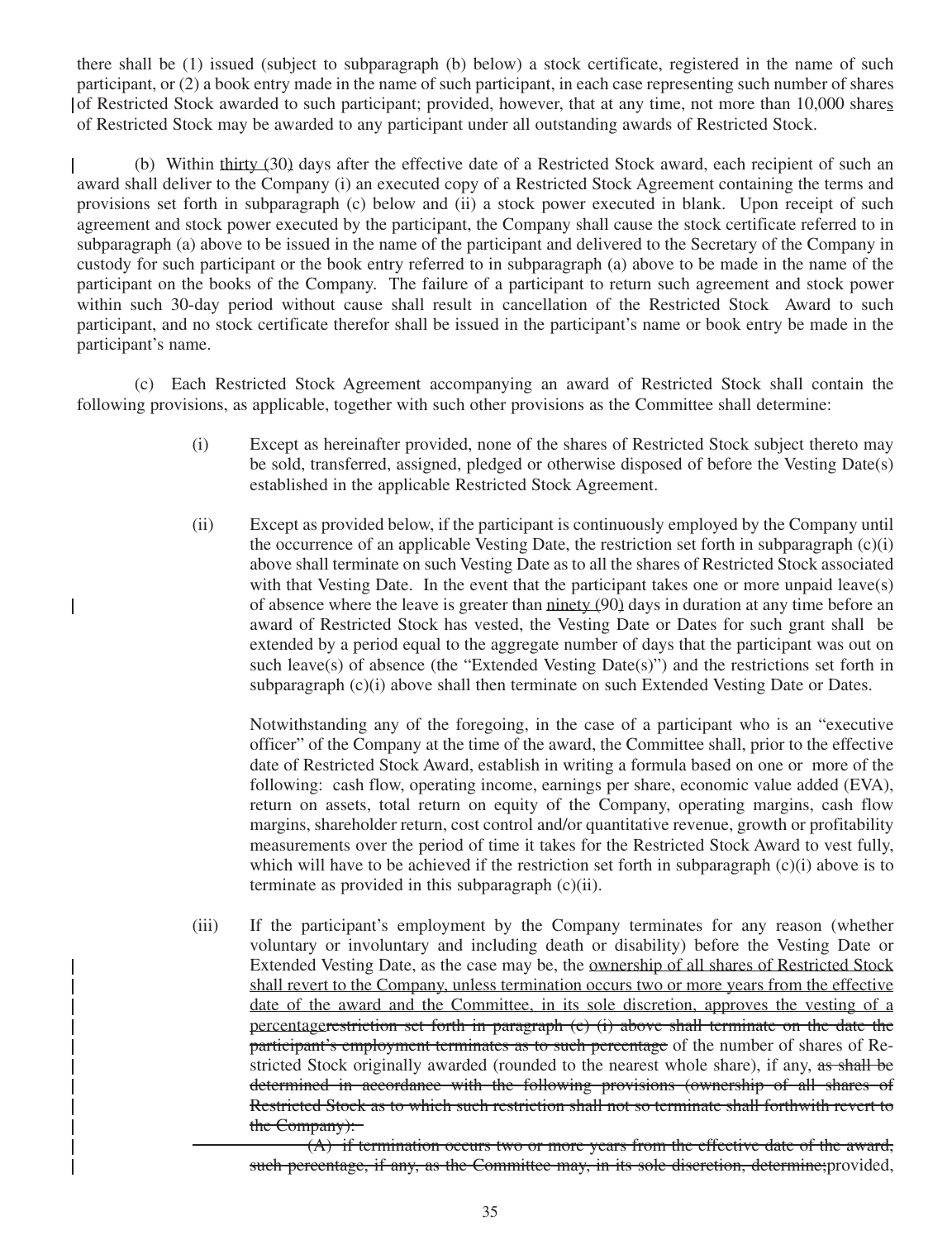however, that the percentage determined by the Committee may not exceed the percentage calculated by dividing (i) the number of full months elapsed from the effective date of the award to the date of such termination (less the period of full months that a participant was on one or more unpaid leaves of absence where the leave is greater than ninety (90) days during such period by (ii) the number of full months from such effective date to the Vesting Date for such award (such percentage being hereinafter called the Pro-Rated Percentage); and

(B) if termination occurs within two years from the effective date of the award, ownership of all the shares of Restricted Stock shall revert to the Company.

- (iv) Promptly after the restriction set forth in subparagraph (c)(i) above shall terminate as to any shares of Restricted Stock, the participant to whom such shares were awarded (or the participant's estate, as the case may be) shall pay to the Company the amount of all Federal, state and local withholding taxes payable on the compensation represented by such shares, and upon receipt of such payment the Company shall deliver to the participant a stock certificate or certificates for such shares. Alternatively, pursuant to rules established by the Compensation Committee, a participant may elect to receive all or a portion of the participant's award in the form of cash in lieu of shares, based on the fair market value (the mean between the high and low price per share on the New York Stock Exchange) of such shares on the date the restrictions set forth in subparagraph  $(c)(i)$  above shall terminate; and the Company will deduct the amount of all withholding taxes payable on the compensation represented by such shares from the cash value of the shares to be paid to the participant.
- (v) As long as shares of Restricted Stock remain registered in the name of a participant, such participant shall be entitled to all the attributes of ownership of such shares (subject to the restriction on transfer referred to above), including the right to vote such shares and to receive all dividends declared and paid on such shares.

(d) All shares of Common Stock issued to recipients of Restricted Stock awards shall be issued from previously issued and outstanding shares held in the Treasury of the Company.

(e) The total number of shares of Common Stock that may be awarded as Restricted Stock under the Plan shall not exceed 425,000 shares; provided, however, that effective November 1, 1991, shares which revert to the Company in accordance with paragraph 9(c)(iii) shall be deemed to have been awarded as Restricted Stock for purposes of determining the number of shares of Restricted Stock remaining available to be awarded hereunder.

## 10. Performance Units and Special Long-Term Incentive Awards

 $\mathbf{I}$ 

(a) During the term of the Plan, the Committee shall from time to time designate the participants who are to receive awards of Performance Units and Special Long-Term Incentive Awards, the number of Performance Units or other terms and conditions as may be applicable, and the date on which the participant shall be entitled to payment under a Special Long-Term Incentive Award (such being hereinafter called the "Incentive Vesting Date"). In no case may the Incentive Vesting Date designated by the Committee be less than one year nor more than six years from the date of the award of the Special Long-Term Incentive Award to which it relates. If the Committee so determines, a single award of a Special Long-Term Incentive Award can provide for more than one Vesting Date with a portion of the full award to vest on each specified Vesting Date. To each participant designated to receive an award of Performance Units there shall be issued a Performance Unit Certificate representing such number of Performance Units with a nominal value of \$100 each as the Committee shall determine; provided, however, that the total nominal value of Performance Units awarded to a participant for any Award Cycle shall not exceed 300% of such participant's base salary at the date of such award.

(b) No later than ninety (90) days after the beginning of each Award Cycle or the beginning of the applicable vesting period of a Special Long-Term Incentive Award, the Committee shall establish in writing a method for determining the earned value of  $(A)$  a Performance Unit at the end of such Award Cycle (hereinafter called the Payout Value) or (B) the Special Long-Term Incentive Award, in either case based on performance goals over the period of the Award Cycle or the vesting period in the case of a Special Long-Term Incentive Award related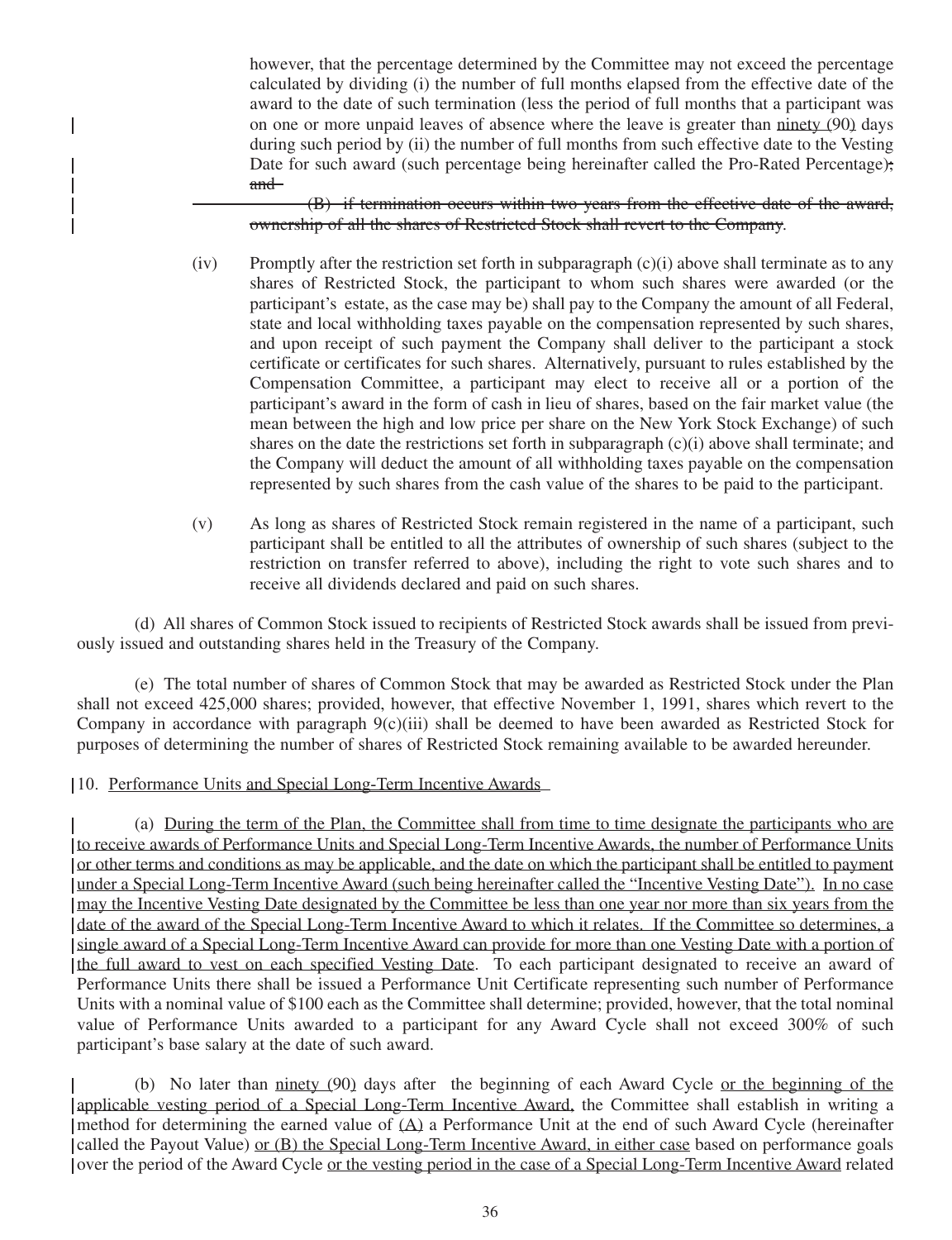to one or more of the following: operating income, cash flow, shareholder return, earnings per share, return on assets, return on equity, operating margins, cost control, customer satisfaction, cash flow margins, economic value added (EVA) and/or other quantitative revenue, growth or profitability measurements, which may be in respect of the Company, as a whole, or any business unit thereof; provided, however, that such method shall provide that (i) no Payout Value may exceed \$200 and the payment of an award of Performance Units to any participant at the end of an Award Cycle shall be the lesser of \$45 million or the amount determined by multiplying the Payout Value times the number of Performance Units granted to such participant**,** (ii) the payment of a Special Long-Term Incentive Award to any participant at the end of the vesting period for such award shall not exceed \$5 million and (iii) the aggregate value of the Performance Units and any Special Long-Term Incentive Award payable to any participant with respect to any fiscal year shall not exceed \$10 million. Notwithstanding the foregoing, in the case of a participant who is the president or chief executive officer of one of the Company's business units (not including the President or Chief Executive Officer of the Company), the aggregate value of the Performance Units and any Special Long-Term Incentive Award payable to such participant with respect to any fiscal year shall not exceed in value the greater of \$10 million or 1% of such business unit's revenue for the for the fiscal year with respect of which the award is to be paid.

(c) If a participant's employment by the Company terminates for any reason (whether voluntary or involuntary and including death or disability) before the end of an Award Cycle for which the participant was granted Performance Units or before Incentive Vesting Date, after the end of such Award Cyclethe participant shall be entitled to such percentage of the Payout Value of said Performance Units or the payment due under said Special Long-Term Incentive Award, if any, as shall be determined after the end of such Award Cycle or the Incentive Vesting Date, in accordance with the following provisions:

- (i) if termination occurs two or more years after the effective date of the award, such percentage, if any (but not greater than the Pro-Rated Percentage), as the Committee may, in its sole discretion, determine; and
- (ii) if termination occurs within two years from the effective date of the award, no percentage of the Payout Value or payment under a Special Long-Term Incentive Award shall be paid.

(d) As promptly as practicable after (i) the end of each Award Cycle and in the ealendarcalendar year that begins closest to the last day of the Award Cycle or (ii) the Incentive Vesting Date, but no later than 75 days after the end of the calendar year of the Incentive Vesting Date, the Payout Value of a Performance Unit awarded at the beginning of such Award Cycle or the payment due under the Special Long-Term Incentive Award, as the case may be, shall be calculated and paid (unless otherwise deferred as provided herein) in cash to the recipients awarded such Performance Unitsawards after deduction of all Federal, state and local withholding taxes payable on the compensation represented thereby. In addition, the Committee may, in its sole discretion, establish terms and conditions under which a participant may elect to defer the payment of the Payout Value of a Performance Unit or the payment of the Special Long-Term Incentive Award in whole or in part pursuant to the terms of the Deferred Compensation Plan.

 $\mathsf{l}$ 

(e) For purposes of paragraphs  $10(c)$  and  $10(d)$ , and notwithstanding any contrary terms thereof-, in the event a participant takes one or more unpaid leave(s) of absence where the leave is greater than ninety (90) days in duration at any time during an Award Cycle or during the vesting period of a Special Long-Term Incentive Award, the payment of the Payout Value of the Performance Units or Special Long-Term Incentive Award payable to that participant shall be determined as if the duration of the Award Cycle or applicable the vesting period were extended by a period equal to the number of days that the participant was out on such leave(s) of absence and by not giving the participant credit for the period of employment during the Award Cycle or vesting period when the participant was on such leave of absence. Thus, for example, if a participant was away from work on a leave of absence for one year during a four-year Award Cycle, the percentage of the Payout Value of the Performance Units payable to that participant would be 100% only if the participant had at least one year of active employment after the end of the Award Cycle, and if such additional period of active employment was not completed, the Committee, in its exercise of discretion to determine a Pro-Rated Percentage under paragraph  $10(c)(i)$ , would make that determination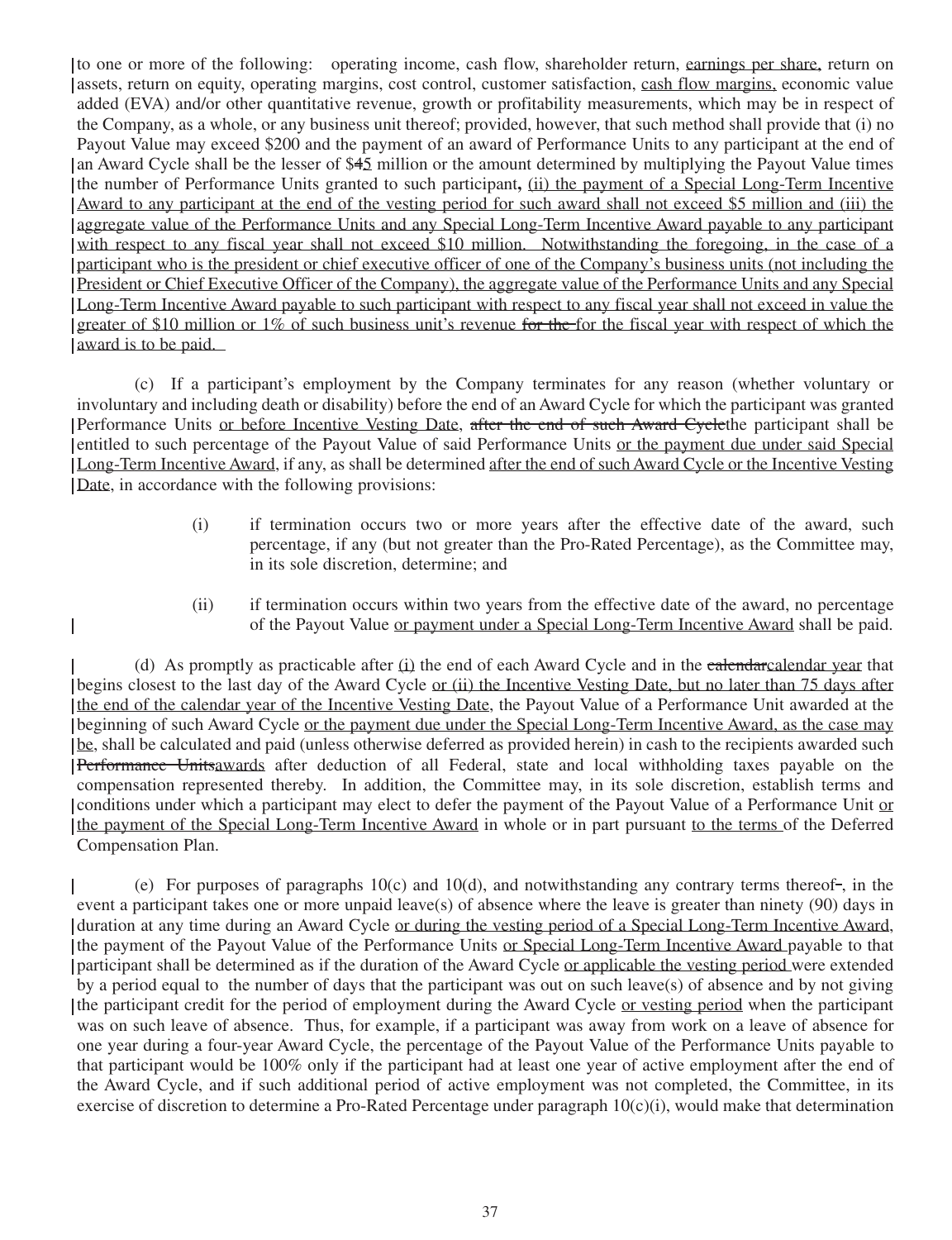In a manner consistent with paragraph  $9(c)(iii)(A)$ . In any such case, the Payout Value of the Performance Units or the payment of the Special Long-Term Incentive Award payable to the participant shall be paid as soon as practicable after the participant becomes entitled to payment by completing the additional period of active employment or by reason of the Committee's exercise of discretion under paragraph  $10(c)(i)$ , but no later than seventy-five (75) days after the end of the calendar year in which the participant attains such vested payment right.

(f) At the end of each Award Cycle, the Committee may, in its sole discretion, award to those senior executives of the Company and its subsidiaries who are not "executive officers" of the Company and whose performance during such Award Cycle the Committee believes merits special recognition cash bonuses in an aggregate amount not to exceed 10% of the aggregate Payout Value of all Performance Units that become vested and payable with respect to such Award Cycle.

## 11. Expenses

The expenses of administering this Plan shall be borne by the Company.

### 12. Adjustments in Class B Common Stock

In the event of any change or changes in the outstanding shares of Common Stock by reason of any stock dividend, split-up, recapitalization, combination or exchange of shares, merger, consolidation, separation, reorganization, liquidation or the like, the class and aggregate number of shares that may be awarded as Restricted Stock under the Plan after any such change shall be appropriately adjusted by the Committee, whose determination shall be conclusive.

## 13. Amendment

The Board of Directors of the Company shall have complete power and authority to amend, suspend or discontinue this Plan; provided, however, that the Board of Directors shall not, without the approval of the holders of a majority of the voting stock of the Company entitled to vote thereon, (A) increase either (i) the maximum number of shares of Restricted Stock that may be awarded under the Plan, (ii) the maximum number of shares of Restricted Stock or Performance Units that may be awarded to a participant, (iii) the maximum Payout Value of a Performance Unit or a Special Long-Term Incentive Award, or (iv) the percentage ceiling on the aggregate amount of bonuses which may be awarded pursuant to paragraph 10(f) or (B) make any amendment which would permit the incentive provision of any year provided in paragraph 5 hereof to exceed the limitations set forth in said paragraph.